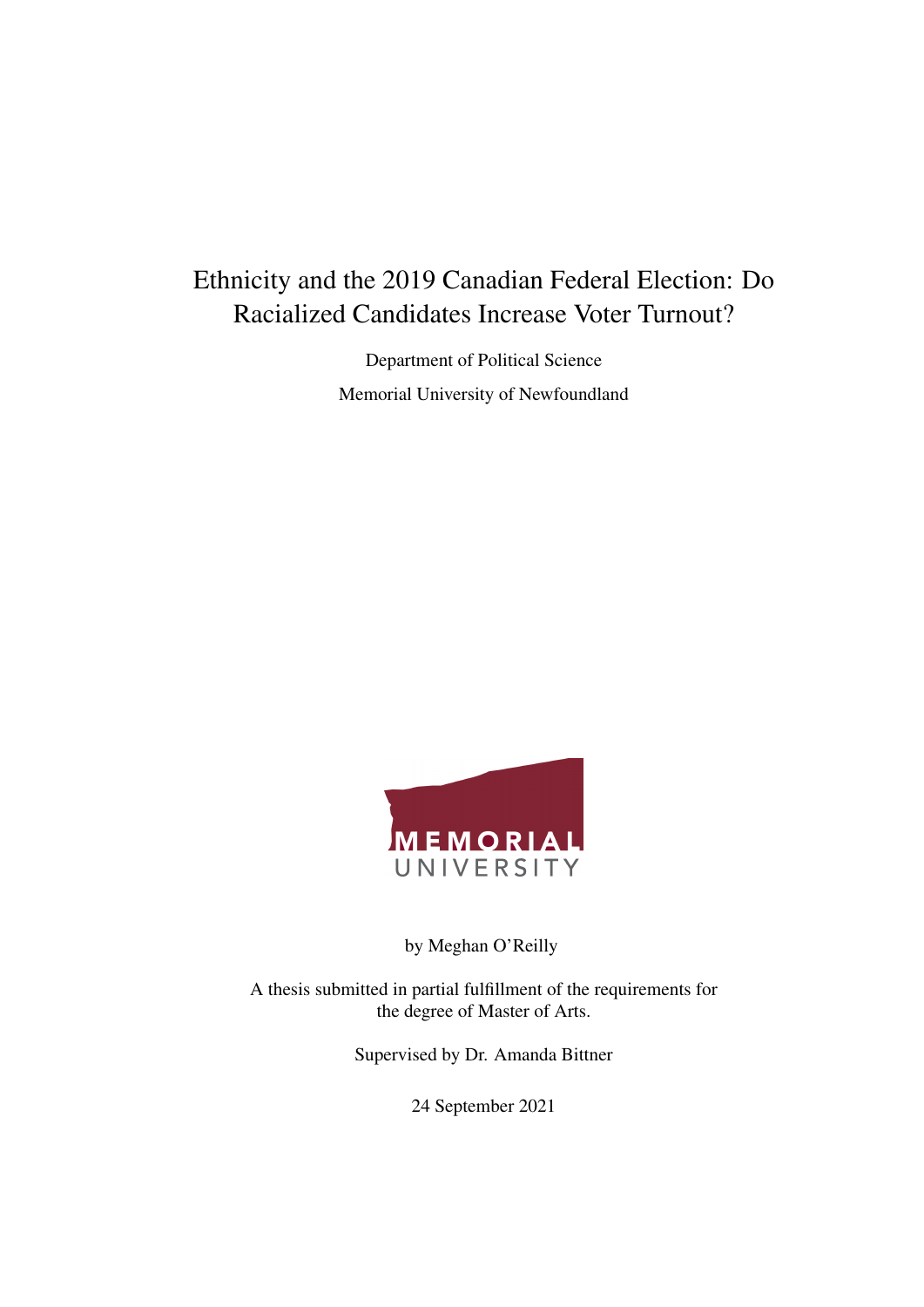# Abstract

Voting behaviour research in Canada has shown that racialized voters tend to support racialized candidates and candidates with whom they share an ethnic identity. However this work doesn't address why racialized voters might be turning out to vote in the first place. Using data from the 2019 Canadian Election Study, this project helps to bridge that gap by examining the mobilizing effect that racialized candidates may have had on racialized voter turnout during the 2015 and 2019 Canadian federal elections. South Asian candidates were found to positively increase reported turnout of South Asian voters in 2015. Similarly, the presence of a Chinese candidate in 2015 led to increased reported turnout among Chinese voters and increased reported plans to vote in 2019. These findings suggest that the presence of racialized candidates was linked to increased turnout and plans to vote among voters with the same ethnic identity. The analysis in this thesis provides further insight into the dynamics of racialized participation in Canadian politics.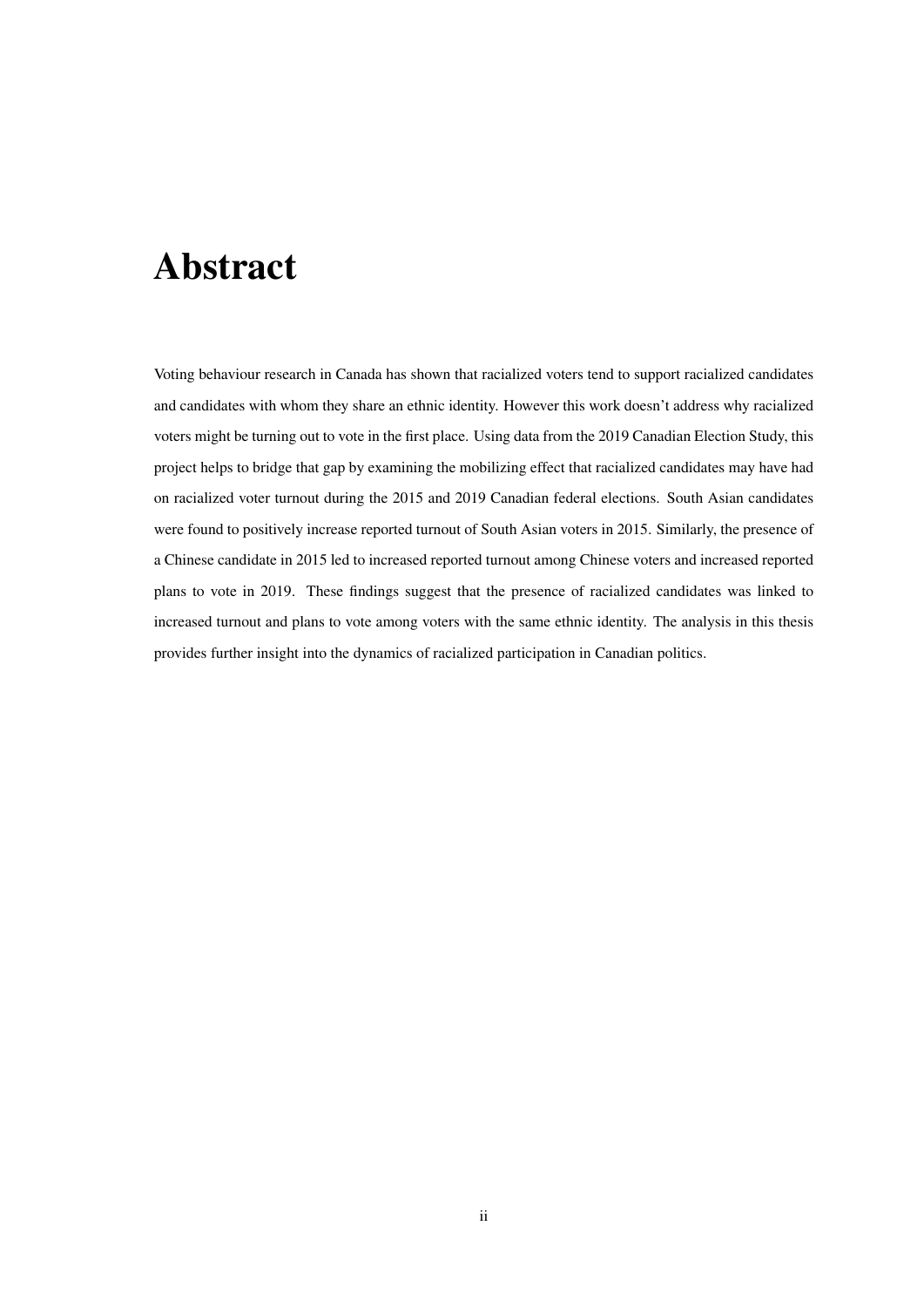# **Contents**

| 1 | Introduction                                                                                  |                                                                      |    |  |  |  |
|---|-----------------------------------------------------------------------------------------------|----------------------------------------------------------------------|----|--|--|--|
| 2 |                                                                                               | <b>Literature Review</b>                                             |    |  |  |  |
|   | Theoretical Framework: Rational Choice Theory, Political Psychology, and Voter Turnout<br>2.1 |                                                                      |    |  |  |  |
|   | 2.2                                                                                           |                                                                      | 13 |  |  |  |
|   |                                                                                               | 2.2.1                                                                | 13 |  |  |  |
|   |                                                                                               | Someone "Like Me": Descriptive & Substantive Representation<br>2.2.2 | 16 |  |  |  |
|   | 2.3                                                                                           |                                                                      | 18 |  |  |  |
|   | 2.4                                                                                           |                                                                      | 20 |  |  |  |
|   |                                                                                               | 2.4.1                                                                | 21 |  |  |  |
|   | 2.5                                                                                           |                                                                      | 22 |  |  |  |
|   | 2.6                                                                                           |                                                                      | 23 |  |  |  |
| 3 |                                                                                               | <b>Data and Methods</b><br>25                                        |    |  |  |  |
|   | 3.1                                                                                           |                                                                      |    |  |  |  |
|   |                                                                                               | 3.1.1                                                                | 26 |  |  |  |
|   |                                                                                               | 3.1.2                                                                | 27 |  |  |  |
|   |                                                                                               | 3.1.3                                                                | 28 |  |  |  |
|   | 3.2                                                                                           |                                                                      | 29 |  |  |  |
|   | 3.3                                                                                           |                                                                      | 30 |  |  |  |
|   | 3.4                                                                                           |                                                                      | 31 |  |  |  |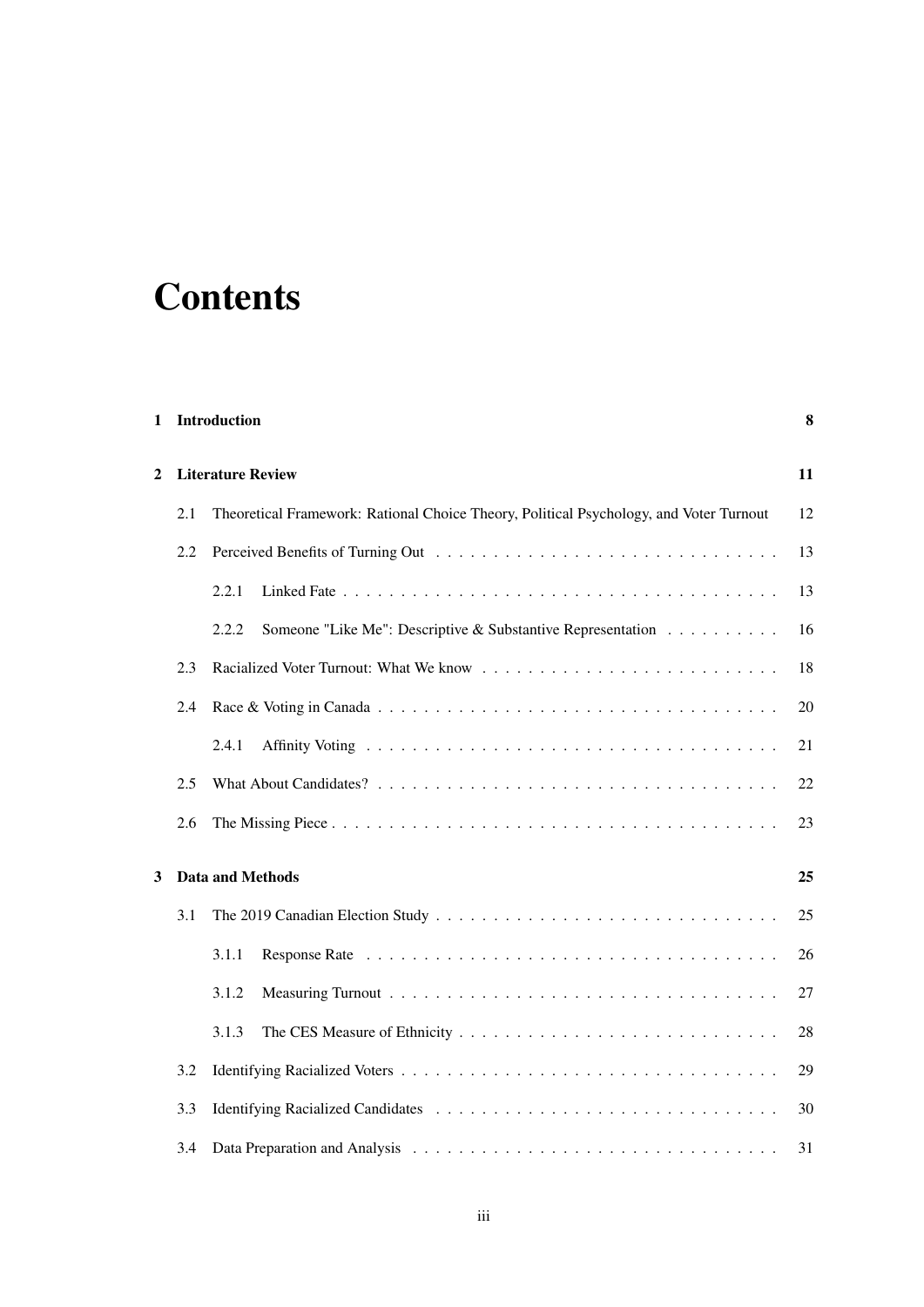#### [4 Results](#page-31-0) 33

|     | <b>Conclusion</b>                                                   | 50 |
|-----|---------------------------------------------------------------------|----|
| 4.5 |                                                                     |    |
| 44  |                                                                     |    |
| 43  | South Asian Turnout and Plans to Turnout $\ldots$ , , , , , , ,  40 |    |
|     |                                                                     |    |
|     |                                                                     |    |
|     |                                                                     |    |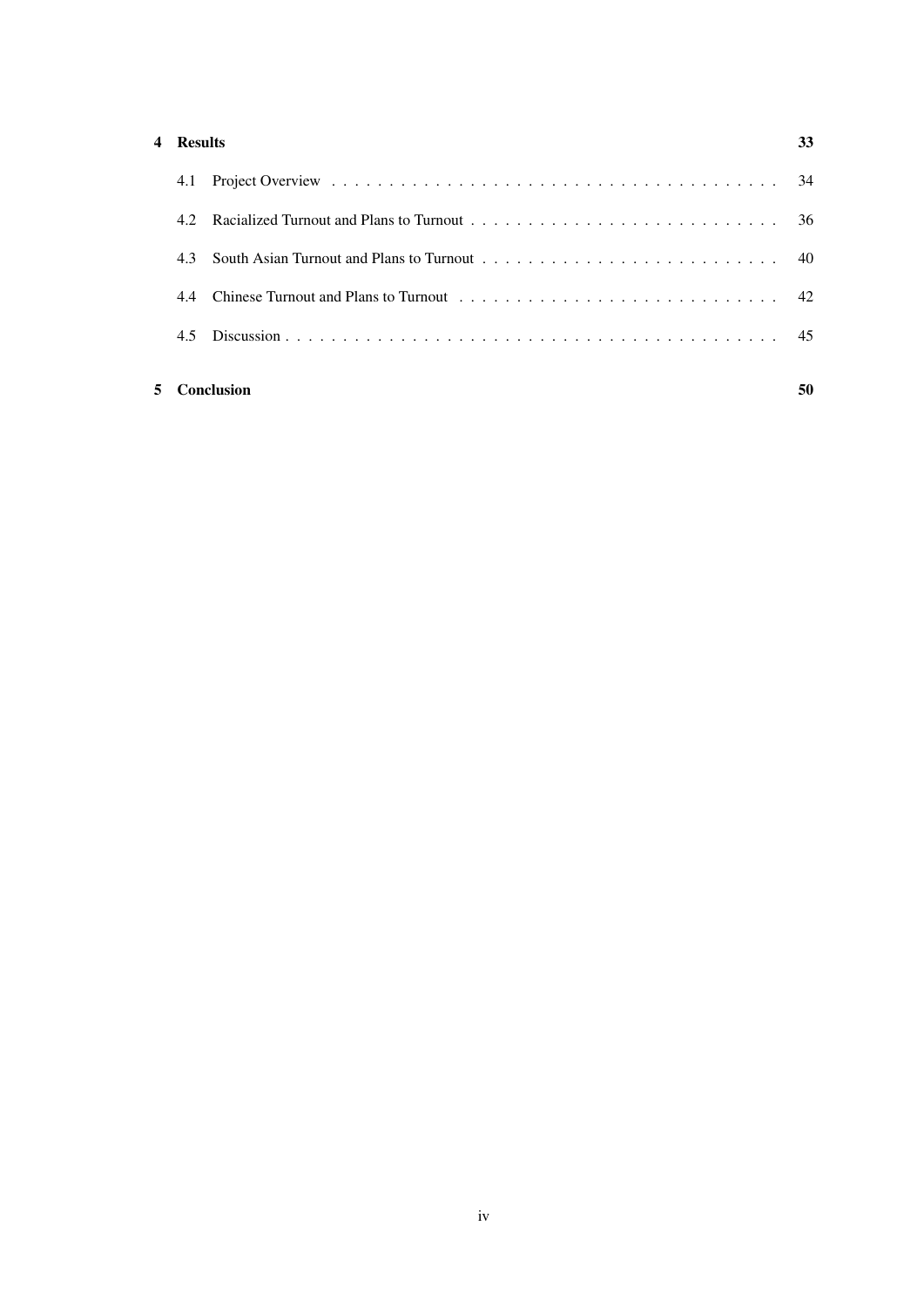# List of Tables

| 4.4 South Asian Voters' Plans to Vote in 2019 and 2015 Turnout (DV) 41 |  |
|------------------------------------------------------------------------|--|
| 4.5 Chinese Voters' Plans to Vote in 2019 and 2015 Turnout (DV) 44     |  |
|                                                                        |  |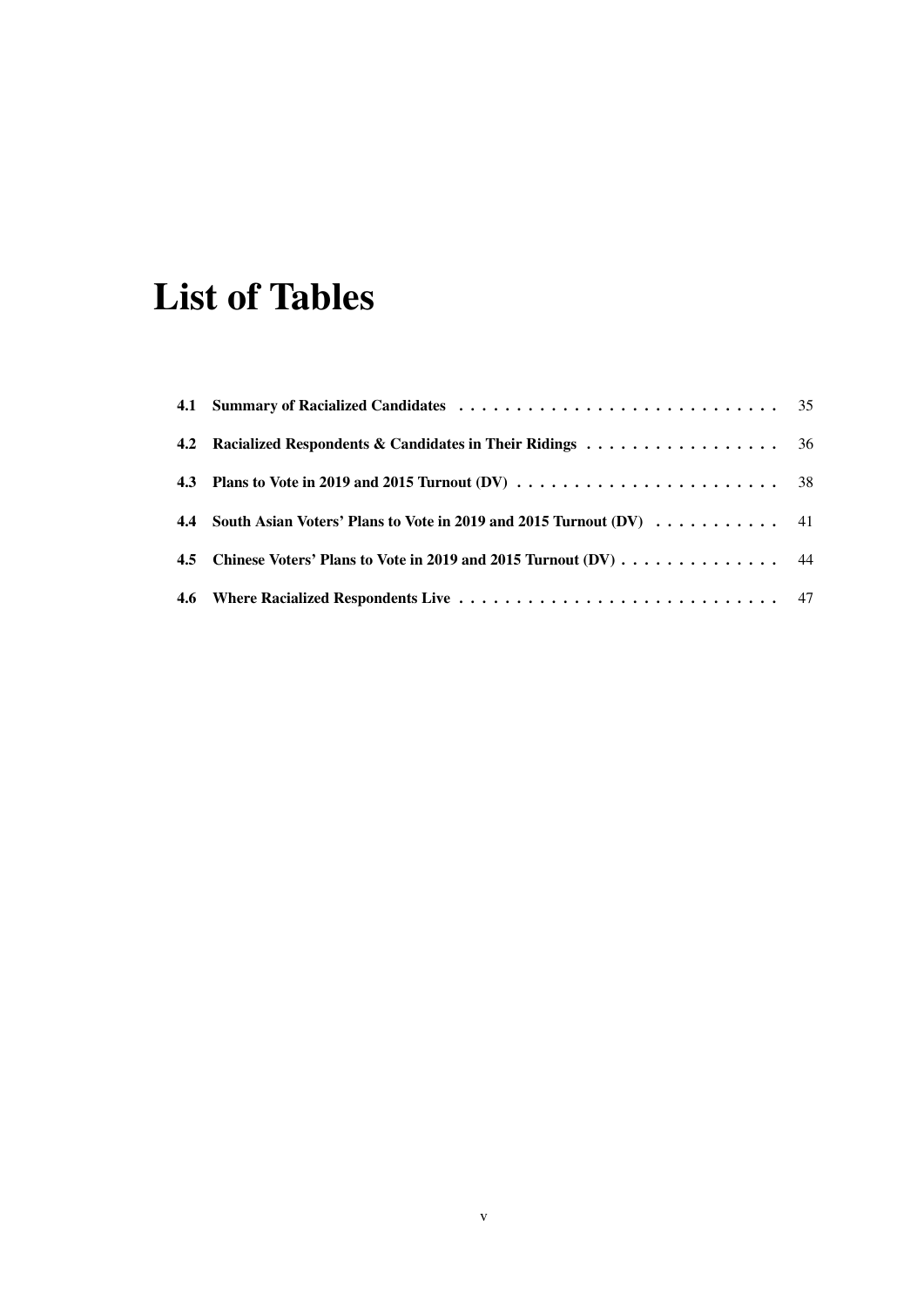# List of Appendices

| <b>A</b> Variable Names and Definitions  | 62 |
|------------------------------------------|----|
| <b>B</b> Ouestions Included from the CES | 67 |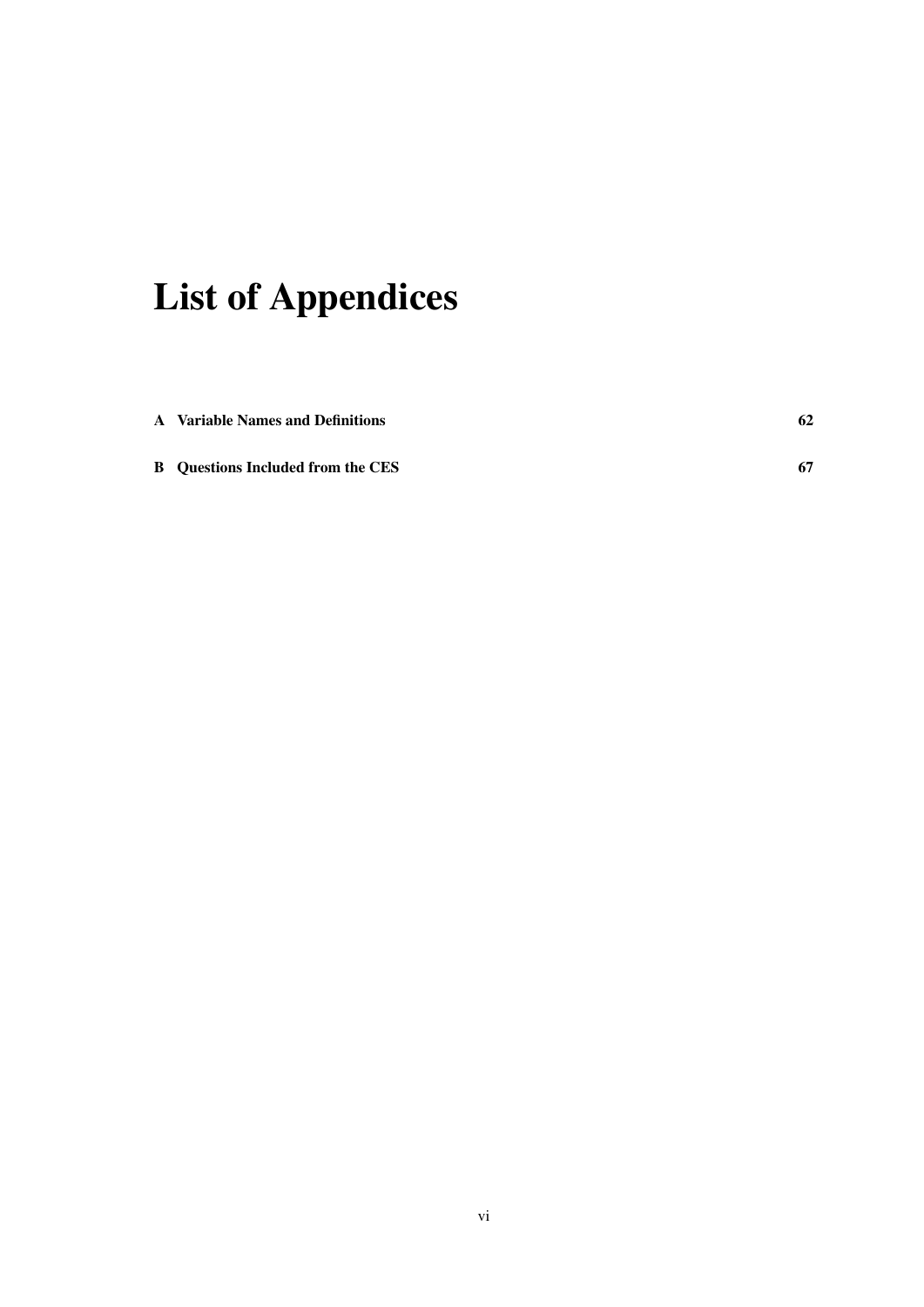### <span id="page-6-0"></span>Chapter 1

# Introduction

Canadian Political Science scholars have turned their attention towards race and ethnicity, as they seek to learn how these identities fit into the voting behaviour puzzle. Researchers have mainly focused on vote choice (Besco, 2015; Bird et al., 2016; Goodyear-Grant & Tolley, 2019; McGregor et al., 2017) and attitudes towards representation (Bird, 2011; Bird, 2012). Findings in both of these areas tend to suggest that racialized Canadians vote for and feel better represented by racialized and co-ethnic candidates.[1](#page-0-0)

Despite these findings, too few racialized Members of Parliament (MPs) have actually been elected. From the 2011 to 2015 federal elections, the proportion of racialized candidates increased from 9.7% to 13.9% (Black, 2017, p. 18), and further increased to 15% during the 2019 election (Paas-Lang, 2019). 51 racialized MPs were elected in 2019 who compose 15.1% of MPs, making this the largest number of racialized MPs Canada has ever had (Griffith, 2019). While this points to positive increases between each election, it also highlights the remaining representation gap. At least 22.3% of Canadians identify as racialized<sup>[2](#page-0-0)</sup>, so while 15.1% is significantly closer than in previous elections this arguably still isn't sufficient.

This disconnect emphasizes the need to develop our knowledge of political participation among racialized Canadians, and looking at voter turnout is an effective way to help close this gap. While previous work has provided insight into who racialized Canadians vote for, this project is concerned with determining why they're turning out to vote in the first place. Based on previous findings that emphasize the influence of racial and ethnic affinity on vote choice and preferred representation, this thesis will argue that those same effects encourage racialized voters to turnout to vote. More specifically, it will examine differences in participation when there's a racialized candidate present in an election to provide further insight into how

<sup>&</sup>lt;sup>1</sup>'Racialized' refers to respondents who were estimated to be racialized based on their ethnic identity. 'Co-ethnic' refers to an individual with the same ethnic identity.

<sup>&</sup>lt;sup>2</sup>Statistics Canada, 2017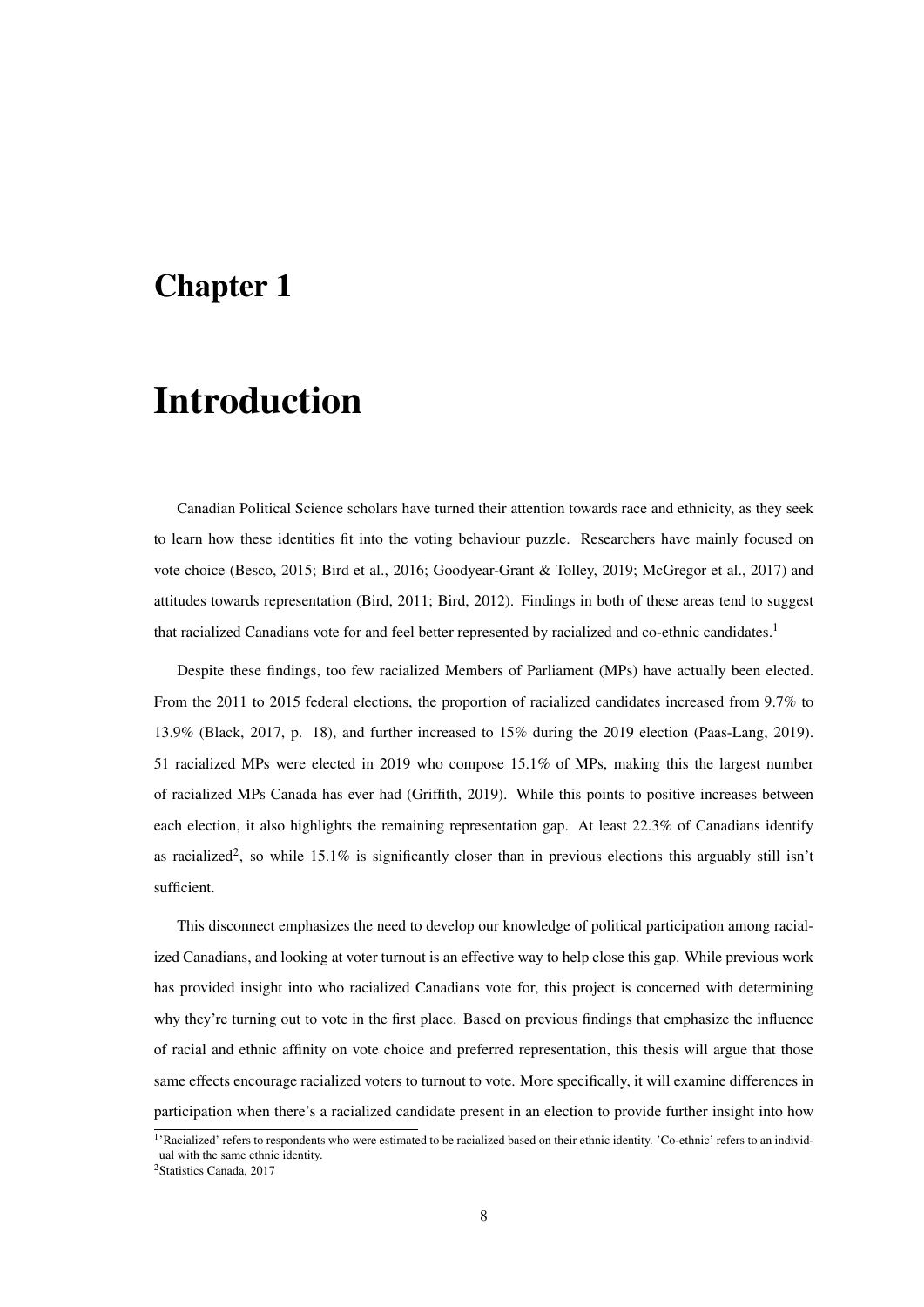racialized Canadians could be better represented in government.

#### Research Question & Hypotheses

The main research question that this project seeks to answer is: do racialized candidates make racialized voters more likely to turnout? Based on previous research concerning voting behaviour among racialized Canadians, I'm expecting that having a racialized candidate present will increase voter turnout among racialized voters. More specifically, I hypothesize that my findings will reflect the following two outcomes:

H1: Racialized voters will be more likely to turnout to vote when there's a racialized candidate running.

H2: Racialized voters will be more likely to turnout to vote when there's a candidate with the same ethnic identity running.

Research on ethnic identity and Canadian voting behaviour shows that racialized voters are more likely to support racialized candidates because of a shared identity and experiences. Since it is assumed that racialized voters are making a rational choice to vote for candidates who are also racialized, it is reasonable to expect that they would turnout for this same reason. Similarly, research has also suggested that voters are more likely to support and vote for candidates of the same ethnicity, so I'm expecting to see affinity effects between candidates and voters who share an ethnic identity as well.

To answer the research question, this project relied on a variety of resources. Data about voters and political participation in the 2015 and 2019 federal elections came from the 2019 Canadian Election Study (Stephenson et al., 2020a). Meanwhile, information about candidates was gathered from official Elections Canada candidate lists, social media pages, and local news media. Multivariate regression analysis was used to assess the hypothesized relationships and make deductions.

In analyzing those data, results suggest that there is a connection between the presence of a racialized candidate and voter turnout among racialized voters. As will be discussed, the degree of this influence should be investigated by further study as this project faced significant limitations as a result of the methods used.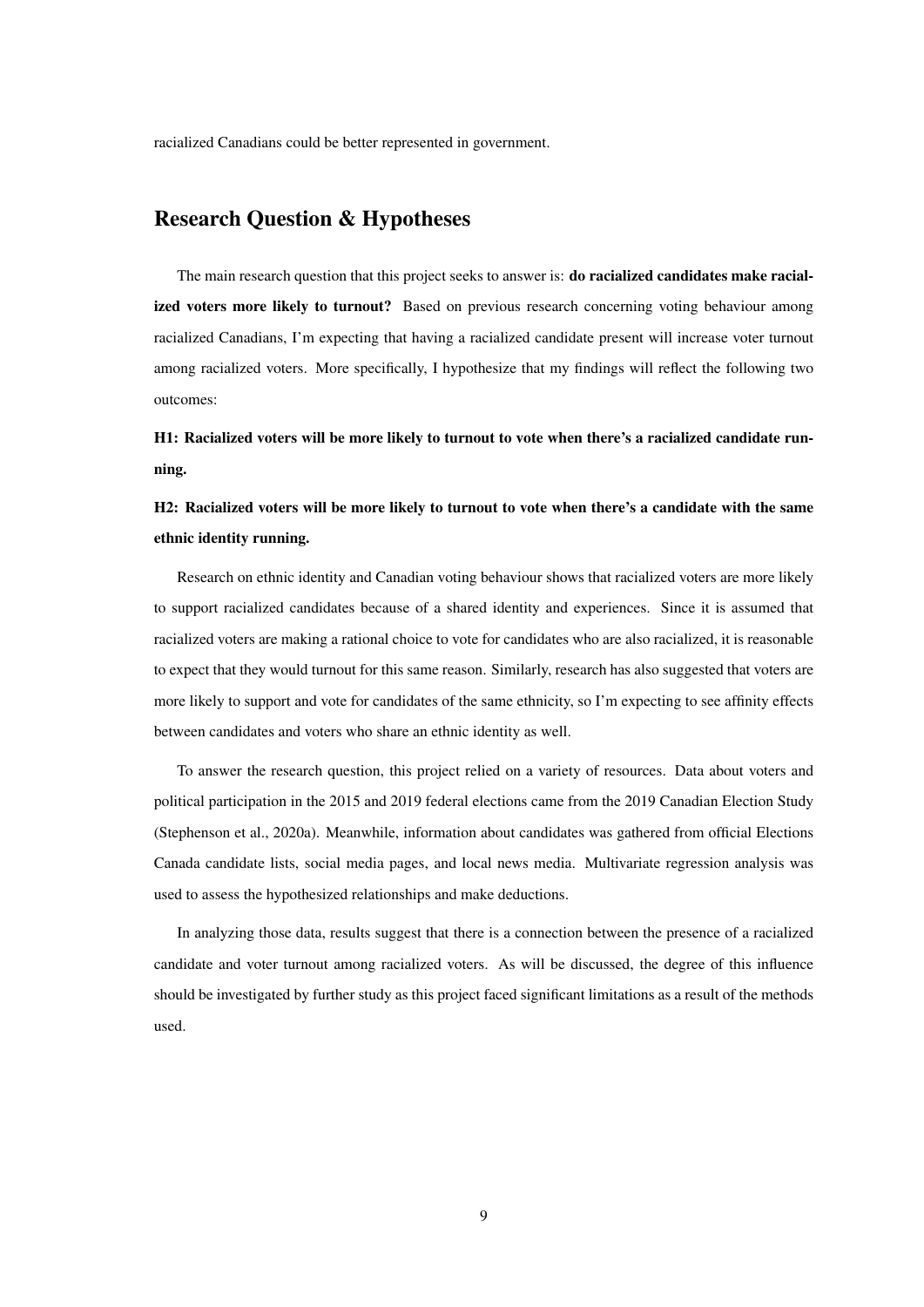#### **Outline**

This thesis is organized into five main chapters. Following the introduction is a detailed discussion of previous work concerning race, ethnicity, and political behaviour. This chapter will first refer to USbased research on this topic to demonstrate how these findings can be applied to the Canadian context to predict outcomes under similar circumstances. Then Canadian research on closely related topics like affinity voting and representation preferences will be reviewed to directly show why findings in these areas should carryover to turnout studies.

The third chapter provides a step-by-step overview of the data preparation stage and the methods used to answer the research question. It also provides a discussion of the anticipated sources of error and a discussion concerning current approaches to measuring ethnicity and estimating racialization. Chapter four provides detailed information concerning the data that was gathered on racialized candidates and findings from data analysis. These are compared to interpret the underlying meaning of findings, and also to provide context concerning the limitations of this project. Lastly, chapter five summarizes the contributions made by this project and expands on the meaning of my findings to link them with future studies. Furthermore, this section considers alternative explanations for my findings, and connects these to the major limitations of the project to make my conclusion.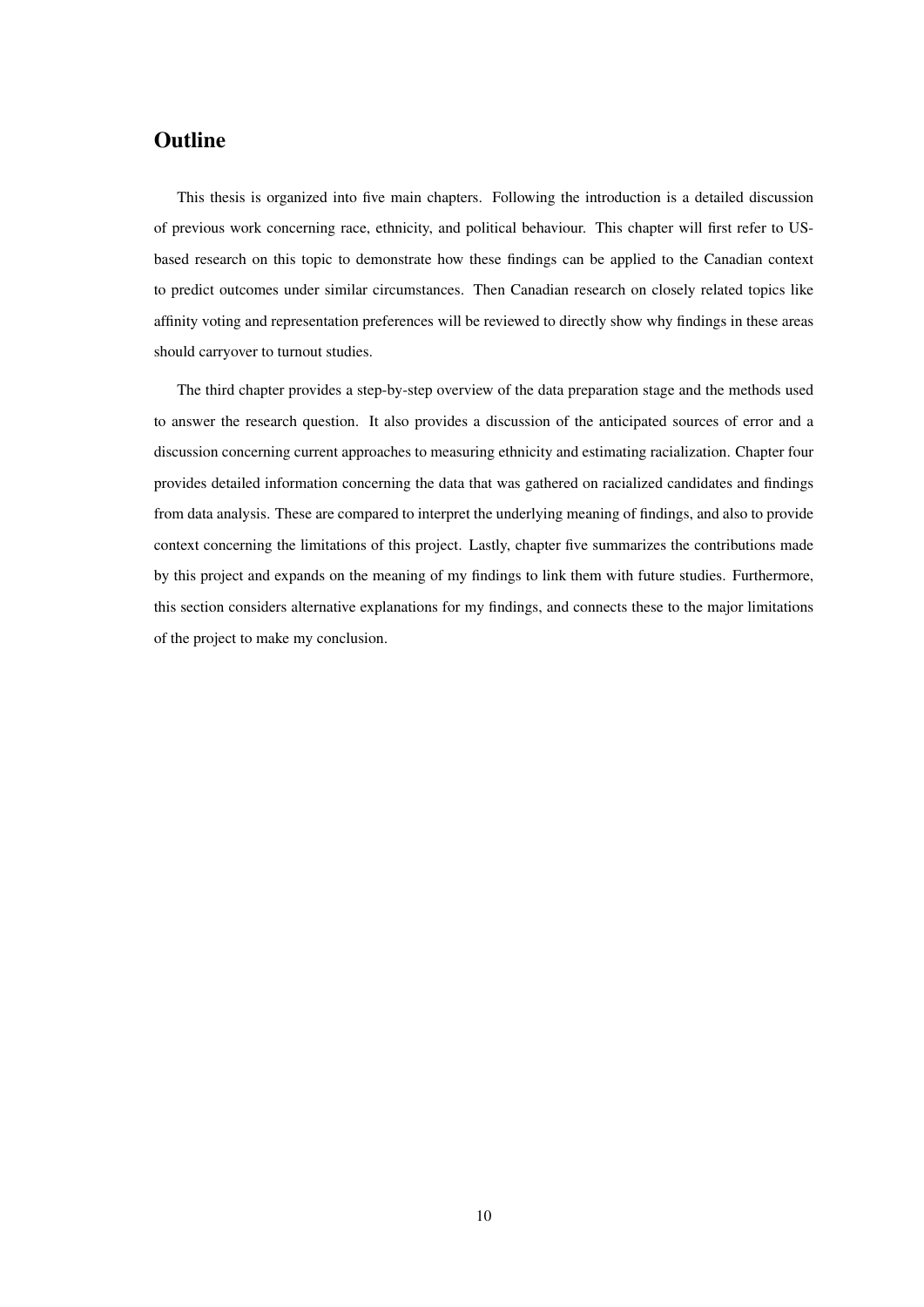### <span id="page-9-0"></span>Chapter 2

# Literature Review

In order to gain insight into the effects that racialized candidates have on turnout among racialized voters in Canada, it is important to consider current knowledge concerning racialization, ethnicity, and elections. By reflecting on research in these areas, it provides context and demonstrates how projects like this one can make a contribution and help to fill a gap in knowledge surrounding racialized political behaviour.

While there is an extensive body of research concerning voting behaviour among racialized folks (particularly Black and Latino individuals in the United States), such work has only started to progress in Canada and needs further development before we can effectively understand how racialized voters behave in the political realm. Research on voting behaviour among racialized folks living in Canada can broadly be categorized into two different areas: research concerning representation preferences and vote choice. Such work mainly considers affinity effects and explores how a shared identity can translate into political support. While research on these topics has helped to provide a better understanding of how racialized voters wish to be represented and who they're supporting when they do participate, there's little research concerning participation among racialized folks.

I argue that learning about political participation among racialized voters will help to link current findings concerning representation preferences with those on affinity voting, and ideally can be used to help elect more racialized candidates and better represent racialized Canadians overall. By considering work that studies racialized voters within and outside of Canada, I will demonstrate why the expectation that racialized candidates will positively affect turnout among racialized voters is well supported. This chapter will begin with a brief outline of the theoretical framework shaping this project and its hypotheses. This will be followed by a more detailed discussion of research on perceptions of linked fate among racialized voters, representation preferences, racialized voter turnout studies, affinity voting, and challenges for racialized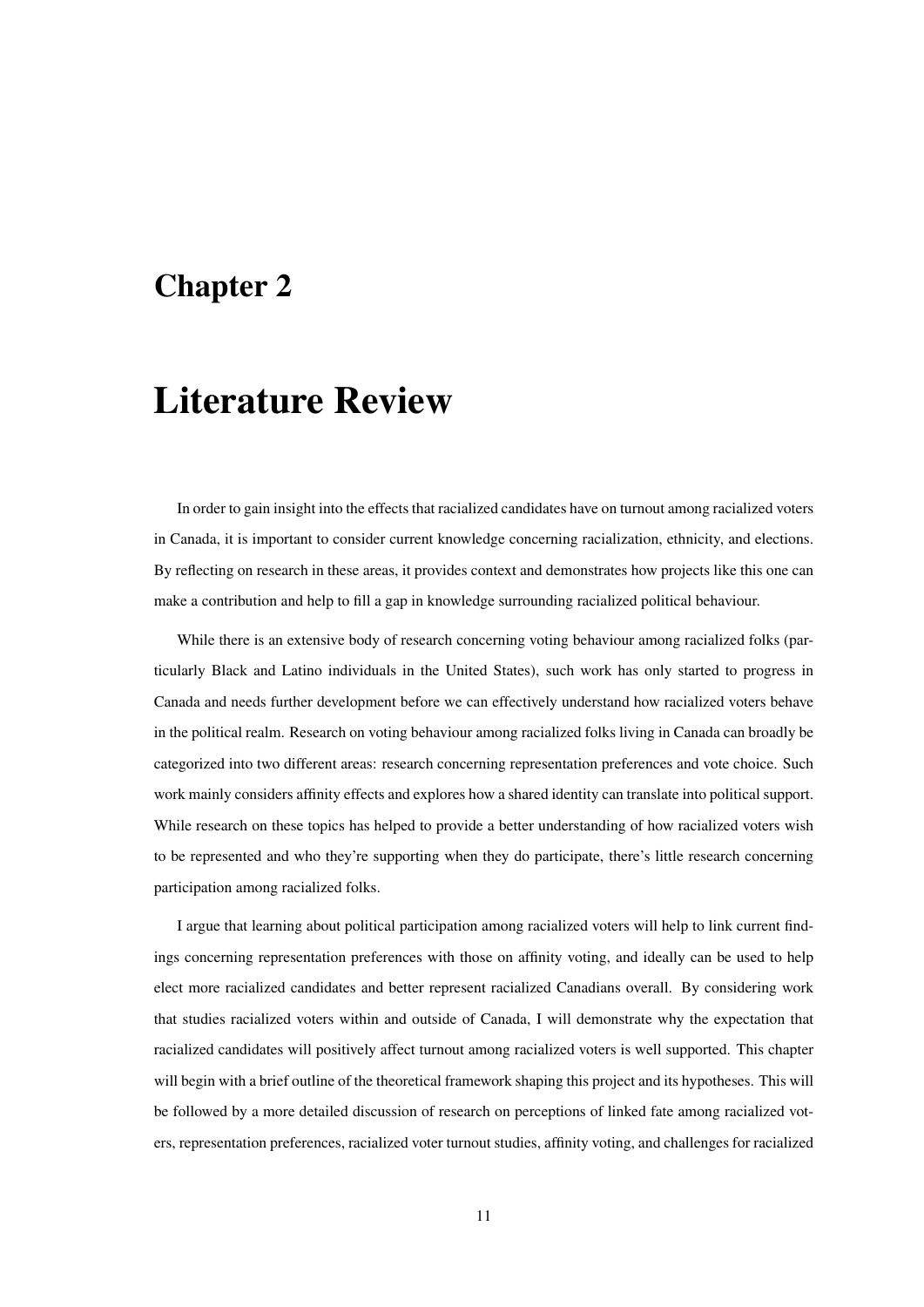candidates. Considering work from these areas will provide the foundation required for contextualizing this project's findings and contributions.

### <span id="page-10-0"></span>2.1 Theoretical Framework: Rational Choice Theory, Political Psychology, and Voter Turnout

The basis for each of my hypotheses is that racialized voters will be more likely to turnout when there is a racialized candidate or a candidate who has the same ethnic identity running in an election. Voter turnout scholars have long considered the rational choice model in understanding voter turnout, and it is especially relevant for understanding the relationship between identity and turnout. The Downsian turnout model emphasizes that the choice to turnout relies on a costs and benefits analysis at the voter level (Downs, 1957). In other words, it suggests that voters weigh the perceived costs of turning out to vote against the perceived benefits, and that the results of this analysis will ultimately determine whether they turnout or not (Downs, 1957). Some have criticized that Downs' understanding of turnout only provides a partial explanation as it's better equipped to explain why voters do not turnout (Green & Shapiro, 1994). However, its emphasis on a costs and benefits analysis makes it the prime approach for this project.

Aldrich (1993) also views the choice to turnout as relying on a costs and benefits analysis, but points out that this is generally a low stakes decision with low costs and low benefits (p. 274). In contextualizing this understanding of turnout, Aldrich notes that "strategic politicians" can change this and actually increase the perceived benefits for voters in certain contexts (p. 274). He further emphasizes the impact of strategic politicians as they allow for "the integration of the rational choice of voting or abstention into broader theories of political behavior by tying individuals' decisions with the actions of parties, groups, and candidates in campaigns." (p. 274). In the context of this project, a racialized candidate can be viewed as the "strategic politician" that Aldrich is describing.

By considering the choice to turnout as a rational one that relies on a costs and benefits analysis, this allows for the consideration that the presence of a racialized candidate increases the perceived benefits of voting for racialized voters and ultimately outweighs the perceived costs. Despite criticisms surrounding this model for studying turnout, it is particularly effective for contextualizing the relationship between ethnic identity and turnout.

To address the weaknesses associated with rational choice theory, political psychology understandings will be used alongside of it to ensure a more complete understanding of the dynamics between turnout and ethnicity. While rational choice theory can explain why voters don't turnout, political psychology can be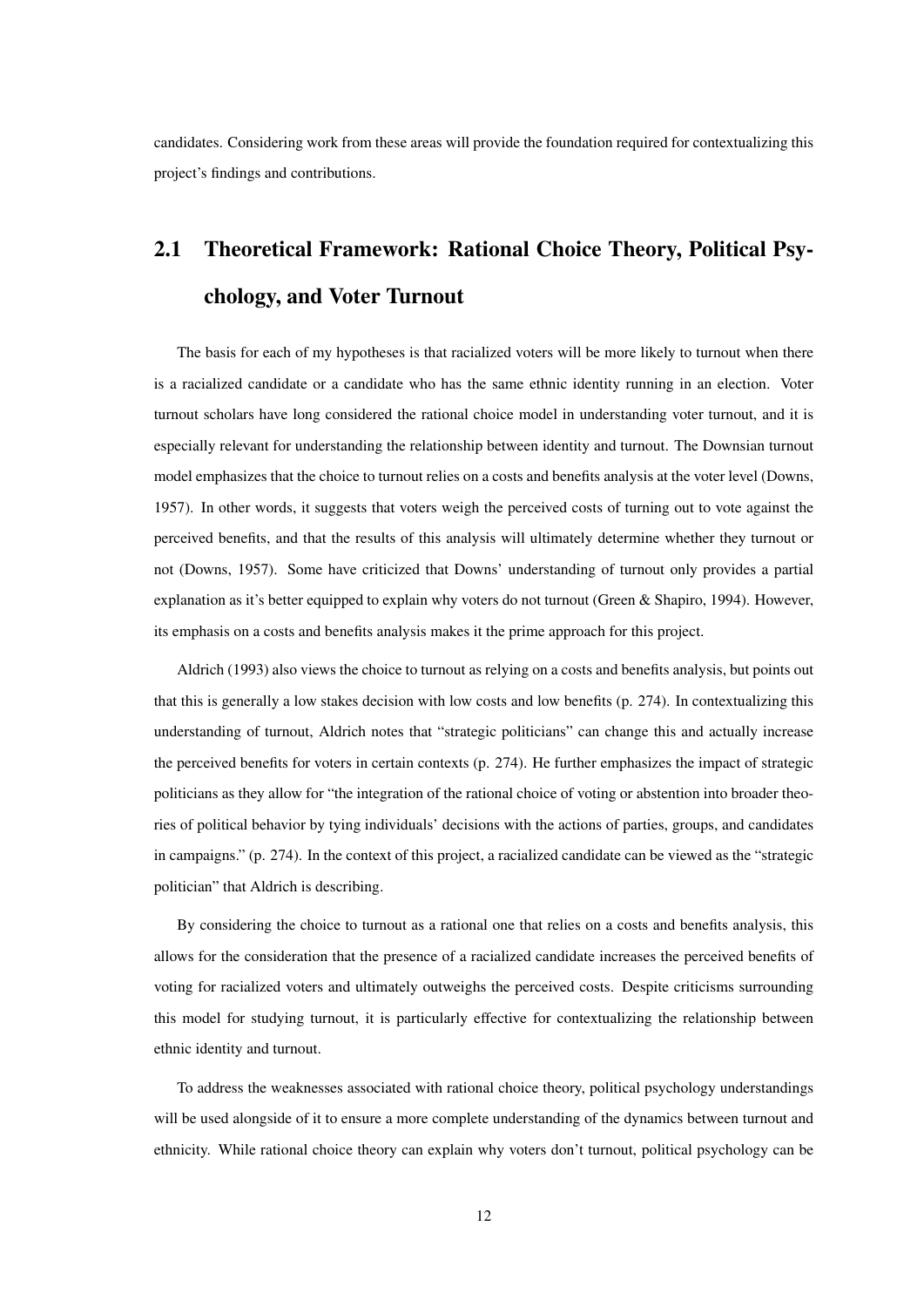used with it to explain why they do. Political Psychology considers social influences that can make-up for what rational choice lacks, and as race and ethnicity are social constructs it makes such considerations crucial for this project.

Political psychology is particularly effective when it comes to explaining the in-group/out-group divide that often shapes understandings of ethnicity and identity. Frederico and Luks (2005) argue that political psychology is the best theoretical lens when studying race and politics for exactly this reason. They emphasize how political psychology highlights these group dynamics, and allows researchers to consider commitment to the in-group by comparing it with the rejection of the out-group (p. 661). Uhlaner (1989) provides a strong example of how these two frameworks can coexist, as she merges rational choice understandings of turnout with political psychology ideas to create a new model for understanding voters. By doing this Uhlaner recognizes that voters are rational actors, while arguing that we should view them as members of a social group instead of just as individual actors (p. 391). By linking individual interests with group interests, Uhlaner is able to provide further insight into the benefits associated with the rational-individual voter model. As this model gives context to the group dynamics and relationships being explored, the choice to merge political psychology and rational choice understandings of turnout is effectively supported.

#### <span id="page-11-0"></span>2.2 Perceived Benefits of Turning Out

Whether one ascribes to a rational choice understanding of turnout or not, many scholars studying turnout are concerned with answering the question of why people do turn out to vote when the likelihood that their singular vote will make a difference is quite low. When it comes to ethnicity and racialization, what we know about voter turnout isn't quite as straightforward. This doesn't mean a rejection of voting behaviour fundamentals, but rather it requires that researchers dig deeper to uncover the different effects that identity can have on voters. As will be explored here, a person's ethnic identity can influence how they participate in politics, how they perceive political issues, and how they make political decisions. The decision to turnout to vote is no exception, therefore I'm suggesting that voters may perceive the opportunity to support a racialized candidate as beneficial, as it aligns with their feelings of linked fate and may lead to more substantive representation.

#### <span id="page-11-1"></span>2.2.1 Linked Fate

The concept of linked fate is often used to contextualize a person's political attitudes with their connection to a historically marginalized in-group. More specifically, linked fate refers to perceiving one's own life chances as linked to those of a group, and results in prioritizing the group's interests over self-interests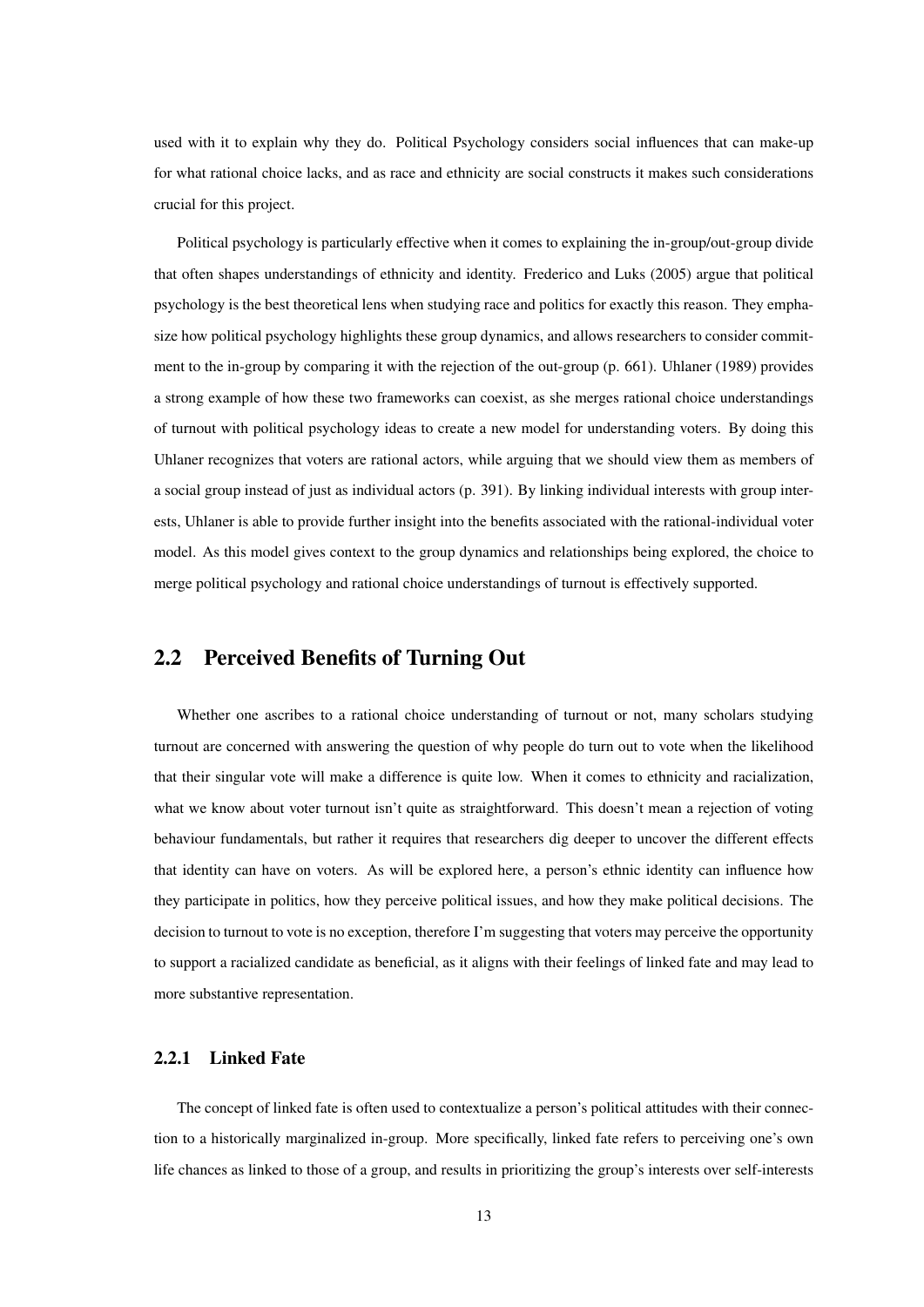when perceiving political issues and making decisions. Research concerning linked fate is particularly relevant to this project as it can be used to explain why a racialized voter may be more likely to turnout when there's a racialized candidate running; if the voter views supporting a racialized or same ethnicity candidate as a way to support the group, its reasonable to believe that the presence of such a candidate would motivate racialized voters to turnout to vote.

For the purposes of this project, linked fate works as it provides explanations for why individuals who feel connected to a group may adopt and support the group's interests as their own. While it may seem to contradict the self-interested rational voter model discussed above, it actually supports it. As many scholars recognize linked fate as putting group interests first, I argue that group interests become selfinterests because of the perception that they are inextricably linked and it means an individual believes that "resolving the problems facing their group will directly affect his or her individual life chances" (Sanchez & Masuoka, 2010, p. 520).

Conover (1984) explores group membership and the influence it has on political attitudes. While she doesn't consider linked fate specifically her work does have implications for it. She recognizes identification with a group "as having two related components: a self-awareness of one's objective membership in the group and a psychological sense of attachment to the group." (p. 761). In other words, it isn't just a relation to a group that influences perceptions but rather its an active recognition of membership and attachment to the group that lead an individual that determine This is so significant for understanding how identities influence political behaviour as she finds that it was only when these two components were both present that political perceptions were influenced. Moreover, Conover's findings are so relevant to this project because of how she connects group-interests with self-interests. She shows how group interests can shape individual perceptions and ultimately become self-interests, as the individual's attachment to the group and adoption of group-interests as their own means that group-interests become "a proxy for individual self-interests" (p. 783). This directly supports the expectation that seeing a racialized or shared ethnicity candidate running in an election will encourage racialized voters to turnout to vote.

Dawson (1994) explores the influence of linked fate for African Americans and argues that shared experiences of discrimination and marginalization have led them to recognize their own life chances as being directly linked with those of the racial group.<sup>[1](#page-0-0)</sup> His work is relevant to political behaviour research in particular as he points out that it is because of this sense of linked fate that African Americans will consider the group's interests when making political decisions. Dawson's work has become a benchmark for linked fate research, as scholars continue to build on his ideas concerning group consciousness. Simien (2005) examines gender effects on Black linked fate and argues that it isn't just racial linked fate that

<sup>&</sup>lt;sup>1</sup>The terms "African American" or "Black" will be used depending on which term was used in the referenced work.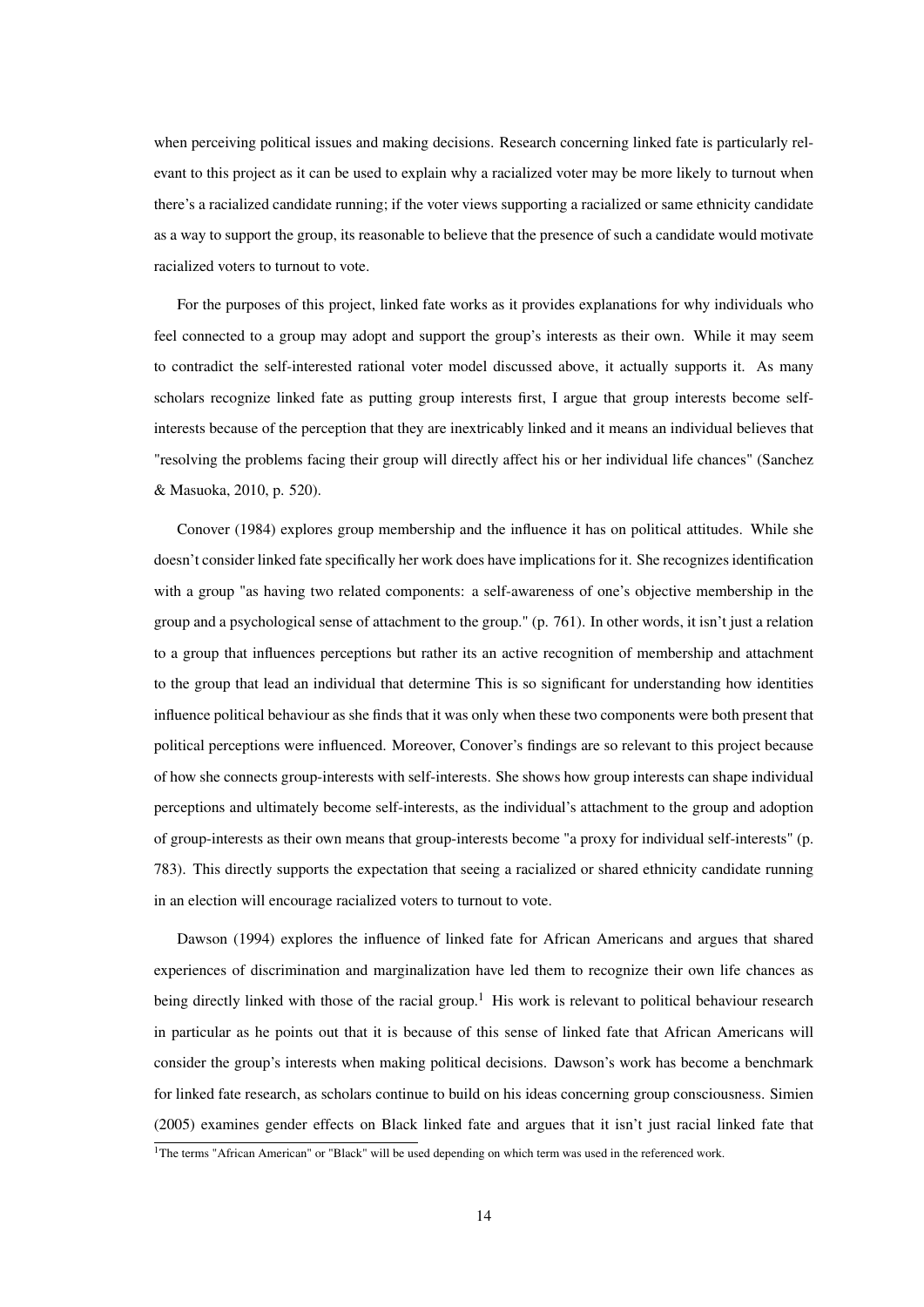influences decisions. She calls attention to a "hierarchy of interests"and finds that gender is the more salient identity for Black women. Her work has received recognition because she draws attention to the different lived experiences of Black women and the influence of diverging identities on perceptions of linked fate, providing an example of the influence of political intersectionality that others have brought to light (Crenshaw, 1991; Gershon et al., 2019). Recognizing how competing interests and identities influence political participation makes these findings crucial considerations for this project, as they can be used to contextualize distinctions between a voter's shared ethnic identity with a candidate and their identity as racialized.

Other scholars have similarly highlighted how focusing on racial identity overlooks the nuances of linked fate, as competing identities besides ethnicity can become more salient depending on context. Capers & Smith (2016) demonstrate why using a singular "Black" category limits our ability to fully understand voting behaviour from the linked fate perspective as they study Black immigrants in the US. They find that certain policy issues acted as "identity triggers" that led participants to react with and identify more strongly with the identity being influenced by the policy at hand (p. 416). Research concerning the dynamics of competing identities has implications for this project, namely determining which identity will be primed by the presence of a racialized candidate. Will a shared ethnic and/or racialized identity be enough, or will other diverging identities be more influential? While such work highlights the need for an intersectional approach to political behaviour research, it further emphasizes the delicate relationship between identity and political participation, as it shows how linked fate exists differently depending on which identity is being primed.

While most linked fate work focuses on African Americans, researchers have also studied linked fate among Latinos. Sanchez and Masuoka (2010) find that linked fate is perceived among Latinos in the US, but they are careful to distinguish it from Dawson's original understanding. They find that Latino linked fate is highly related to income and to immigration experiences (unlike the Black experience), so they propose that it may be a "temporary phenomenon" that fades as an individual assimilates into American society (p. 527-8). Stokes (2003) makes similar conclusions by considering group consciousness with the heterogeneity of the Latino population in the US. By looking at more specific identities within the broader pan-ethnic group (Mexican, Puerto Rican, and Cuban) Stokes was able to measure and compare the more distinctive motivations of linked fate for each group, further highlighting how political issues can be perceived differently depending on which identity is more salient. Stokes does this by demonstrating that different components of group consciousness influenced political participation for each subgroup (p. 371). So while this work supports linked fate, it underscores that its stimulated under different contexts, even among subgroups within the same ethnic category.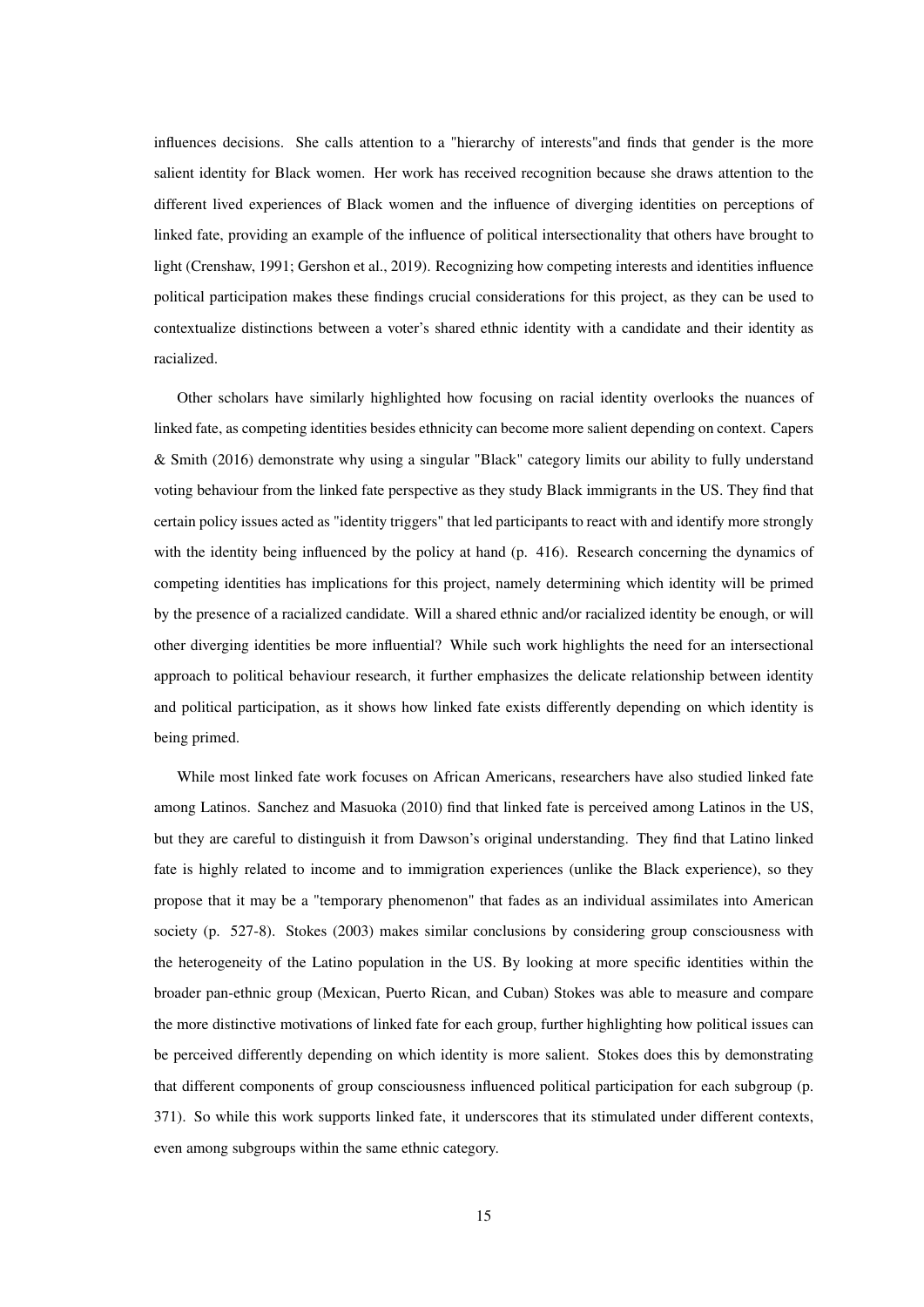While linked fate research predominantly focuses on African Americans and Latinos living in the US, research concerning linked fate among Asian Americans has started to develop. Junn & Masuoka (2008) compare perceptions of Asian American linked fate with Black linked fate, and find that identification with the in-group can be "manipulat[ed] ... when respondents are primed with political role models" (p. 736). They make this conclusion by showing that when primed with images of Asian American cabinet members that emphasized the significance of descriptive representation, Asian Americans' perceived level of linked fate significantly increased (from 46% to 56%). This research clearly shows how linked fate can be used to explain why racialized candidates may encourage turnout among racialized voters.

Some have started to question the use of linked fate as a measure for understanding racialized voters, often suggesting that the measure doesn't match the concept in the way that researchers have previously interpreted it (Gay et al., 2016; Sanchez & Vargas, 2016). These concerns with linked fate stem largely from a weak correlation between racial identity and attachment to the group when it comes to applying the concept beyond Black linked fate. Despite these concerns, linked fate is still relevant to our understanding of group interests in shaping political perceptions. This is because at the core of these findings linked fate shows how–depending on identity saliency–group interests can become self-interests; it just occurs under different conditions for different groups. This shifts the perspective to focus on identifying under which conditions one's ethnic identity might become salient enough for it to shape their perceptions and behaviour. So while projects like this don't address the mismatch between measure and concept, it does provide an opportunity to gain a deeper understanding of how identity and attachment to a group can influence political participation.

#### <span id="page-14-0"></span>2.2.2 Someone "Like Me": Descriptive & Substantive Representation

Arguably the most relevant perceived benefit of voting among racialized voters is the opportunity to receive both descriptive and substantive political representation. Descriptive representation refers to symbolic representation or being represented by someone because they belong to a given group, whereas substantive representation refers to the representation of issues and interests that may be important to a given group. Jane Mansbridge (1999) extensively explores the significance of descriptive representation for marginalized groups and argues that descriptive representation is the more meaningful form of representation (p. 228). However, Mansbridge's work is worth discussing in relation to ethnicity and turnout because it demonstrates how descriptive representation is significant as it often leads to substantive representation.

Minta (2011) studies descriptive representation in Congress among Black and Latino representatives. He finds that descriptive representatives are more substantively representative of racialized voters, pointing out that they are generally more responsive to the needs of racialized and poor constituents, and they're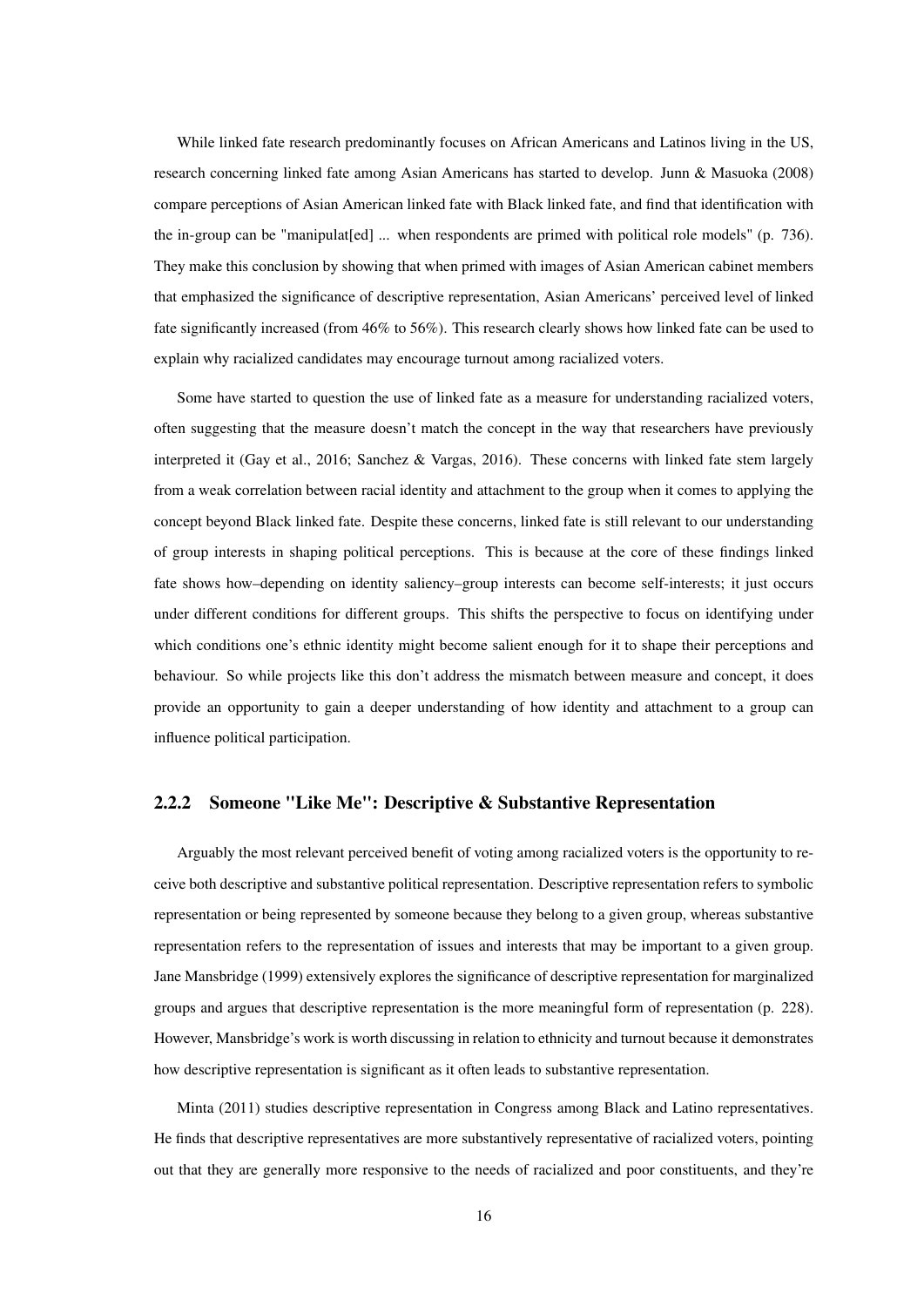more likely to speak up and get involved with issues that principally affect racialized communities like racial profiling (p. 5). Minta also shows that there's different expectations for racialized representatives (especially Black representatives) because of their identity, as he notes that their presence directly influences the likelihood that issues of concern to these communities will get addressed so there is an expectation that they will support and advocate for racialized folks in their district. For Black representatives, that expectation includes advocating for the interests of Black folks nationwide, not just in their own district (p. 20). To be clear, it is not that White representatives don't support issues affecting racialized constituents, but rather that racialized representatives show a different level of commitment to these issues.

In order to explain why Black and Latino representatives are more representative, Minta discusses "strategic group uplift" (p. 33). He suggests that strategic group uplift explains the difference in motivation to support racialized constituents because Black and Latino representatives:

"have a vested interest in ensuring that agencies enforce policies that are favorable to the interests of their racial or ethnic group. Specifically, black and Latino legislators believe that their fate is linked with that of their black or Latino constituents, and they possess an ideology that holds that groups members should engage in collective action to further the interests of the group." (p. 33).

In other words, Minta is suggesting that feelings of linked fate persist even once an individual is in elected office. This directly links research concerning linked fate and representation, and showcases the role that both elements play in influencing political behaviour.

Others have suggested that it isn't just about how much more support comes from racialized representatives, but its also about how little support comes from non-racialized representatives. Butler and Broockman (2011) study how representatives treat constituents differently depending on race, by submitting inquiries to white and Black representatives concerning voter registration information. They find that regardless of party affiliation and the perceived partisanship of the constituent, white representatives sent fewer replies to inquiries from Black aliases than to white ones. However, when it came to racialized representatives, the opposite was true as they responded more frequently to the inquiries from Black aliases. While this was an experiment, if this is how racialized voters are treated by non-racialized representatives then it is reasonable to expect that they might feel better represented by a racialized candidate, and seek that out in an election.

Some have even found that descriptive representation outweighs ideological differences, further suggesting that being represented by someone with a shared identity is especially significant. Badas and Stauffer (2018) consider preference for descriptive representation among Supreme Court nominees, as they hypothesized that a shared racial, ethnic, or gender identity would be more salient than ideological differences and translate into support for an otherwise opposing nominee. With regards to racial and ethnic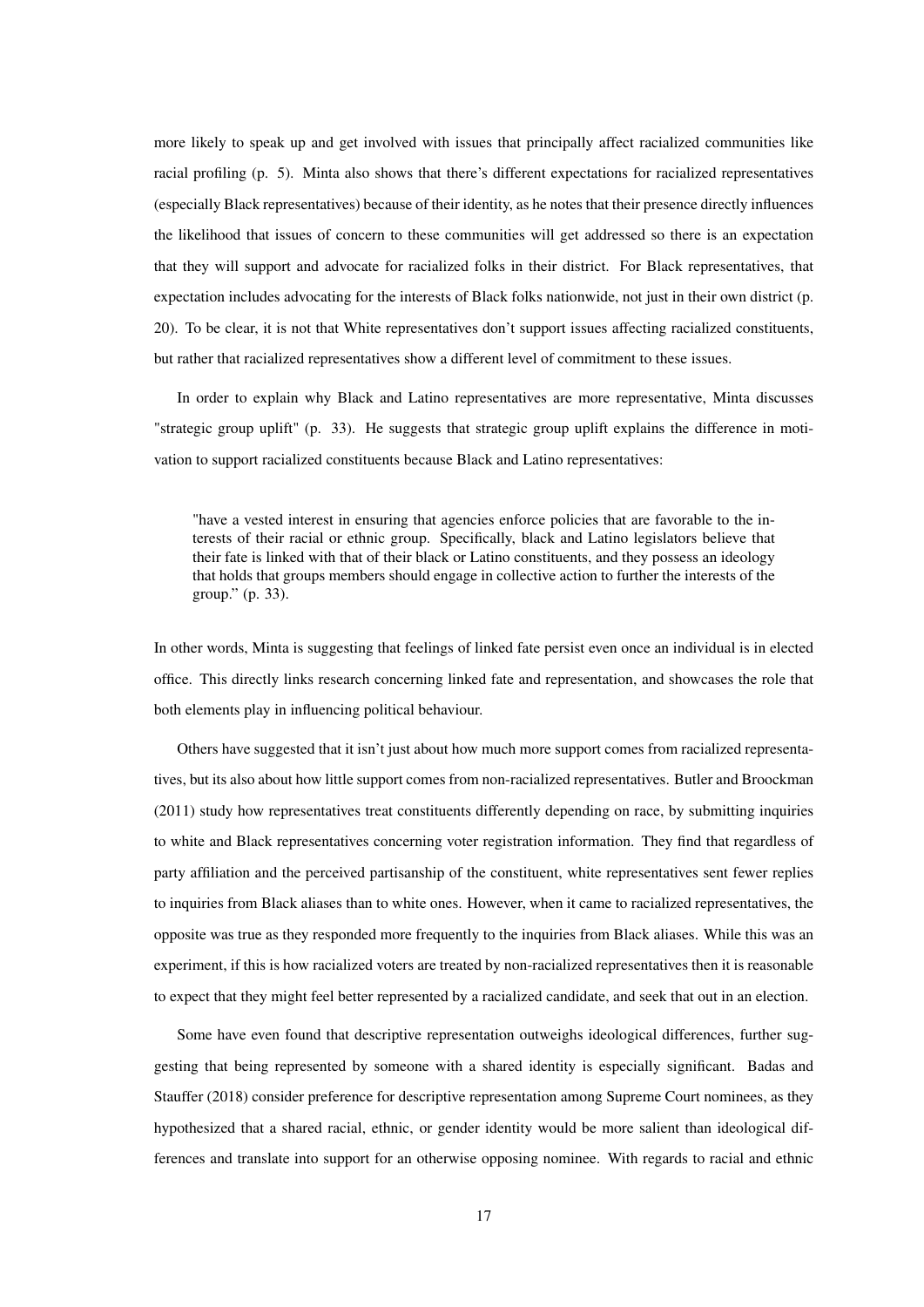identity, their findings support their hypothesis as liberal African Americans were more likely to support Thomas, and conservative Latinos were more likely to support Sotomayor (p. 137). What's more is that the researchers didn't notice gender differences when it came to support for Sotomayor, leading them to suggest that perhaps in the context of the nomination ethnicity was the more salient identity (p. 137).

There's also work that challenges the misconception that racialized voters aren't interested in politics, and therefore don't participate. Wolak and Juenke (2021) hypothesized that co-racial or co-ethnic candidates will lead to an increase in political knowledge among constituents, and measured this by asking respondents' to identify their congress member's party affiliation and ethnic identity.[2](#page-0-0) Among all three ethnic groups observed (Black, Latino, and Asian American) respondents from each group were significantly more likely to know their representative's partisanship and ethnic identity when that representative was co-racial or co-ethnic. Such work offsets any notion that racialized voters have low levels of political knowledge and re-frames it to show that being descriptively represented demonstrates the opposite.

#### <span id="page-16-0"></span>2.3 Racialized Voter Turnout: What We know

Preference for a candidate is one of the strongest influences on voter turnout (Riker & Ordeshook, 1968). Therefore a racialized candidate on the ballot may change the context surrounding an election for racialized voters (Collins & Block, 2020; Cebula et al., 2017). Put more simply, if a racialized candidate raises the stakes for racialized voters, then it may also encourage them to turnout to vote.

In Canada, there is little information concerning turnout among racialized voters in recent elections, and what is available is primarily focused on exploring the effect of immigration status on participation rather than ethnic or racial identity.<sup>[3](#page-0-0)</sup> However, turnout research concerning racialized voters in the US is much more developed. The 2008 Presidential election saw record turnout numbers among racialized voters, but especially among Black voters (Lopez & Taylor, 2009). This notable increase in participation has largely been linked to the presence of Barrack Obama as a presidential candidate, as there were significant increases in African American turnout rates during the 2008 and 2012 elections, but none in the three preceding ones (McFayden, 2013). Similarly, while turnout among these groups has gotten better over time, it is still no where near the rates seen during Obama's run (Frey, 2021).

Barreto (2007) considers turnout among Latino voters, and notes that low turnout levels unfairly lead to them being cast as politically apathetic and non-participating (p. 426). Barreto hypothesizes that this is actually due to a lack of diverse candidates and argues that "the presence of a Latino candidate mobilizes the

 $2$ In this paper, co-ethnic refers to an individual with the same ethnic identity.

<sup>&</sup>lt;sup>3</sup>See Tossutti & Elections Canada (2007) for information concerning racialized turnout during the 2000 and 2004 federal elections.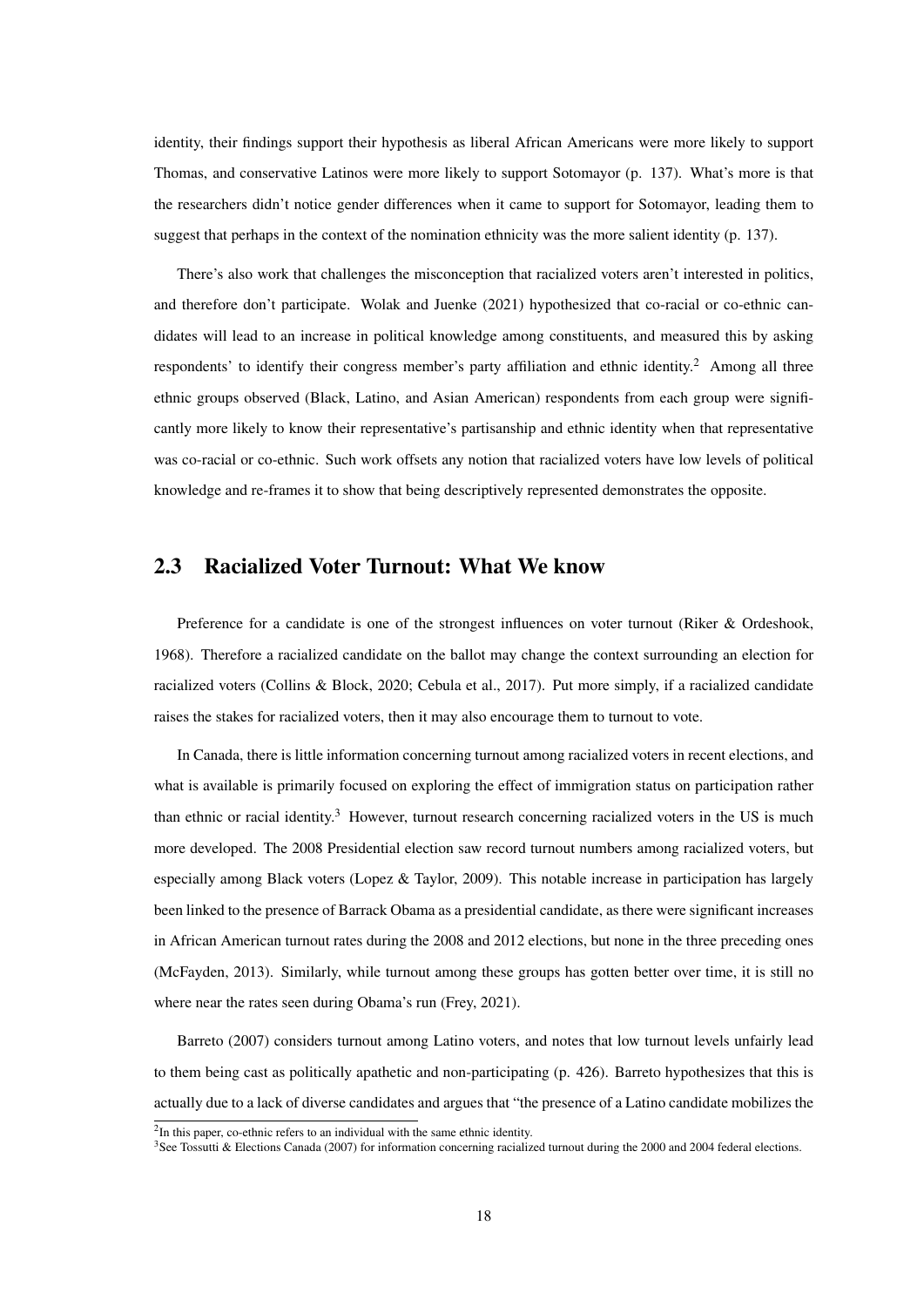Latino electorate, resulting in elevated voter turnout" (p. 425-6). To support his argument, Barreto assesses whether turnout among Latinos changes when there's a Latino or other racialized candidate running. His findings show that this is the case, as he notes that shared ethnicity mobilized Latino voters during an election where there was a Latino candidate, and even in cases where there was a non-Latino, racialized candidate (p. 438). Barreto's work suggests that it isn't disinterest that negatively impacts Latino turnout, but rather its a lack of representative candidates that's responsible. His findings directly show how the presence of a racialized or co-ethnic candidate may increase the benefits of voting for Latino voters and encourage them to turnout.

Washington (2006) also considers the influence that racialized candidates have on turnout, but does so by focusing on Black candidates. He emphasizes that there are a number of elements that could influence turnout levels when Black candidates run, as he noticed that turnout increased among both Black and White voters when a Black Democrat ran (p. 996). Washington highlights that differences in turnout can be explained by the notion that "Black candidates may increase turnout simply due to voter preferences for representation by a person of one's own race" (p. 976). He also adds that "Black candidates may raise turnout owing to a lack of information on the part of voters" suggesting that in low-information settings race can become a powerful heuristic much like gender or partisanship (p. 976). Furthermore, in considering why this may have increased turnout among White voters as well, Washington notes that Black candidates are often viewed as more liberal than similar White candidates, and points out that "a Black Democrat candidate on the ballot ... may infer that there is a great ideological distance between the Democratic and Republican candidates and hence much at stake" (p. 976). Washington's work reinforces previous findings concerning voters stereotyping Black candidates as more liberal (McDermott, 1998). Overall, recognizing race as a heuristic for voters helps to explain why the presence of a racialized candidate may increase turnout among racialized voters.

Cebula et al. (2017) make similar findings concerning racialized candidates and their impact on voter turnout. They examine varying turnout levels between states, and hypothesize that "within the context of the rational choice model . . . the presence of a minority candidate atop the ticket will boost minorities' expected net benefits from voting, with the result that minority voter participation will be higher" (p. 29). They found that during the 2008 and 2012 elections—when a racialized candidate was nominated for president— state voter turnout rates were "positively affected by the percent of the population that is African-American and . . . Hispanic" (p. 33). Findings like these further support the hypothesis that racialized candidates will increase turnout, and that such ideas should be considered from a rational choice perspective.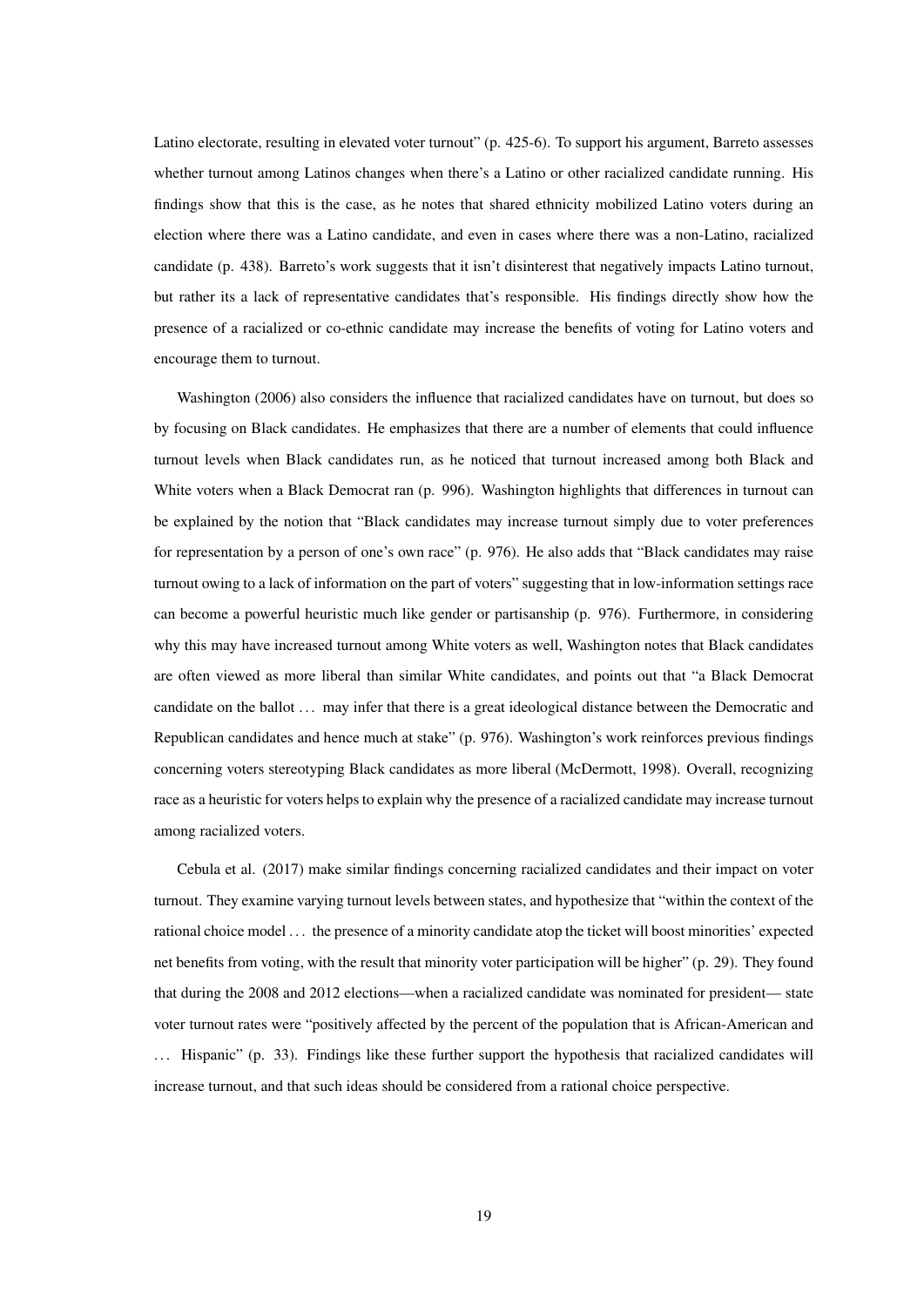#### <span id="page-18-0"></span>2.4 Race & Voting in Canada

While findings from the American context are helpful for interpreting racialized voting behaviour in Canada, the socioeconomic conditions and political climate are hardly identical. Therefore, it is crucial to consider current Canadian research on this topic alongside of findings from the US, to form more accurate expectations about Canadian outcomes.

Much of Karen Bird's work has contributed to developing research on representation styles and preferences among racialized Canadians in particular. Bird (2011) assesses the descriptive and substantive representation of visible minorities among Members of Parliament (MPs)<sup>[4](#page-0-0)</sup>. Bird's work makes three major contributions to understanding political representation for visible minorities in Canada. First, she finds that visible minority MPs were more likely to support issues that matter to visible minorities than non-minority MPs (p. 218). Second, non-minority MPs were found to be more likely to address issues that matter to visible minorities when their constituencies were ethnically and racially diverse (p. 218). Lastly, Bird finds that visible minority MPs were more representative overall than non-minority MPs, even when they had diverse constituencies (p. 218). Much like Mansbridge's work, these findings demonstrate that the descriptive element of representation is more meaningful as it tends to lead to substantive representation (p. 218).

Besides examining representation among MPs, Bird (2012) considers the significance of descriptive and substantive representation for racialized voters in Canada. She advocates that we recognize these two representation styles as complementary as opposed to competing (p. 534). She interviewed Chinese and South Asian citizens in Toronto from 2009-2011 about which form of representation they preferred, and results showed that this preference is largely context dependent (p. 269). Substantive representation was valued as citizens liked having a representative who advocated for issues that were important in their constituency (p. 269). However, descriptive representation was preferred in contexts where constituents anticipated a language barrier with candidates belonging to a different ethnicity (p. 269). These ideas point to both forms of representation as being important for racialized folks, but they underscore why this may encourage them to turnout when there's a racialized or co-ethnic candidate running.

These ideas were further supported by her 2015 work, where she explores attitudes towards political representation styles among Black, Chinese, and South Asian people living in the greater Toronto area. These groups were selected because they composed the three largest racialized communities in the area (p. 255). Bird's main finding here was that members of each group had "contextually derived preferences" about representation, similar to her previous findings (p. 269). When it comes to group-specific preferences, she finds that Chinese and South Asian participants were content with descriptive and non-descriptive rep-

<sup>&</sup>lt;sup>4</sup>'Racialized' is the preferred term that will be used throughout this paper, however 'visible minority' will be used when it appears in cited works.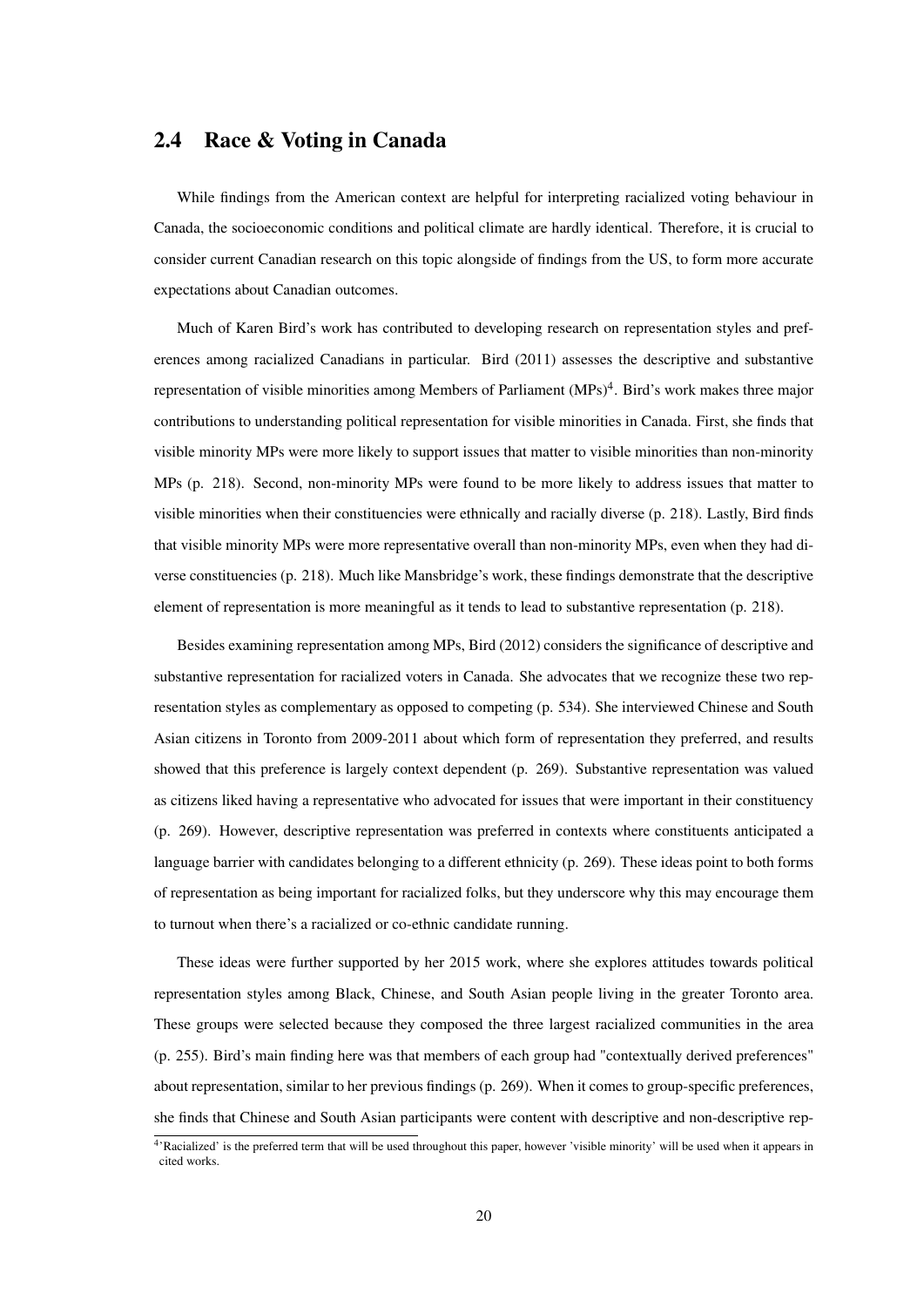resentation (p. 270). However, she highlights a cynicism among Black participants as they express feeling that they don't have much influence over how they're represented (p. 270). Bird suggests that this is due to them being the most underrepresented group of the three (p. 255). These attitudes reinforce the idea that being represented (either descriptively or substantively) influences feelings towards democracy, which further emphasizes the need to study voting behaviour and participation levels among racialized folks more directly.

#### <span id="page-19-0"></span>2.4.1 Affinity Voting

Most of the research concerning voting behaviour among racialized folks in Canada is focused around affinity voting: a type of voting heuristic where voters choose to vote for a given candidate based on a shared identity trait like gender, race, or ethnicity (McGregor et al., 2017, p. 139). While current work concerning racial or ethnic affinity voting is primarily focused on vote choice, these ideas can be further applied to contextualize turnout. More specifically, if we know who racialized voters are supporting when they do vote, this can help us understand why they might be turning out in the first place.

McGregor et al. (2017) considers the impact of affinity voting with incumbency effects, and uses a lowstakes low-information ward election to do so. While they do find support for ethnic affinity voting, they notice that this effect didn't exclusively benefit racialized candidates. While racialized voters were found to support racialized candidates, non-racialized voters were similarly supporting non-racialized incumbents (p. 145). Since non-racialized voters turnout at higher rates, affinity voting actually worked against racialized candidates in this case. This makes this work especially relevant as it shows how racialized voters do support and ultimately prefer racialized candidates, but that it often isn't enough due to incumbency effects thus creating an additional barrier to being represented. This work also further emphasizes the gap in research on racialized political behaviour in Canada; we know that racialized voters support and prefer candidates who they view as being "like them" so why aren't more racialized candidates getting elected? This further suggests that at least part of the answer can be found by taking a closer look at political participation among racialized folks, especially where voter turnout is concerned.

Besco (2015) studies affinity voting in connection to rainbow coalitions by considering voting behaviour among racialized voters in Toronto. A rainbow coalition refers to "a political coalition of multiple nonwhite racial groups" and it "typically implies mutual co-operation and support of members, rather than just a coincidental coalition of groups voting for the same party or candidate" (Besco, 2015, p. 305). While Besco points out that proof of rainbow coalitions is limited, his findings suggest that they exist in Canada (p. 326). Racialized voters showed affinity for candidates of the same ethnicity, while also showing affinity for other racialized candidates, as racialized voters often preferred another racialized candidate over a White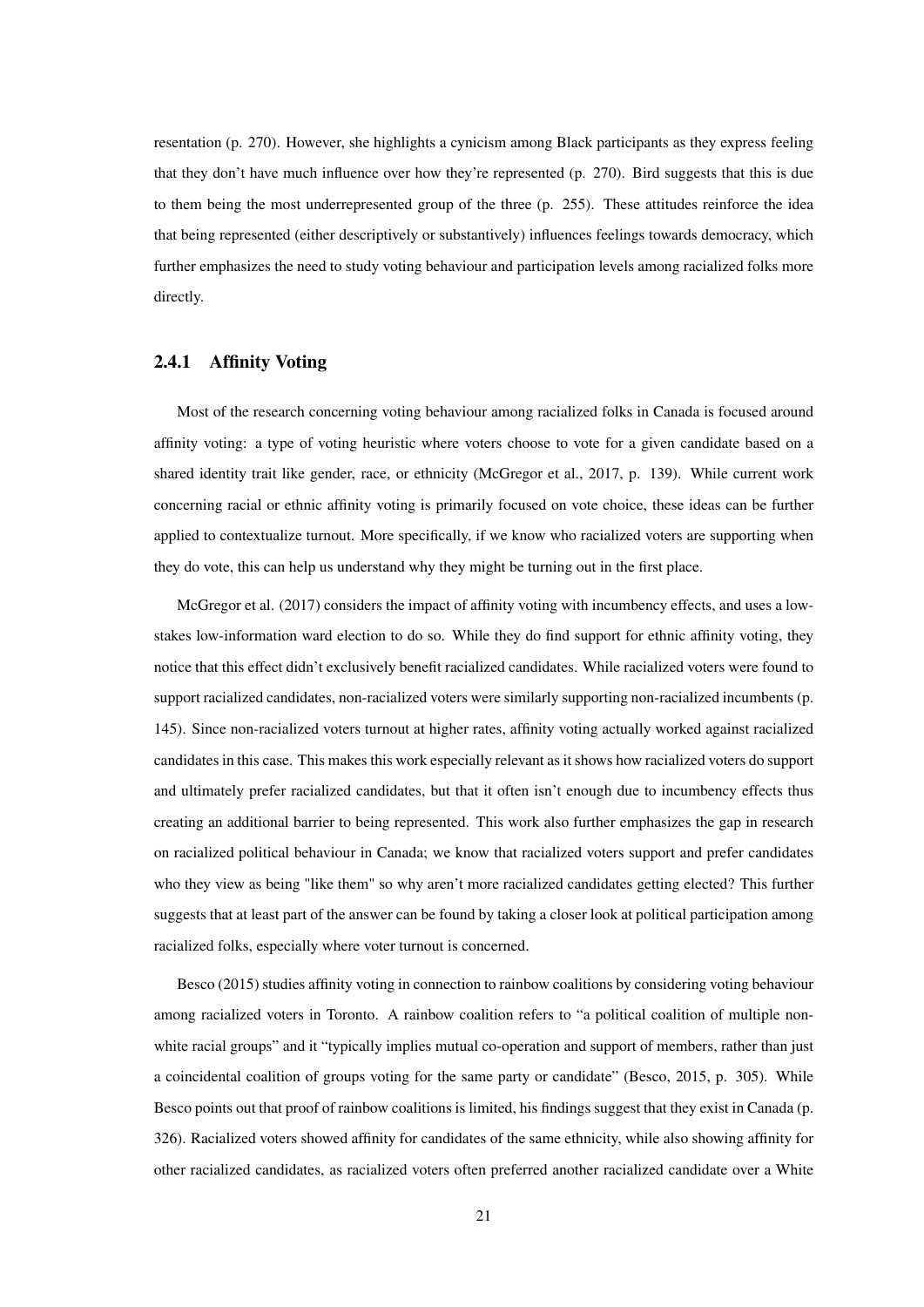one (p. 322). While these conclusions are not directly concerned with turnout, they do provide an important frame of reference for understanding race and voting behaviour in Canada. These findings suggest that racialized Canadians don't just view their in-group as being made-up of those that belong to their own ethnicity, but that this sense of a shared identity extends to other racialized folks as well.

Goodyear-Grant and Tolley (2019) explore racial affinity voting among Chinese Canadians. While their findings show that Chinese Canadians are more likely to prefer a Chinese candidate to a White one, their work is particularly valuable because of how they go deeper to assess the roots of racial affinity for this group. Similar to Conover's (1984) observations about group identification and political perceptions, Goodyear-Grant and Tolley emphasize that it isn't just group membership that leads to affinity voting, but its the politicization of that identity that leads voters to side with their in-group and support a co-racial candidate (p. 140). Furthermore, they find that racial affinity was strongest among those who also expressed a strong connection to their Chinese identity, as "voters whose sense of self-identity is strongly linked to their racial group will gravitate toward "one of their own" if they feel their group has been criticized." (p. 143).

Bird et al. (2016) similarly find support for the existence of affinity voting in Canada, and among Chinese voters specifically. This study was focused around the 2014 mayoral race in Toronto, where Olivia Chow was both the only racialized and only female candidate (p. 360). These researchers anticipated affinity voting in relation to gender as well, but results only demonstrated support for ethnic affinity voting (p. 359). Both Chinese voters and non-Chinese minorities were more likely to support Chow over the two White candidates (p. 374). While these findings support the existence of inter-ethnic affinity voting, these scholars are also careful to highlight that Chow received almost twice as many votes from Chinese voters as she received from other racialized voters (p. 374). Therefore, this work supports the existence of both ethnic and inter-ethnic affinity voting, further validating the anticipated relationship between shared ethnic identity and voter turnout.

#### <span id="page-20-0"></span>2.5 What About Candidates?

The 2019 Canadian federal election saw the highest number of racialized candidates ever, as about 15% of federal candidates were racialized (Griffith, 2019). While this is an improvement from 2015 when roughly 13% of candidates were racialized, the increase in candidates didn't necessarily translate into an increase in racialized MPs as this only increased by 4 (Griffith, 2019). Such a disconnect suggests that there may be other factors influencing racialized candidate success besides participation among racialized voters.

There's an extensive body of literature concerning the election experience for racialized candidates, and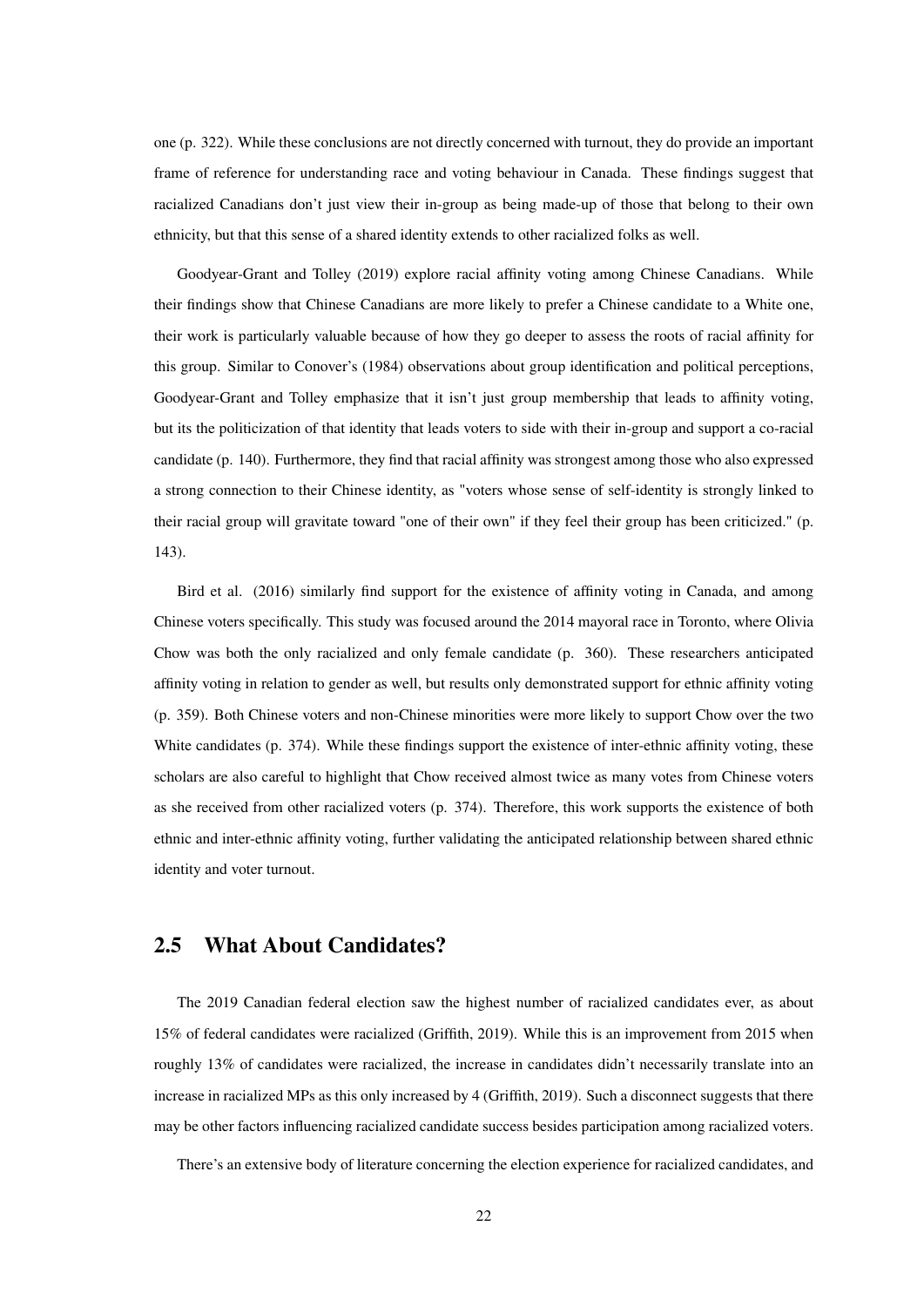much of the findings demonstrate how they face unique challenges that seriously decrease their likelihood of getting elected. In some cases, racialized candidates are set-up for failure by their party as they run in ridings where they're unlikely to win, thus casting them as an unfit candidate and negatively impacting any future political career (Kulich et al., 2014). In others, it comes down to networks and connections with local party associations, who act as gatekeepers and don't always show racialized candidates the same active support that they do non-racialized ones (Ocampo & Ray, 2020; Tolley, 2019).

These challenges are even more difficult to overcome for women of colour. When women of colour run, they endure the effects of both gendered and racial media framing, which shifts the focus away from their ability to hold office and emphasizes their identity as a woman and/or person of colour in a negative way (Burge et al., 2020; Tolley, 2016). Similarly, while women are viewed as having low levels of political ambition this is often even less among women of colour, and methods for encouraging women to run in general often don't work in the same way for women who are racialized (Holman & Schneider, 2018; Silva & Skulley, 2019). Also, when women of colour do run, sexist and racist attitudes translate into resentment and negative candidate perceptions which further harms their chances of getting elected (Carew, 2016; Nelson, 2021).

Overall, racialized candidates are often stereotyped by their racialized or ethnic identity in a way that others them, promotes discrimination against them, and negatively impacts perceptions concerning their competency for leadership (Besco, 2018; Tolley, 2016; Wintersieck & Carle, 2020). Despite all of these obstacles, the research discussed overwhelmingly shows that racialized voters feel better represented by racialized and co-ethnic candidates, and are more likely to support them at the polls. This directly supports the need to consider the effects that racialized candidates have on participation, especially on voter turnout among racialized voters.

#### <span id="page-21-0"></span>2.6 The Missing Piece

As has been discussed throughout this chapter, it is clear that a better understanding of political participation (especially turnout) among racialized people in Canada will further our understanding of racialized voting behaviour. Ideally, work concerning participation among racialized voters will also help to address Canada's under-representation issue.

The expectation that racialized candidates will increase turnout among racialized voters is well-supported theoretically: by considering the choice to turnout as a rational one where voters are self-interested, while still acknowledging the influence of groups in political decision making. Linked fate scholars demonstrate that while this phenomenon occurs differently for different groups and materializes depending on identity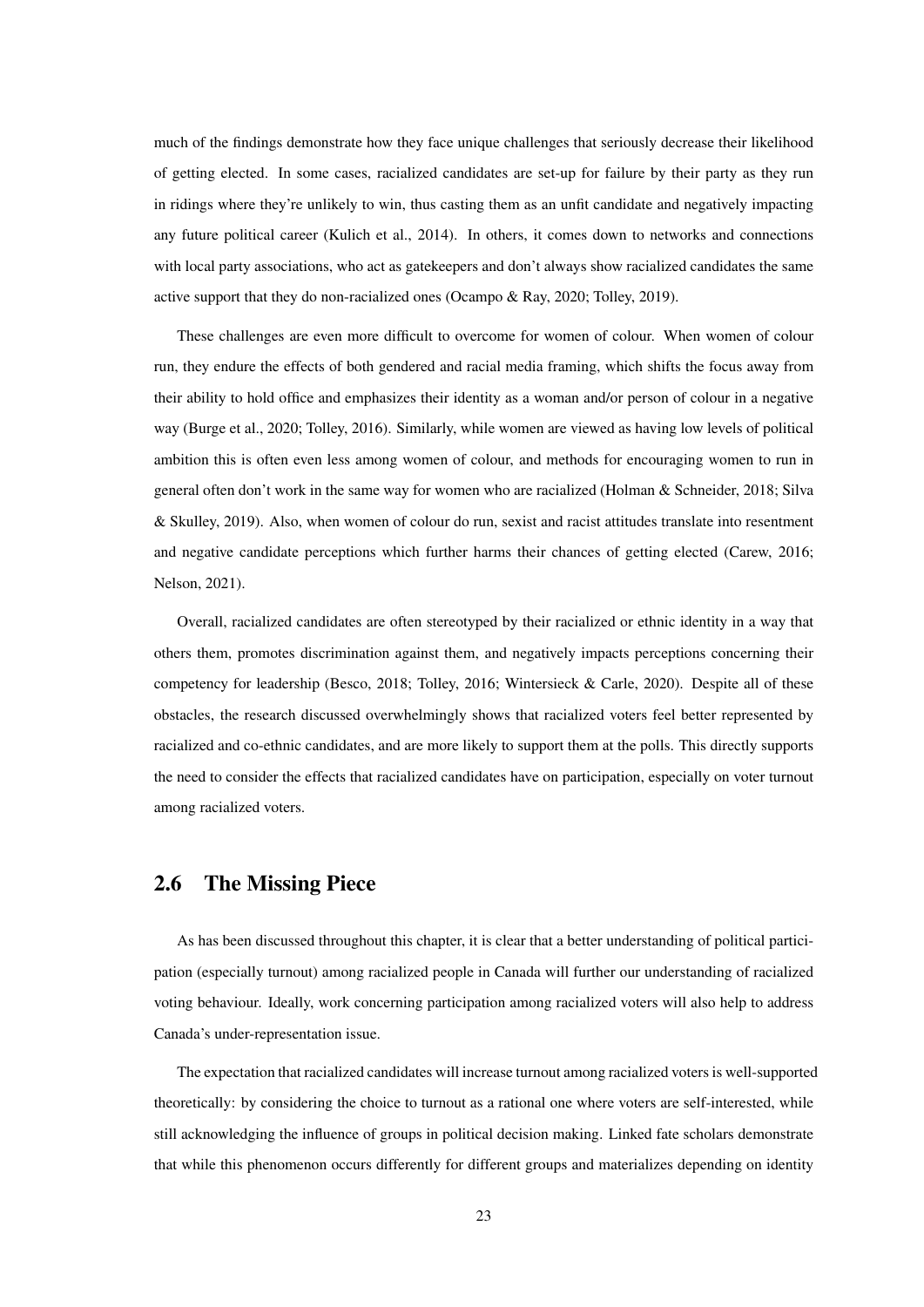saliency, it does have an influence on political perceptions and ideology as the interests of the group are often treated as self-interests. Similarly, researchers concerned with representation styles show not only that racialized folks prefer to be represented descriptively, but that they have this preference because it is perceived as translating into more substantive representation. Finally, studies concerning affinity voting and voter turnout among racialized voters show us that when racialized voters do vote, they are more likely to support racialized or co-ethnic candidates. These ideas explain why racialized voters participate, but they don't fully address how. Therefore, by examining the relationship between racialized candidates and racialized voter turnout, projects like this one can help to fill-in that gap.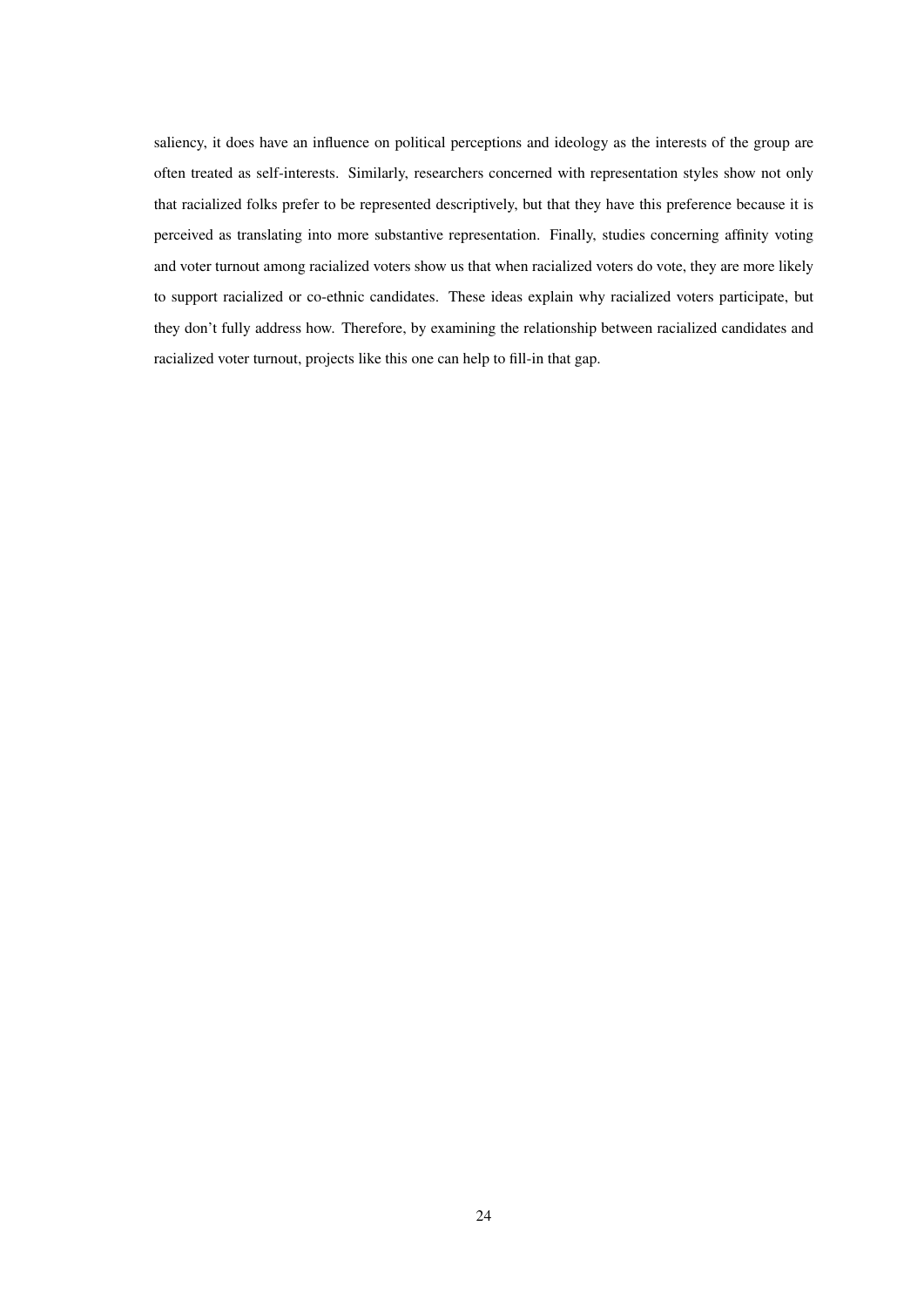### <span id="page-23-0"></span>Chapter 3

# Data and Methods

This project seeks to determine if racialized candidates mobilize racialized voters and make them more likely to turnout to vote. I argue that because it has been shown that racialized voters are more likely to vote for racialized candidates and candidates with whom they share an ethnic identity, that voter turnout among racialized voters will similarly benefit from this affinity.

This theory is explored using a quantitative approach with secondary survey data for analysis. Multiple logistic regression assessed the connection between ethnic identity and voting behaviour with self-reported voter turnout from the 2015 and 2019 Canadian federal elections. The main dependent variable is whether or not someone reports having voted, and the explanatory variables focus on the ethnic identity of the voter and the candidates who ran in their riding. The overall goal is to determine if the presence of a racialized candidate or a candidate of the same ethnicity as the voter encourages that voter to turn out to vote. This chapter reviews the 2019 Canadian Election Study and its role in this project, and discusses the methods and analysis used to answer the research question.

#### <span id="page-23-1"></span>3.1 The 2019 Canadian Election Study

The 2019 Canadian Election Study (CES) was used to identify racialized voters based on respondents' self-reported ethnic identity and to capture their voting behaviour. This survey was the ideal choice for this project not just because of its emphasis on measuring political behaviour, but because of how the 2019 CES was expected to focus on the diversity of the Canadian electorate (Stephenson et al., 2020b).

The CES was also chosen because of its rolling cross-sectional design. Using this design makes this study valuable because it allows researchers to look at changes in attitudes and behaviour between pre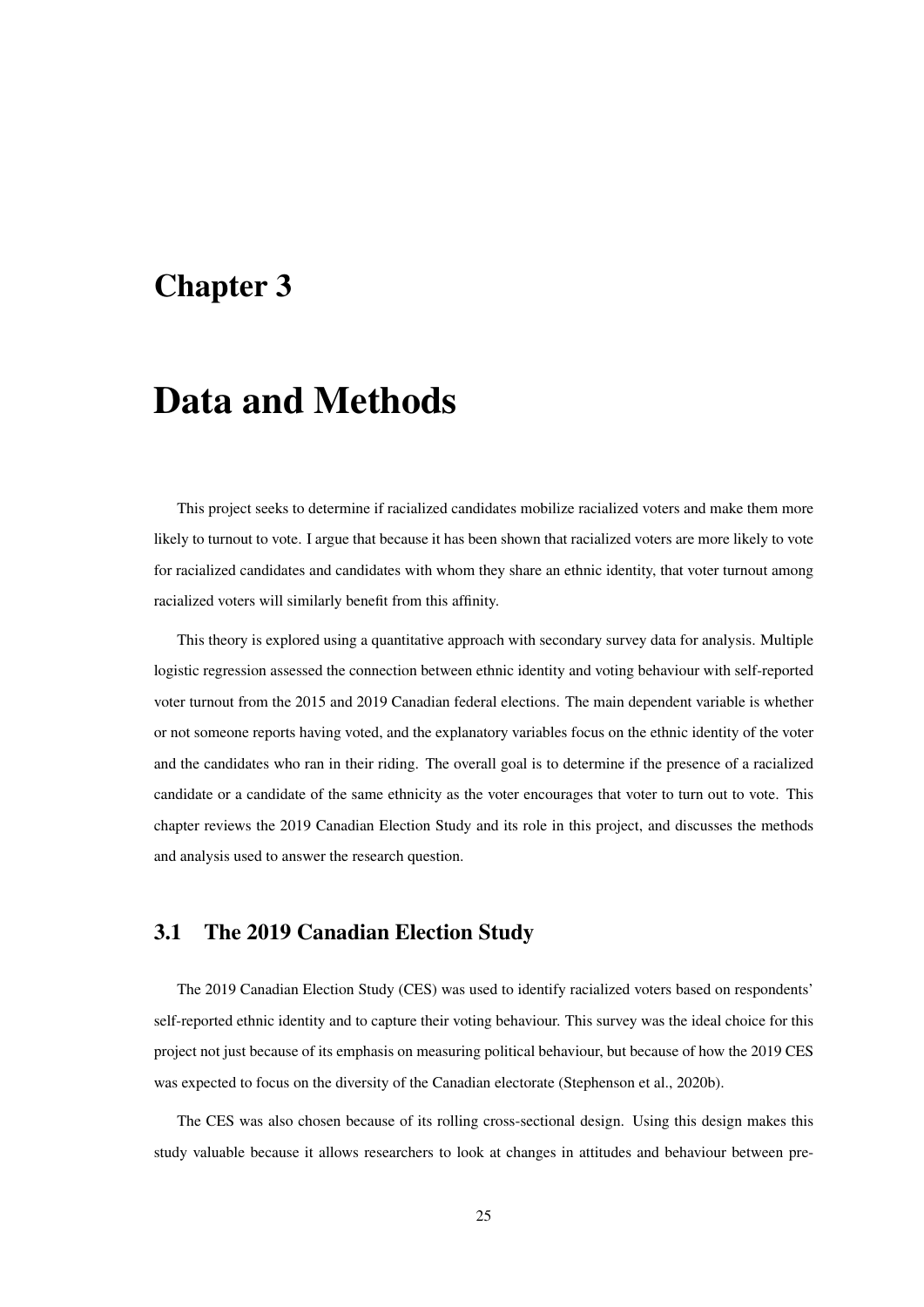election and post-election waves, making it the go-to survey for measuring campaign effects during Canadian elections (Johnston & Brady, 2002). This made the CES the prime choice for this project because it allowed for comparison of self-reported behaviour like turnout both before and after the election. As will be discussed, the usefulness of this feature was limited due to a decrease in the number of respondents in the post-election wave, which was especially noticeable in the number of racialized respondents.

Furthermore, using a survey like the CES also helps to mitigate social-desirability bias; a source of error that's typically associated with turnout studies. This is a common issue with survey-based turnout studies as individuals often claim that they've voted when they actually haven't (Granberg & Holmberg, 1991; Wolfinger & Rosenstone, 1980) because voting is seen as socially desirable behaviour and respondents want to be viewed as such (Silver et al., 1986). While this possibility can't be fully eliminated, relying on the online version of the CES helps to minimize its impact as research has shown that self-administered surveys (especially online surveys) are less susceptible to desirability bias effects (Atkeson et al., 2014; Holbrook & Krosnick, 2010; Kreuter et al., 2008).

#### <span id="page-24-0"></span>3.1.1 Response Rate

The 2019 CES surveyed Canadian citizens and permanent residents 18 year of age and older during two distinctive periods; a campaign period survey and a post-election survey (Stephenson et al., 2020b, p. 5). Sampling for the campaign period survey (CPS) occurred between September 13th and October 21st 2019 and closed at 9:00AM on the 21st (Stephenson et al., 2020b, p. 9). Sampling for the post-election survey (PES) occurred between October 24th to November 11th 2019 (Stephenson et al., 2020b, p. 9).

Qualtrics was hired by the CES team to conduct both waves. Respondents were able to take the survey either online or over the phone, however for this project only the online survey was used because of its significantly larger sample size (n=37,822 compared to n=4021) (Stephenson et al., 2020b, p. 14). Qualtrics relied mainly on panel IDs to match each respondent's CPS and PES answers (Stephenson et al., 2020b, p.  $14$  $14$ ).<sup>1</sup>

While having two distinctive waves gives researchers the opportunity to study campaign effects, it led to some unique obstacles for this project. There was a notable decrease in responses between the CPS and the PES, as just 10,340 of the original 37,822 online CPS respondents participated in both waves (Stephenson et al., 2020b, p. 9). With the exception of those who voted in an advance poll, only PES respondents were asked about turnout in the 2019 election. This caused some difficulty when comparing voting behaviour among racialized respondents specifically, as only 1032 of the 4614 racialized respondents (roughly 22%)

<sup>&</sup>lt;sup>1</sup>Panel IDs were excluded from the dataset to protect respondents' identities. Not all respondents were able to be matched using panel IDs, and some weren't matched at all.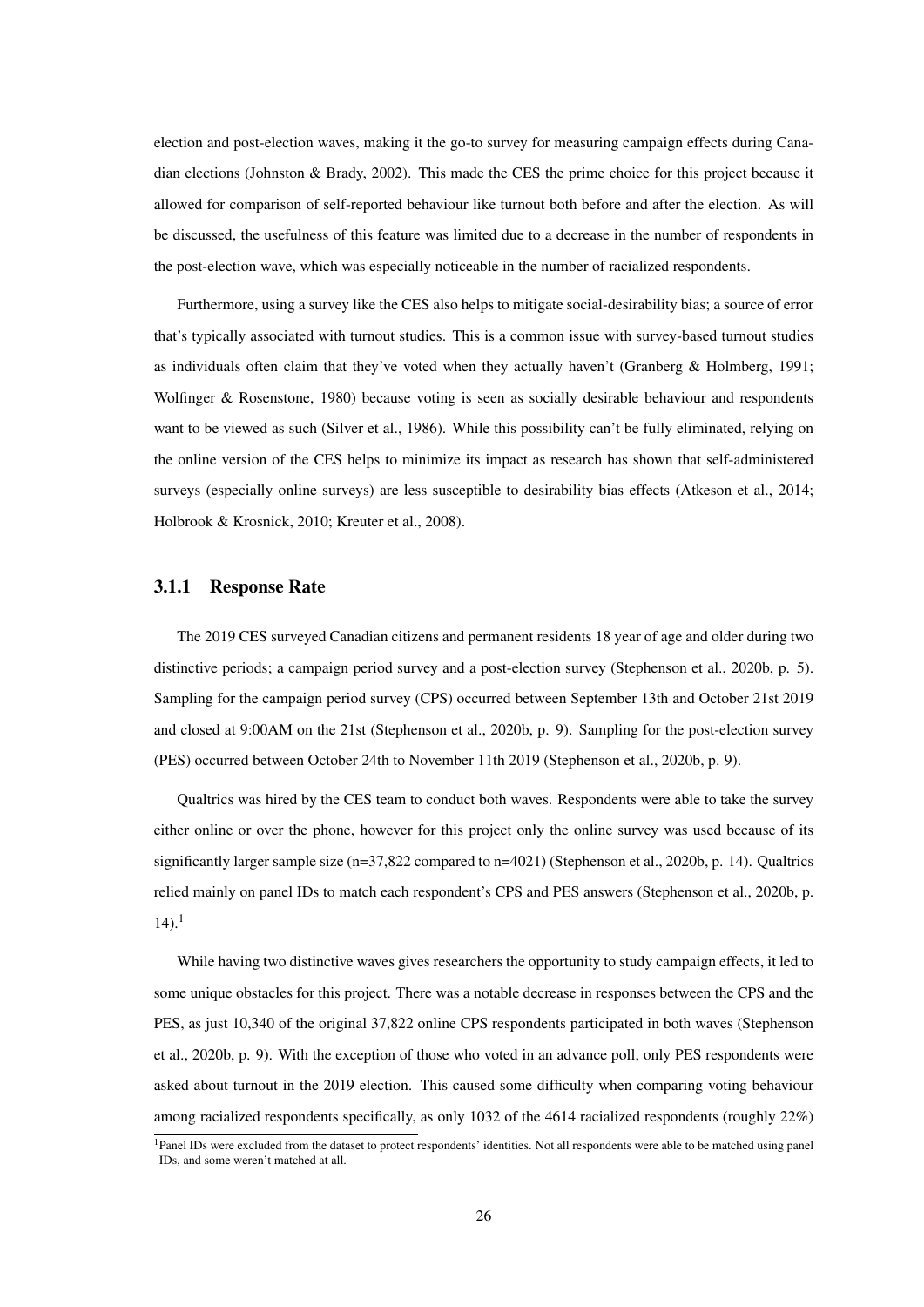answered the 2019 turnout question. Also, while CPS respondents were asked about their ethnic identity, questions concerning attitudes towards ethnicity were largely saved for the PES which further limited the ability to explore ethnic affinity as it relates to representation.<sup>[2](#page-0-0)</sup>

#### <span id="page-25-0"></span>3.1.2 Measuring Turnout

The main two questions that were used as dependent variables relate to self-reported voting behaviour in the 2015 and 2019 federal elections. For the 2015 election, there was a single-answer multiple choice question that asked respondents if they voted.<sup>[3](#page-0-0)</sup> However, for 2019 the approach was slightly different because of the distinctive survey waves. The pre-election survey contained a question that asked about respondents' intentions to vote on October 21, 2019, and included an option for those who voted early.[4](#page-0-0) The question concerning actual turnout in the 2019 election was asked in the post-election survey.<sup>[5](#page-0-0)</sup> As mentioned, only 27% of all CPS respondents and 22% of racialized CPS respondents actually participated in both waves. This directly impacted the effectiveness of comparing 2015 and 2019 turnout and ultimately led to the choice to rely on reported intentions to vote as a proxy for 2019 voter turnout.

While not ideal, the choice to use intentions as a proxy for actual behaviour is relatively well-supported by political psychology scholarship. Ajzen's theory of planned behaviour suggests that among other influences, behavioural intentions are a direct determinant of actual behaviours (Ajzen, 2012). Many have implemented Ajzen's model when studying voting behaviour (including turnout) and often conclude that intentions and conscious plans have the strongest influence on actual behaviour (Bassili, 1995; Netemeyer and Burton, 1990). Furthermore, results from PES participants seem to support this as only 4% of respondents who initially reported that they intended to vote later reported that they didn't vote at all. Similar effects were also found among advance poll voters.<sup>[6](#page-0-0)</sup>

Despite this, recent work suggests that intentions may not be as reliable as once thought and pushes on the notion that self-reported turnout reflects actual, validated turnout. Achen and Blais (2015) find that when intentions are used as a proxy, results are typically inflated. However, they also emphasize that while self-reported turnout is typically closer to actual turnout than intentions, that it too is often inflated. Other researchers have similarly concluded that while intentions are a good predictor of reported behaviour, these effects are likely exaggerated in comparison to the real thing (Quintelier and Blais, 2016).

So while intentions and self-reports of behaviour tend to exaggerate actual behaviour, intentions and

<sup>&</sup>lt;sup>2</sup>This included questions asking respondents how important their ethnicity is to their identity (pes19\_ethid) and how important they feel it is to be represented by someone who looks like they do (pes19\_lookslikeme).

<sup>&</sup>lt;sup>3</sup>See Appendix B.1 <sup>4</sup>See Appendix B.2

<sup>5</sup>See Appendix B.3 and B.4

<sup>&</sup>lt;sup>64</sup> respondents who initially indicated that they voted early (cps19\_v\_likely) later indicated that they didn't vote at all (pes19\_turnout2019 & pes19\_turnout2019\_v2).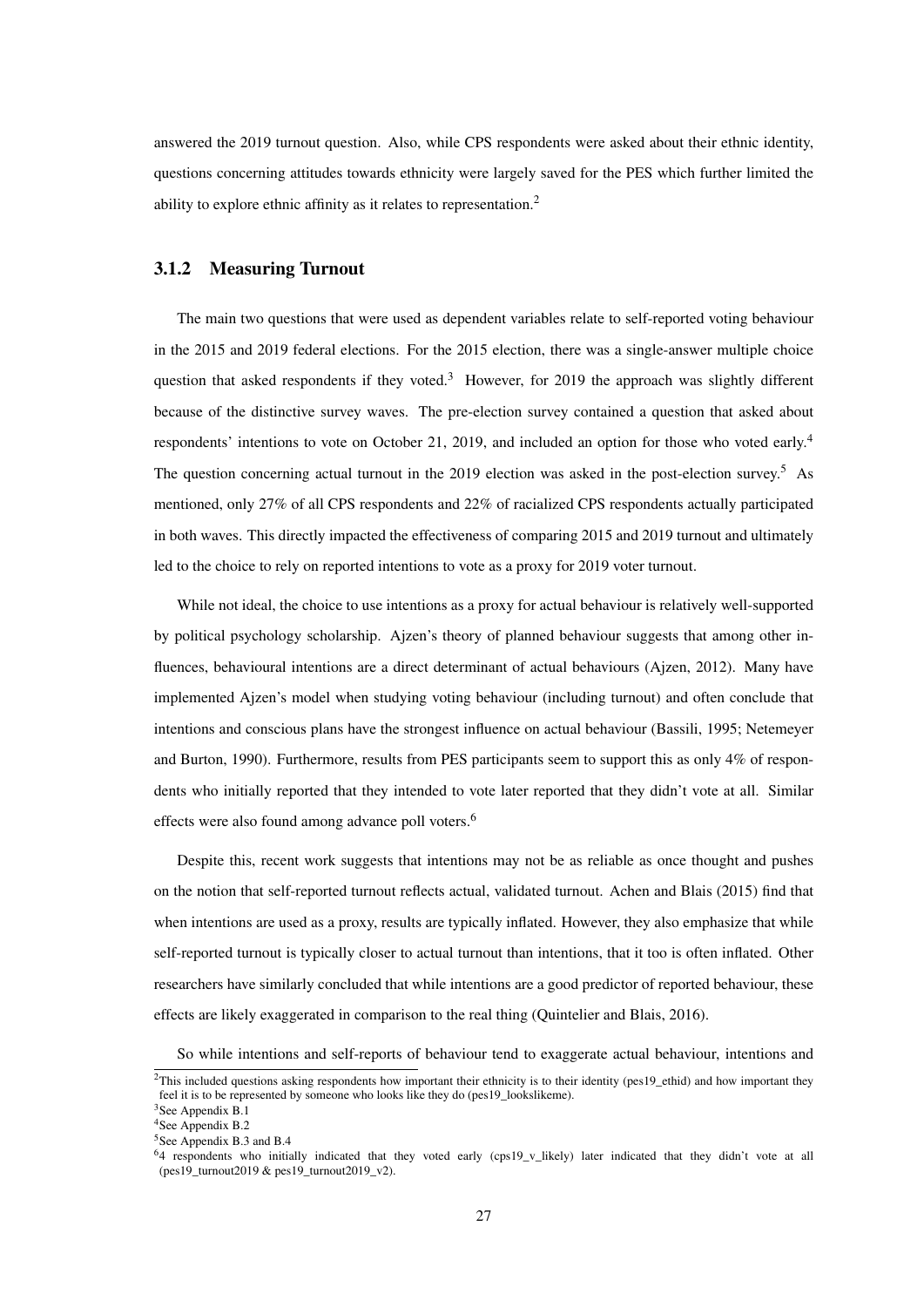self-reports are still closely related. Considering that access to validated voter turnout data in Canada is quite limited,<sup>[7](#page-0-0)</sup> and intentions are relatively good predictors of self-reported behaviour, it is reasonable to use intentions in comparison with self-reported turnout.

#### <span id="page-26-0"></span>3.1.3 The CES Measure of Ethnicity

In order to capture ethnicity, the CES included a multiple-answer multiple choice question asking respondents to select each ethnic group that they identify with $8$ . In total there were eighteen specified ethnic identity options that respondents could select. There were also two "other" options where respondents could list ethnic identities in their own words that weren't included in the original question.

This question proved to be challenging when translating answers into defined ethnicity categories, as a significant number of racialized respondents relied on the fill-ins to correctly identify themselves and there were few specified ethnicity options for racialized folks in particular. To be more specific, the only options provided that were more likely to be racialized were Chinese, Indian, and Hispanic. While relying on Hispanic as an option is problematic and confusing in itself,<sup>[9](#page-0-0)</sup> the limited options available for racialized respondents makes this an insufficient measure of ethnicity and creates obstacles for meaningful data interpretation.

While there's no universal standard for measuring ethnicity, there is a general consensus that such measures should aim to be as clear and inclusive as possible. Stevens et al. (2015) suggests either including more questions about ethnicity or providing ways for respondents to define their ethnic identity themselves (like the CES does) (p. 31). However, while collecting open-response data on ethnicity enhances inclusivity, it often leads to problems with data interpretation and actually limits the ability to make inferences about the population it originally sought to understand (Stevens et al., 2015; Winker, 2004). It is also worth pointing out that relying mainly on self-response data could be othering respondents who might not fit into the pre-defined identity categories on a survey. Having a lack of options that accurately reflect a person's identity has also been found to deter survey respondents from answering an ethnic or racial identity question altogether, leading to missing values and further limiting any insight gained about a population (Eisenhower et al., 2014). This is why some researchers have suggested that while recognizing every ethnic identity may not always be possible, any attempt to measure ethnicity should at least account for the ethnic makeup of the population being studied. In other words, while it might not be possible to make deductions about every individual ethnic identity, researchers have to find a balance between identity inclusivity and research way to measure ethnic identity without sacrificing the ability to reflect the Canadian population.

<sup>7</sup>See Achen, 2019.

<sup>8</sup>See Appendix B.5 for original CPS question.

<sup>&</sup>lt;sup>9</sup>See Allen et al., 2011, and Rodríguez et al., 2013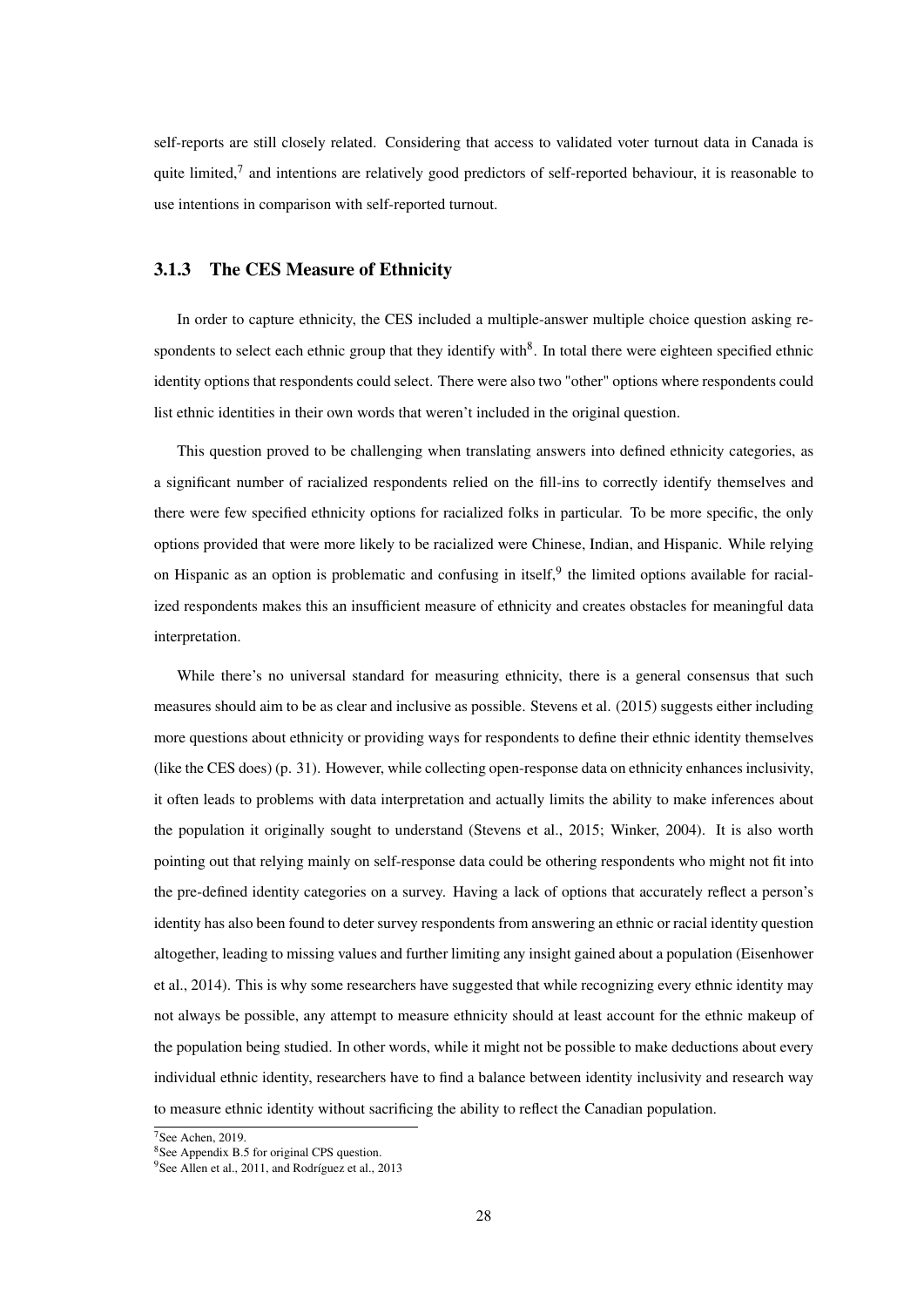Canadian political scientists have also started to tackle these problems as they relate to how we collect data on racialized and Indigenous political candidates.<sup>[10](#page-0-0)</sup> Beyond the academy, the COVID-19 pandemic has prompted many in the public sector to reconsider how race and ethnicity are measured in Canadian  $data<sup>11</sup>$  $data<sup>11</sup>$  $data<sup>11</sup>$  These new standards for data collection are far more inclusive and can effectively be applied in social science research, as was done with this project.

#### <span id="page-27-0"></span>3.2 Identifying Racialized Voters

The main unit of analysis for this project is racialized voters living in constituencies where racialized candidates ran in 2015 and/or 2019. This immediately limited the number of qualifying respondents, and made defining ethnicity and racialization a central part of this project. Ethnic identity is a highly individual social construct, so finding an effective way to measure ethnicity is a relatively complicated task. Much like other aspects of identity, ethnicity is rarely measured in a consistent way and continues to be debated as our understanding of the concept evolves.<sup>[12](#page-0-0)</sup> Therefore, much of the data preparation stage was spent finding an appropriate and inclusive way to categorize respondents' answers while still achieving quantifiable results.

The categories used were quite broad and effectively eliminated any opportunity to consider effects between region-specific ethnic identities (eg. Han Chinese, Tamil, etc.). Unfortunately this was necessary in order to have a sample size that was representative of Canada's racialized population while also being large enough to make inferences. This often meant taking smaller categories that were originally created to capture specific participant-provided answers, and collapsing them into larger categories. For example, "Tamil" would have to be recoded as South Asian.

The Statistics Canada classification for visible minority was originally used as a guide to build these categories from the CES responses.[13](#page-0-0) The ethnic identity categories created for this project were broad, but slightly more inclusive than the originally options from the CES. However, it is worth noting that even my chosen categorization for coding ethnicity could be problematic as well. As noted, data limitations meant that differences between ethnic groups from the same region had to be overlooked as more specific identities were collapsed under larger, regional identities (eg. Han Chinese and Uighur would both be categorized under Chinese). This is possibly an area for future research, but nevertheless is important to consider in a study where ethnicity is used as a variable.

After re-coding responses from the "other" portion of the ethnic identity question, only six groups

<sup>&</sup>lt;sup>10</sup>See Johnson et al., 2021.

<sup>&</sup>lt;sup>11</sup> See Canadian Institute for Health Information (2020) and Statistics Canada (2020).

<sup>&</sup>lt;sup>12</sup>As recent as July 2020, Statistics Canada continues to update and change their standard for collecting ethnicity and race-based data. <sup>13</sup> After starting this project, Statistics Canada released an updated and more inclusive data standard for capturing ethnicity. While not

the original source, the new standard was used to validate ethnicity categories used for this project.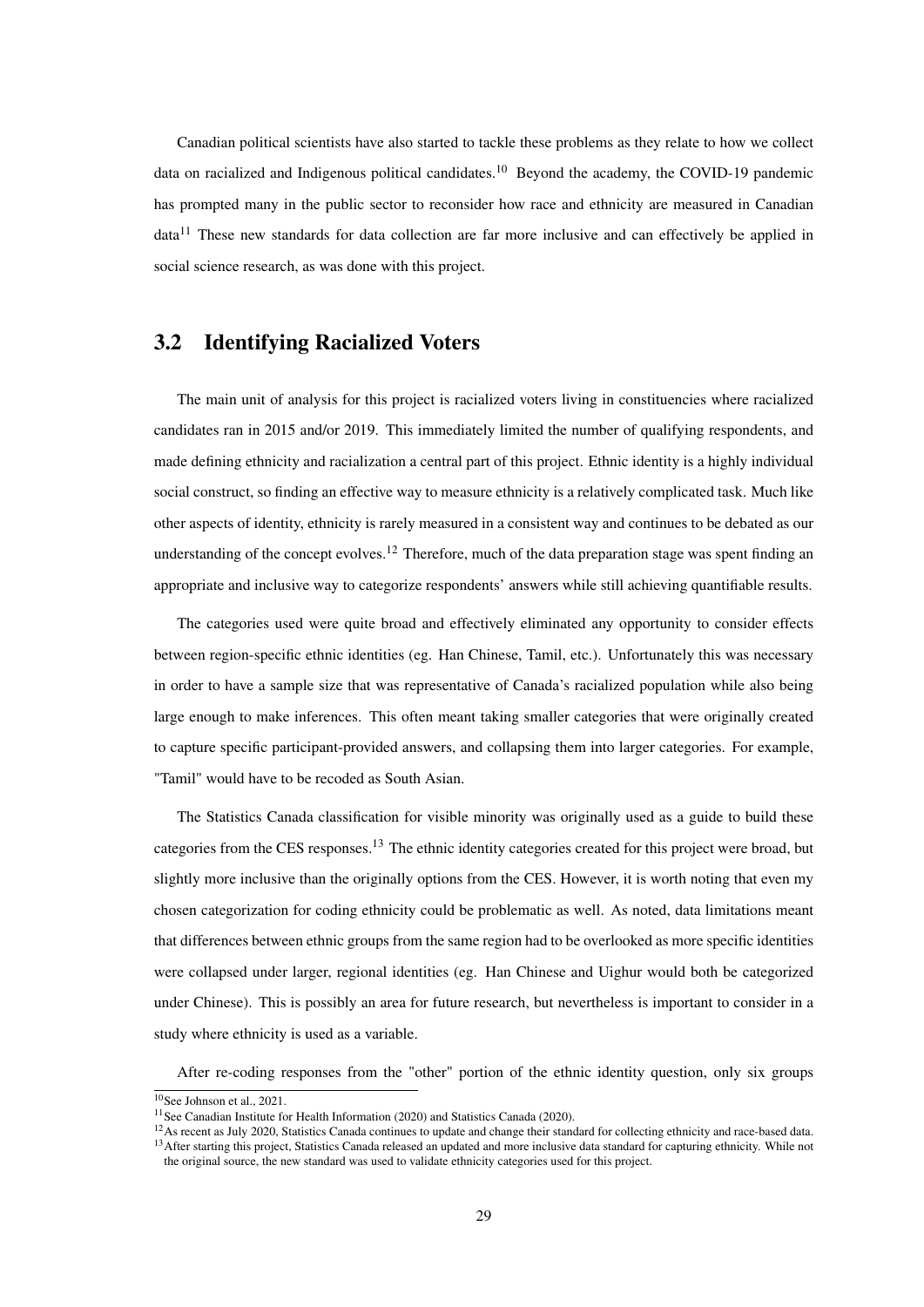had approximately 300 or more respondents: Chinese, South Asian, Hispanic, African, Carribbean, and Filipino.<sup>[14](#page-0-0)</sup> Unfortunately, after coding respondents into these groups it became clear that Chinese and South Asian were the only two ethnic groups that could be correctly identified from the survey and form samples large enough to make deductions. Even while using intentions as a proxy for turnout and bypassing the response rate problem with the PES, Chinese and South Asian were the only categories who had enough respondents answer the turnout questions being used for this project.

Chinese was one of the options included on the original CES ethnic identity question and therefore did not require a lot of additional data preparation. The South Asian category required a slightly different approach, and was composed by merging the "Indian" CES option with other write-in responses that could be categorized under South Asian<sup>[15](#page-0-0)</sup>. Being able to look at voting dynamics among these two groups specifically is very beneficial to solving the larger representation problem. Following the 2015 election, the majority of racialized MPs were Chinese and South Asian (Tolley, 2015, p. 50). So while other underrepresented ethnic groups weren't directly studied here, the findings concerning Chinese and South Asian candidates can be applied to help elect more candidates from all under-represented groups.

Due to the nature of the CES ethnic identity question, it is likely that some respondents who were coded as racialized actually aren't. The question prompted respondents to select all ethnic identities that they identify as. There was no way to rank identities that were selected, and beyond the "other" portion of the question there was no way for someone to self-identify as racialized which made it difficult to definitely categorize each respondent. This led to a choice to recode the data into multiple dichotomous variables for ethnicity and racialization. For example, a respondent who identified as Chinese, Italian, and Irish would be coded as "1" for each of these categories and also as "1" for racialized because they self-identified as Chinese. The racialized category was made-up of ethnic identities that were more likely to be racialized. By recognizing each identity and coding ethnicity and racialization as dummy variables, the likelihood of a respondent being misidentified is minimized.

#### <span id="page-28-0"></span>3.3 Identifying Racialized Candidates

I relied on a combination of resources to determine each candidate's ethnic identity. The 2015 and 2019 Lists of Confirmed Candidates from Elections Canada were used to identify candidates by name and party affiliation for federal elections in each year<sup>[16](#page-0-0)</sup>. A combination of news media and social media were used to

<sup>&</sup>lt;sup>14</sup>Hispanic was one of the categories from the original CES identity question. I merged these responses responses that indicated Hispanic on one of the "other" lines. I did create a separate Latin American category however there were fewer than 200 responses that could be coded as such.

<sup>&</sup>lt;sup>15</sup>Examples of responses included in the category are South Asian, Sri Lankan, Pakistani, Afghan, Tamil, Sinhalese, Bangladeshi, Bengali, Goan, Kashmiri, Nepali, and Dravidian

<sup>16</sup>See Elections Canada 2015; 2019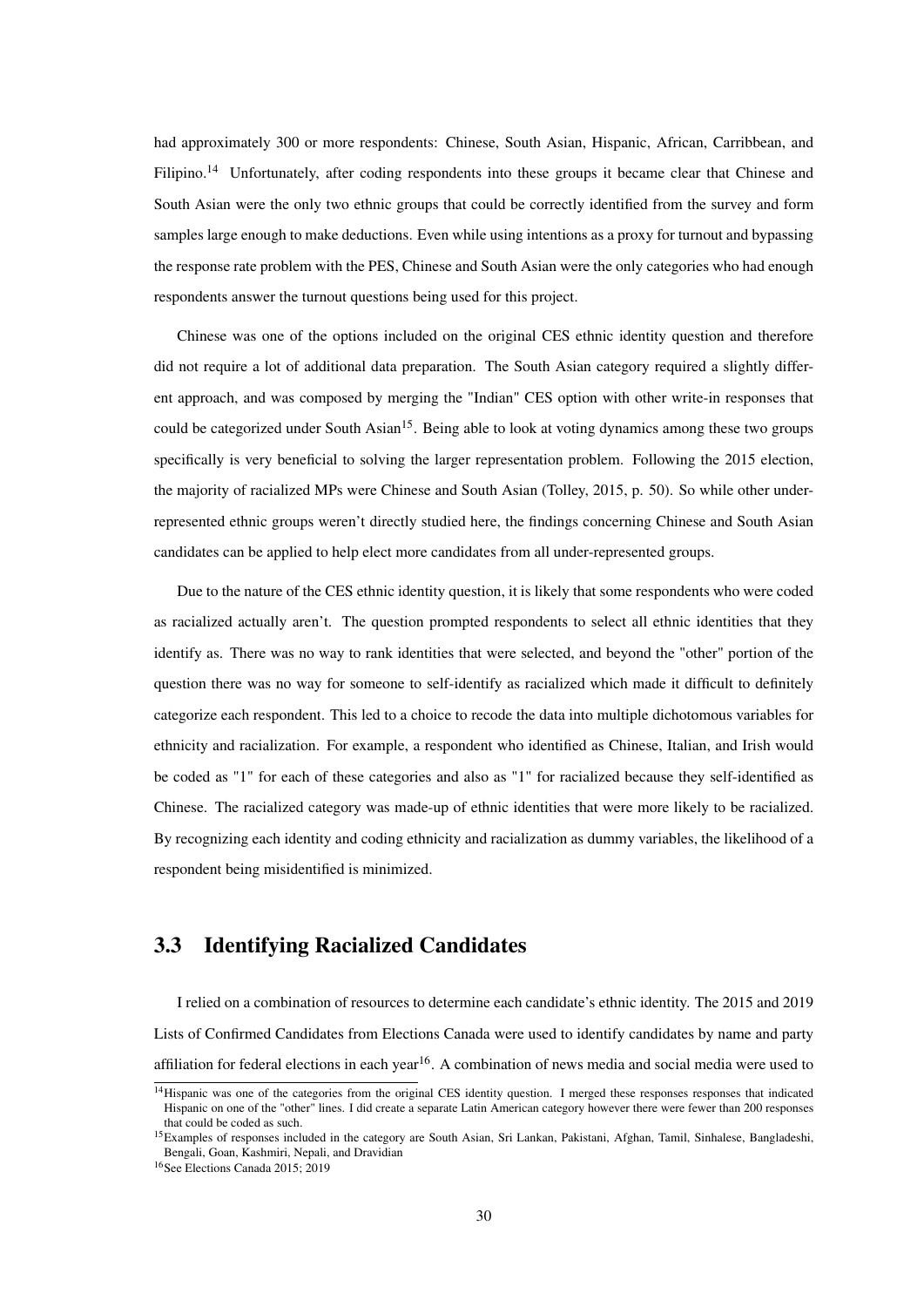find information confirming the ethnicity of each candidate. To be more specific, public Facebook pages for campaigns and candidate Twitter accounts were used to find self-published information about their ethnic identity. Local news coverage and candidate interviews were also consulted for similar self-identification with an ethnic group. Also, information from organizations with profiles on racialized candidates like Operation Black Vote Canada were consulted as well.

Depending on the depth of information found and how detailed an identity was able to be confirmed, candidates were categorized into ethnic identity categories that mirrored those used to identify CES respondents. For example, if a candidate could only be identified as a person of colour, they were coded as racialized. If a candidate gave more than one ethnic identity, they would be coded as belonging to each category ("1" for each ethnicity, and "1" for racialized). It is worth pointing out that candidates were pos-sibly misidentified as racialized or non-racialized.<sup>[17](#page-0-0)</sup> Many people may identify as racialized but may not necessarily present as such, or may be misidentified and presumed to identify with an ethnicity that they actually don't. To protect against this, candidates were only categorized as belonging to an ethnic group if they self-identified as such. Otherwise, if a source emphasized their identity as a racialized person or person of colour, they would be coded as such but would not be associated with a specific ethnic identity. While this approach doesn't fully eliminate the possibly for error, it is reasonably limited by prioritizing self-identification.

#### <span id="page-29-0"></span>3.4 Data Preparation and Analysis

StataSE was used to prepare and analyze data for this project. Dependent variables were indexed from the two pre-election survey questions relating to 2015 turnout and 2019 turnout intentions. "Turnout2015" became a dichotomous variable recoded from the original single-answer multiple choice question, where respondents were coded as "0" if they didn't turnout and "1" if they did.[18](#page-0-0) Similarly, "planstovote" was also coded as a dichotomous variable where respondents were coded as "0" if they indicated that they didn't intend to turnout and "1" if they did.<sup>[19](#page-0-0)</sup> There were further turnout variables created to focus directly on turnout among Chinese and South Asian identifying folks by indexing "Turnout2015" and "planstovote" with "Chinese" and "SouthAsian".[20](#page-0-0)

The categories for coding ethnicity and racialization were used to create corresponding dichotomous independent variables: "racialized", "Chinese", and "SouthAsian". Respondents who could be identified as Chinese and/or South Asian were coded as "1" for "Chinese" and/or "SouthAsian" respectively. Chinese

 $17$ The Samara Centre for Democracy is expected to release data on this topic in the future, but it was not available for this project. <sup>18</sup>See Appendix B.1 for original CES prompt.

<sup>19</sup>See Appendix B.2 and B.3 for original CES prompts.

<sup>20</sup>See Appendix A.16 to A.19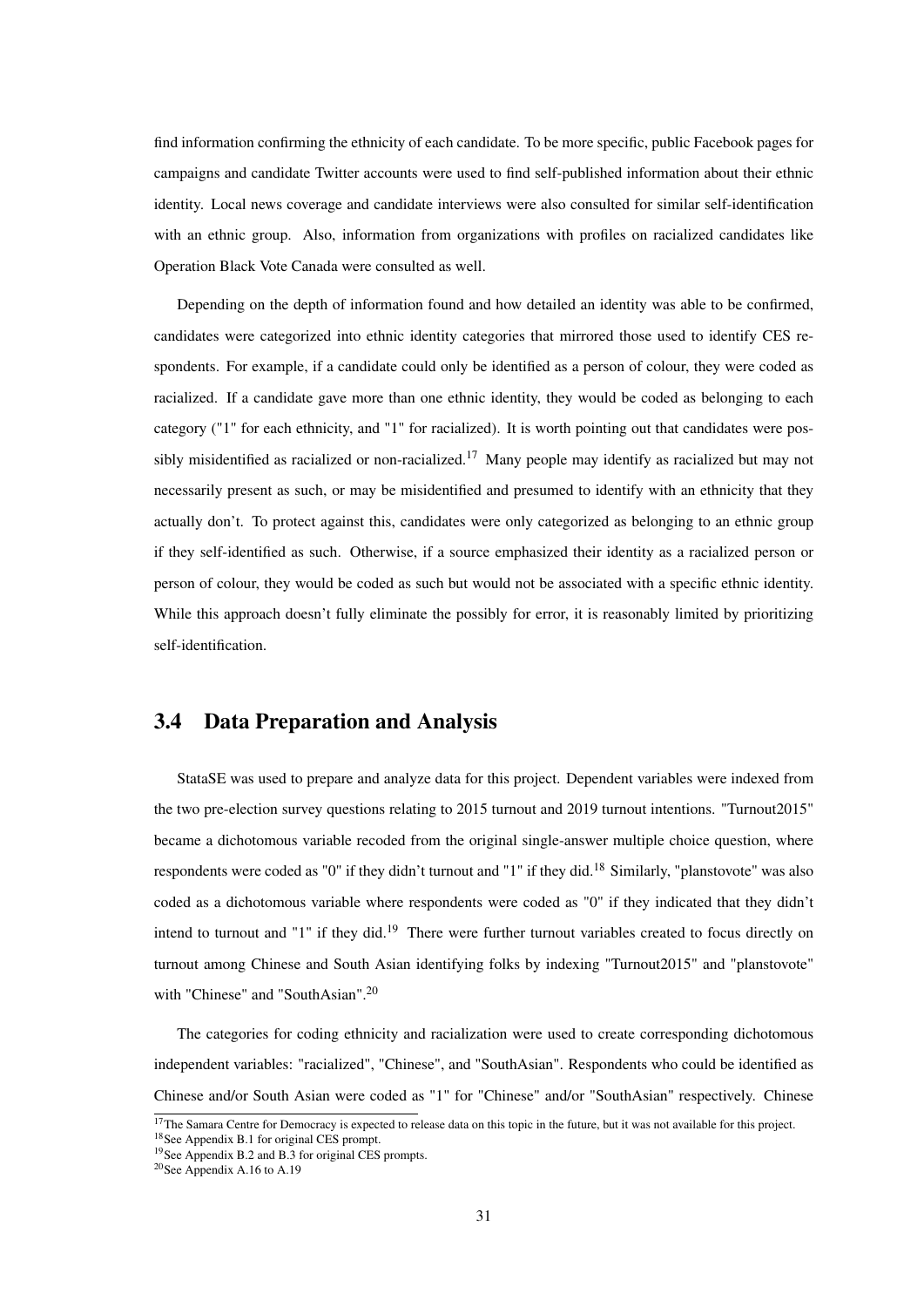and South Asian respondents were also coded as "1" for the variable "racialized". Respondents who didn't identify as Chinese or South Asian but did identify with an ethnicity that's more likely to be racialized<sup>[21](#page-0-0)</sup> were coded as "1" for "racialized" as well.

Candidates were coded based on the same ethnicity and racialized categories as respondents, but by taking a slightly different approach. Electoral district numbers were recoded into dichotomous variables to reflect whether there was a racialized candidate present or absent in each election. If there was a racialized candidate running in a riding in 2019 or 2015, that riding would be coded as "1" for "Present19" and "Present15" depending on the election year. Similarly, when there was a Chinese or South Asian candidate running, the riding would be coded as "1" for "PChinese19", "PChinese15", "PSouthAsian19", and "PSouthAsian15". Additional index variables were also created between respondent identity variables and the corresponding variable for candidate presence.<sup>[22](#page-0-0)</sup>

Beyond variables used to consider turnout and ethnic identity, a number of demographic and attitudinal questions were also recoded and included as independent variables. The demographic variables relate to identifiers that are known for predicting voting behaviour such as age, education level, gender, region, partisan affiliation, religion, immigration status, and income class.<sup>[23](#page-0-0)</sup> The attitudinal variables used were more limited and mainly related to interest in politics<sup>[24](#page-0-0)</sup>. As discussed, most CES questions that were relevant to this project appeared on the PES only, meaning that their effectiveness here was negatively impacted by the decrease in response rate as they limited the number of cases included in regression models.

Before starting regressions, two-variable t-tests were completed to establish any potential relationships between each independent variable and the two dependent variables. The overwhelming majority of inde-pendent variables were recoded into dichotomous variables with 0 and 1 as the only values.<sup>[25](#page-0-0)</sup> By coding most variables in this way, I was able to use multiple logistic regression as the main approach for testing. While OLS regression is often preferred because of its easy to interpret results, logistic regression is especially well-suited for focusing on nominal binary-outcome variables (Menard, 2010). The focus of this project is to determine if there's a relationship between racialized candidates and voters' likelihood to turnout, so choosing to focus mainly on outcome probabilities instead of relationship strength further made logistic regression the better fit.

 $21$ Answers that could be categorized as racialized based on Statistics Canada's classification for visible minority of person. See Statistics Canada (2015)

 $22$ See Appendix A.26 - A.27

<sup>&</sup>lt;sup>23</sup>See Appendix A.4 to A.15 for all demographic variables.

<sup>&</sup>lt;sup>24</sup>See Appendix A.1 to A.3 for attitudinal variables.

<sup>&</sup>lt;sup>25</sup>The only variables that were not recoded as dichotomous variables were: yearborn, region, income, general interest, and 2019 election interest (see Appendix A).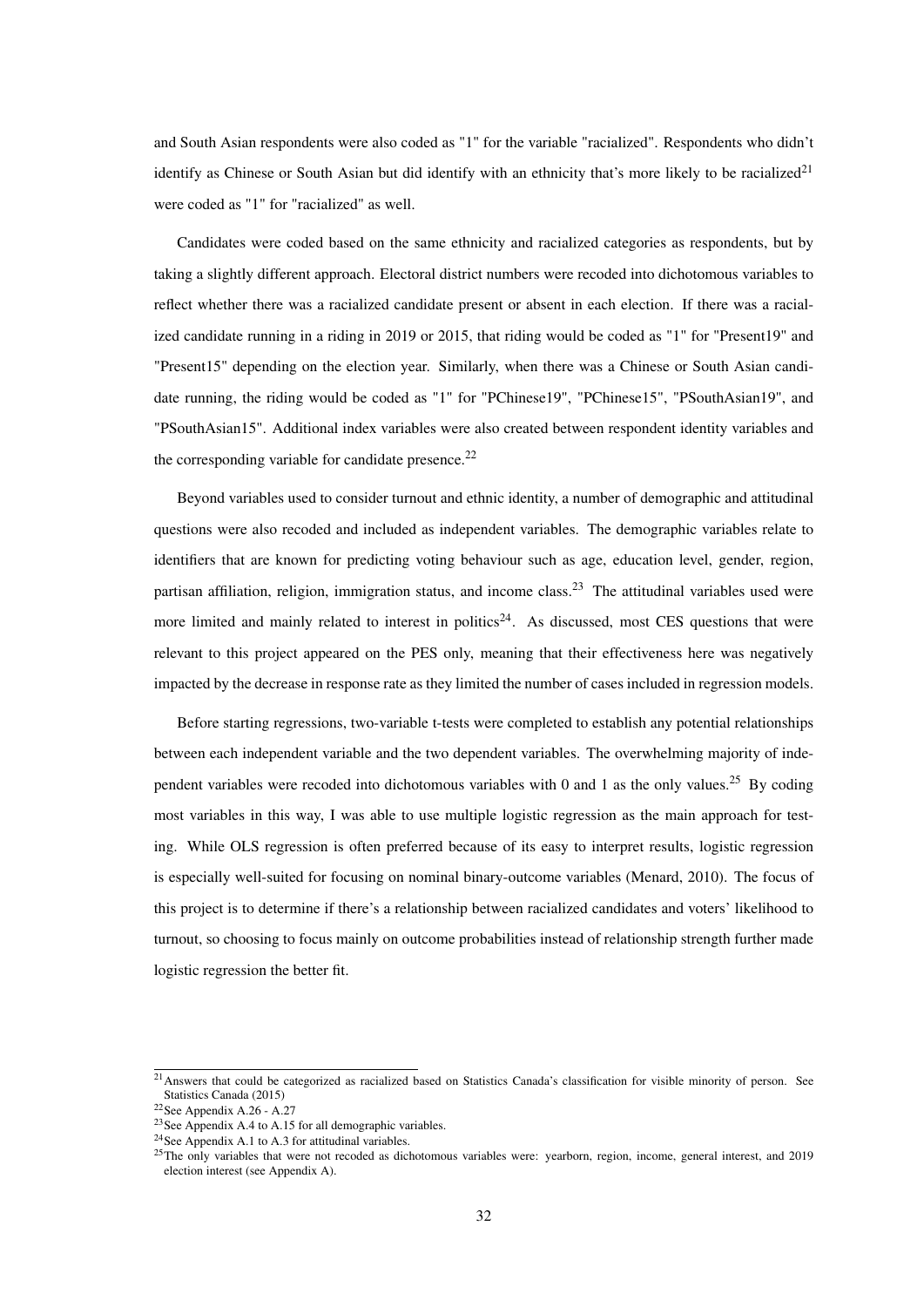### <span id="page-31-0"></span>Chapter 4

### **Results**

This thesis examines the mobilizing effect that racialized candidates have on racialized voters. As discussed, I hypothesized that seeing a racialized candidate running in an election would encourage racialized voters to turnout to vote. Furthermore, I also expected to see similar effects when a candidate and voter shared the same ethnic identity. The results discussed here suggest that the link between ethnic affinity and voter turnout isn't quite as straightforward as expected. Multivariate analyses showed that there wasn't a relationship between the presence of a racialized candidate and racialized voters' participation. However, when we look more closely at specific ethnic/racial groups, more nuanced patterns emerge. South Asian and Chinese voters appeared to be mobilized to vote by co-ethnic candidates in 2015, and by other racialized candidates in 2019.

The previous chapter outlined the dependent and independent variables used to test these hypotheses and described how they were coded during the data preparation stage. This chapter will offer a detailed analysis of the logistic regression models where these variables were used. For each of the groups studied, I will compare connections between reported turnout in 2015 and plans to turnout in 2019 with the presence of a specified candidate (racialized or co-ethnic).[1](#page-0-0) The first model focuses on racialized respondents overall and how the presence of a racialized candidate affects their plans to vote and decision to turnout. The following two models look at South Asian and Chinese respondents only. These identity-specific models build on the first model to focus on the effects that candidates with the same ethnic identity (South Asian or Chinese) had on voting behaviour.

This chapter will start with a review of my hypotheses and an overview of the candidates and voters being examined. The main portion of the chapter focuses on outlining results from multivariate analyses

<sup>&</sup>lt;sup>1</sup>'Racialized' refers to respondents who were estimated to be racialized based on their ethnic identity. 'Co-ethnic' refers to an individual with the same ethnic identity.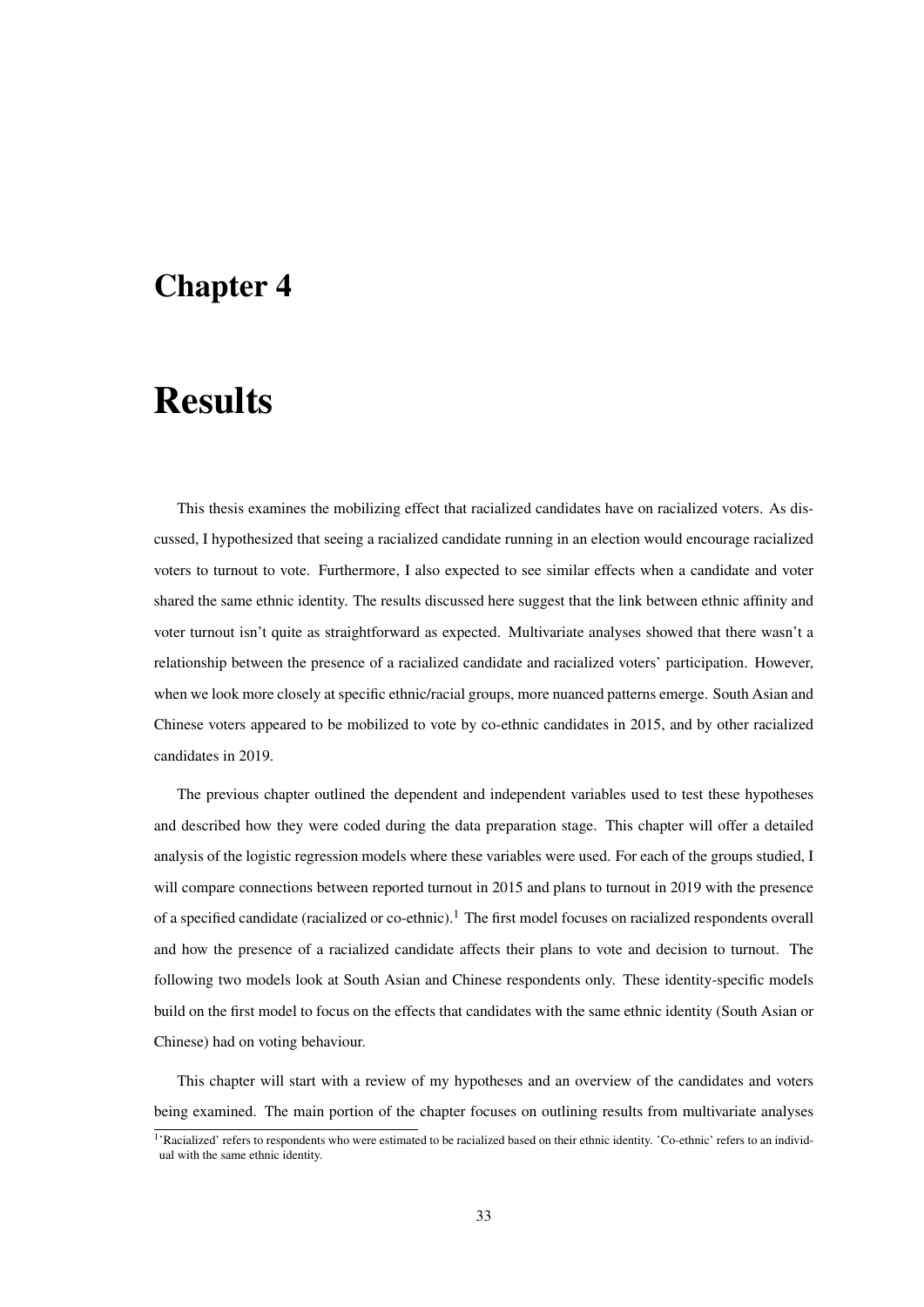and comparing findings between predictors of 2019 plans to vote and 2015 turnout among each group. A discussion and interpretation of the results as they relate to the research question will follow.

#### <span id="page-32-0"></span>4.1 Project Overview

#### Research Question & Hypotheses

The main research question that this project is focused on answering is **do racialized candidates make** racialized voters more likely to turnout? Based on data limitations discussed in Chapter 3, my original hypotheses had to be adjusted. As a result, three hypotheses were advanced in connection with this question:

H1: Racialized voters will be more likely to turnout to vote when there's a racialized candidate running.

H2: South Asian voters will be more likely to turnout to vote when there's a South Asian candidate running.

H3: Chinese voters will be more likely to turnout to vote when there's a Chinese candidate running.

#### Candidates and Voters

Table 4.1 gives an overview of candidate makeup.<sup>[2](#page-0-0)</sup> Leading into the 2019 election, there were 47 racialized MPs. While not all MPs sought re-election in 2019, only 3 racialized incumbents actually lost their seat in the election.<sup>[3](#page-0-0)</sup> Also, most repeat candidates were incumbents, but there were also a few candidates who ran and lost in both elections.<sup>[4](#page-0-0)</sup> Roughly half of racialized incumbents were South Asian, and 15% were Chinese. However, when it came to candidates, just 30% of racialized 2015 candidates and 23% of racialized 2019 candidates were South Asian. While the proportion of Chinese candidates was similar during both elections (11% in 2015 and 12% in 2019), the proportion of South Asian candidates dropped in 2019. As reflected by Table 4.1, this doesn't mean that the number of South Asian candidates decreased (it actually increased), but rather the total of racialized candidates overall increased between elections.

By comparing the total number of candidates for each election year, with those who ran in ridings that had a racialized candidate in one election year only, we gain insight into how candidates were spread out across ridings. In 2019 there were 312 racialized candidates in 175 ridings, suggesting that most of the

<sup>&</sup>lt;sup>2</sup>A dataset concerning race and Indigeneity among Canadian federal election candidates was released after this project had already been completed. The numbers of candidates provided in this project are notably larger than those found by Johnson et al. (2021) because I included candidates from all parties, not just the major six (Bloc, Conservative, Green, Liberal, and PPC). <sup>3</sup>Six racialized incumbents didn't run in 2019. They are included in the incumbent count in Table 4.1.

<sup>4</sup>One South Asian repeat candidate and one Chinese repeat candidate were not incumbents. More specifically, they ran in 2015 and lost, but still ran again in 2019.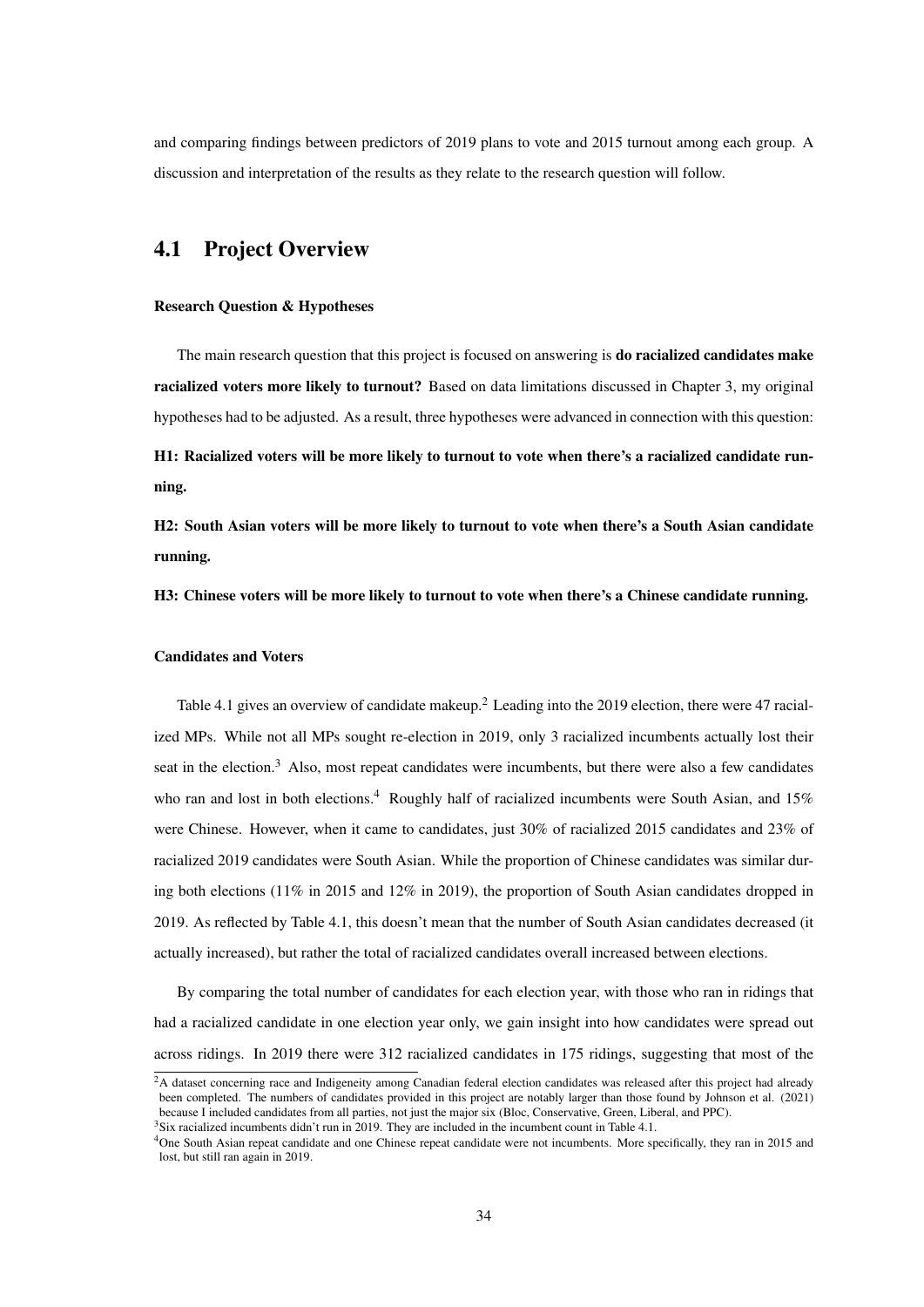| Table 4.1: Summary of Kacialized Candidates |                   |                    |                |  |
|---------------------------------------------|-------------------|--------------------|----------------|--|
|                                             | <b>Racialized</b> | <b>South Asian</b> | <b>Chinese</b> |  |
| <b>Incumbents</b>                           | 47                | 24                 | 7              |  |
| <b>Repeat Candidates</b>                    | $51(48)$ *        | 24(23)             | 7(7)           |  |
|                                             |                   |                    |                |  |
| <b>Candidates in 2019</b>                   |                   |                    |                |  |
| Total Number of Candidates in 2019          | 312 (175)         | 71 (58)            | 37 (28)        |  |
| Candidates in 2019 Only                     | 76 (60)           | 26(22)             | 19(16)         |  |
|                                             |                   |                    |                |  |
| <b>Candidates in 2015</b>                   |                   |                    |                |  |
| Total Number of Candidates in 2015          | 211 (141)         | 64 (54)            | 24 (21)        |  |
| Candidates in 2015 Only                     | 26 (26)           | 22(18)             | 11(11)         |  |

<span id="page-33-0"></span>acialized Candidat

\*Number of ridings in brackets.

'Incumbent' refers to the MP who held the seat ahead of the 2019 election.

'Only' refers to ridings that had a specified candidate in that election year, but not in the other.

'Racialized' category includes those reflected in 'South Asian' and 'Chinese' categories.

'Repeat Candidates' refers to individuals who ran in the same riding in both elections.

ridings that had a racialized candidate present in 2019 had more than one racialized candidate running. However, candidates appear to be less concentrated across ridings that had a racialized candidate present in 2019 only, as there were 76 candidates in 60 ridings. Similar results are reflected in the 2015 candidate counts, as 211 racialized candidates ran in 141 ridings overall, but 26 of those candidates ran in 26 ridings that didn't have a racialized candidate in 2019. This helps to reinforce the core assumption of this project: that voters know if there's a racialized candidate running in their riding, and that knowledge motivates them to turnout. By finding that most ridings with a racialized candidate had more than one, its reasonable to expect that if a voter didn't know one racialized candidate then they might know the other.

Table 4.1 is even more revealing when compared with Table 4.2. Despite there being 47 ridings with racialized incumbents, just 1460 racialized voters (out of a potential 4614) lived in those ridings. Nonetheless, it appears that most racialized voters lived in a riding with a racialized candidate present in 2019, as 798 had a racialized candidate run in their riding during the 2019 election and 2670 had a racialized candidate in both election years (3468 in total). This number was lower in 2015, but this is expected as there were significantly more racialized candidates present during 2019 (312 compared to 211) in 34 additional ridings.

When looking at South Asian and Chinese voters more specifically, we can see that most don't live in ridings with co-ethnic candidates or incumbents. 28% of South Asian voters live in a riding with a South Asian incumbent, and 31% had a racialized candidate run in their riding during both elections. Meanwhile,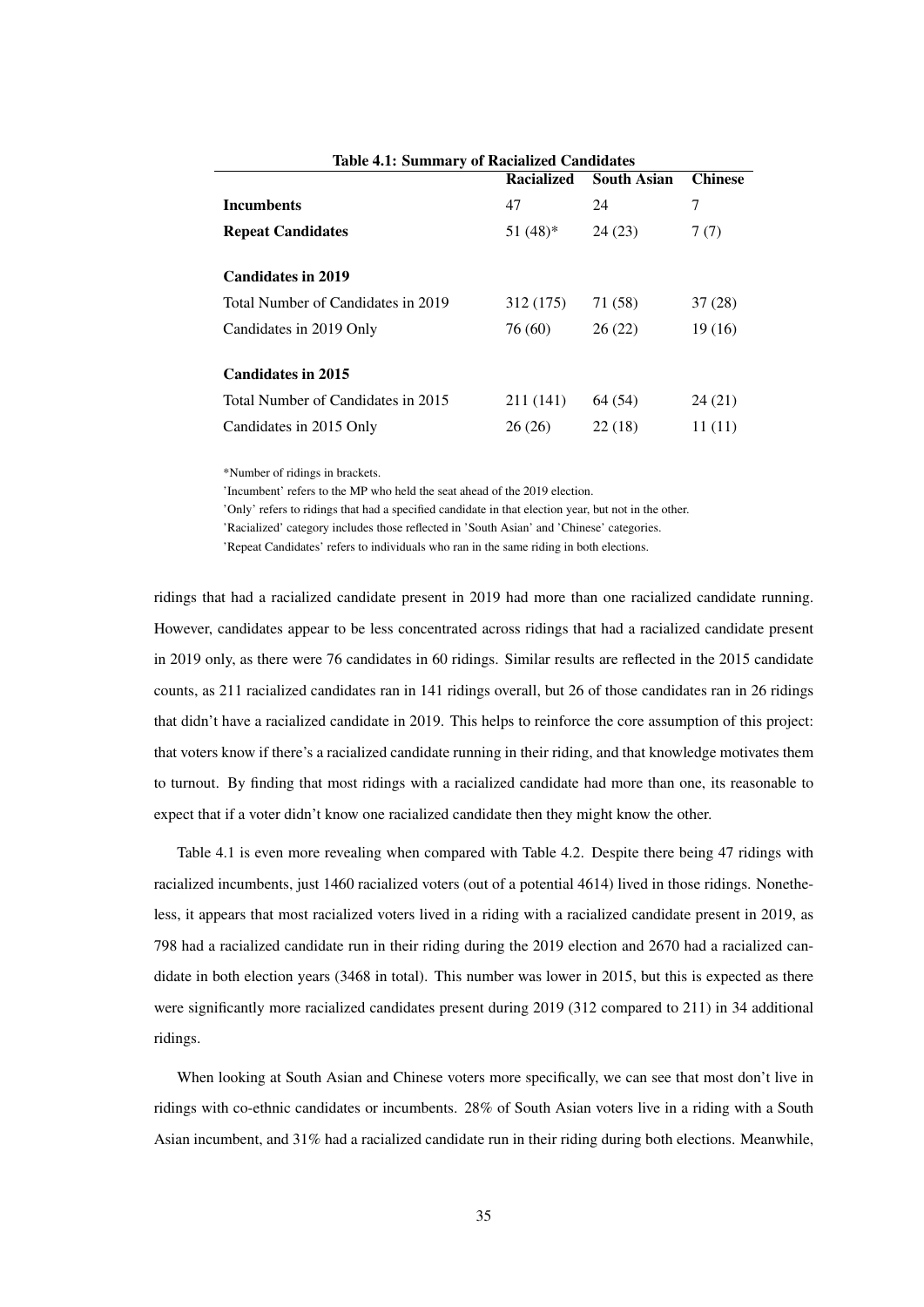|                                        | Racialized | <b>South Asian</b> | <b>Chinese</b> |
|----------------------------------------|------------|--------------------|----------------|
| <b>Portion of CES sample</b>           | 4614       | 1055               | 1514           |
|                                        |            |                    |                |
| <b>Racialized Incumbent</b>            | 1460       | 416                | 581            |
| <b>Racialized Candidate 2019 Only</b>  | 798        | 188                | 238            |
| <b>Racialized Candidate 2015 Only</b>  | 311        | 81                 | 65             |
| <b>Racialized Candidate Both</b>       | 2670       | 633                | 967            |
| <b>Racialized Repeat Candidate</b>     | 1386       | 376                | 509            |
|                                        |            |                    |                |
| <b>South Asian Incumbent</b>           | 790        | 294                | 256            |
| South Asian Candidate 2019 Only        | 424        | 106                | 136            |
| <b>South Asian Candidate 2015 Only</b> | 562        | 151                | 215            |
| <b>South Asian Candidate Both</b>      | 908        | 329                | 279            |
| <b>South Asian Repeat Candidate</b>    | 752        | 255                | 256            |
|                                        |            |                    |                |
| <b>Chinese Incumbent</b>               | 320        | 57                 | 191            |
| <b>Chinese Candidate 2019 Only</b>     | 337        | 71                 | 128            |
| <b>Chinese Candidate 2015 Only</b>     | 345        | 56                 | 149            |
| <b>Chinese Candidate Both</b>          | 455        | 64                 | 296            |
| <b>Chinese Repeat Candidate</b>        | 309        | 31                 | 217            |

<span id="page-34-1"></span>Table 4.2: Racialized Respondents & Candidates in Their Ridings

'Both' refers to ridings that had specific candidates in both elections.

'Incumbent' refers to the MP who held the seat ahead of the 2019 election.

'Only' refers to ridings that had a specific candidate in that election year, but not in the other.

'Racialized' category includes those reflected in 'South Asian' and 'Chinese' categories.

'Repeat Candidates' refers to individuals who ran in the same riding in both elections.

only 13% of Chinese voters live in a riding with a Chinese incumbent and 20% had a Chinese candidate run in their riding during both elections. If we consider these findings with those from Table 4.1, those concerning Chinese voters are especially telling, as this group had the fewest number of incumbents (7) and candidates (37 in 2019 and 24 in 2015), yet they makeup 33% of racialized voters. When we compare this with information concerning South Asian voters, Chinese voters appear to be particularly underrepresented.

#### <span id="page-34-0"></span>4.2 Racialized Turnout and Plans to Turnout

#### 2019 Plans to Turnout

When assessing the relationship between 2019 plans to turnout and the other variables, some interesting findings emerge. Based on the H1 hypothesis, I expected the presence of a racialized candidate to positively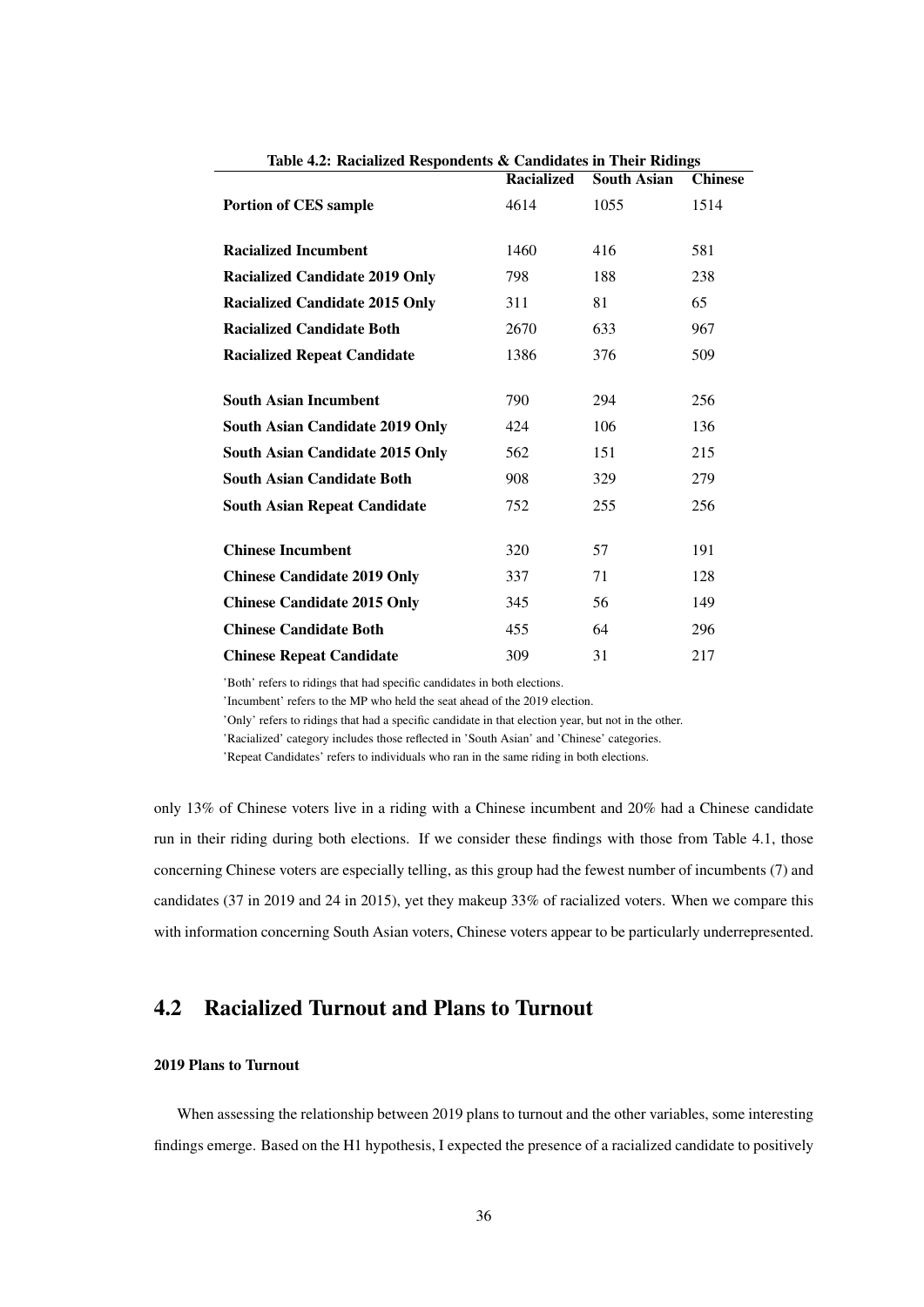increase the probability that a racialized voter would turnout.<sup>[5](#page-0-0)</sup> However, when "plans to vote" was regressed with all other variables, there was no significant relationship between planning to vote in 2019 and being a racialized voter in a riding with a racialized candidate (in either 2015 or 2019).

As can seen in Table 4.3, the presence of a racialized candidate in 2019 was found to have a marginally negative impact on plans to vote with a regression coefficient of -0.426 and an odds ratio of less than one (0.653). On the surface, this suggests that voters were slightly less likely to turnout when they lived in a constituency where a racialized candidate ran. However, it is worth pointing out that this could have more to do with ridings, as just 175 federal ridings had a racialized candidate present.<sup>[6](#page-0-0)</sup>

The variable found to have the most significant influence on planning to vote in 2019 was reported turnout in 2015. The odds ratio for this variable suggests that those who claim to have voted in 2015 were eight and half times more likely to plan to vote in 2019. This is not a surprising finding and aligns with work concerning known predictors of turnout (Loewen & Dawes, 2012; Wolfinger & Rosenstone, 1980).

In addition to 2015 turnout, a number of other demographic and attitudinal variables were found to have a significant impact on plans to vote. Being interested in the 2019 election (coef. 3.560,  $p \le 0.00$ ) appears to have the strongest influence, followed by viewing voting as a duty (OR 5.966, CI: 4.046 8.799). Besides these, feeling best represented by the Conservative party (OR 1.683, 1.074 2.683) or the Liberal party (OR 1.577, CI 1.019 2.440) were also found to have a positive impact on planning to vote in 2019.

The most surprising result of all was that the variable for identifying as racialized was not found to be statistically significant. Considering the negative relationship between 2019 racialized candidate presence and turnout, this could be reflecting more of the same. However, a more likely culprit is the significantly smaller number of racialized voters compared to the rest of the sample.<sup>[7](#page-0-0)</sup>

<sup>&</sup>lt;sup>5</sup>'Racialized' includes all respondents who's ethnic identity was estimated as likely to be racialized, based on the Statistics Canada classification for visible minority.

<sup>6</sup>See Table 4.1.

<sup>7</sup>See Table 4.2.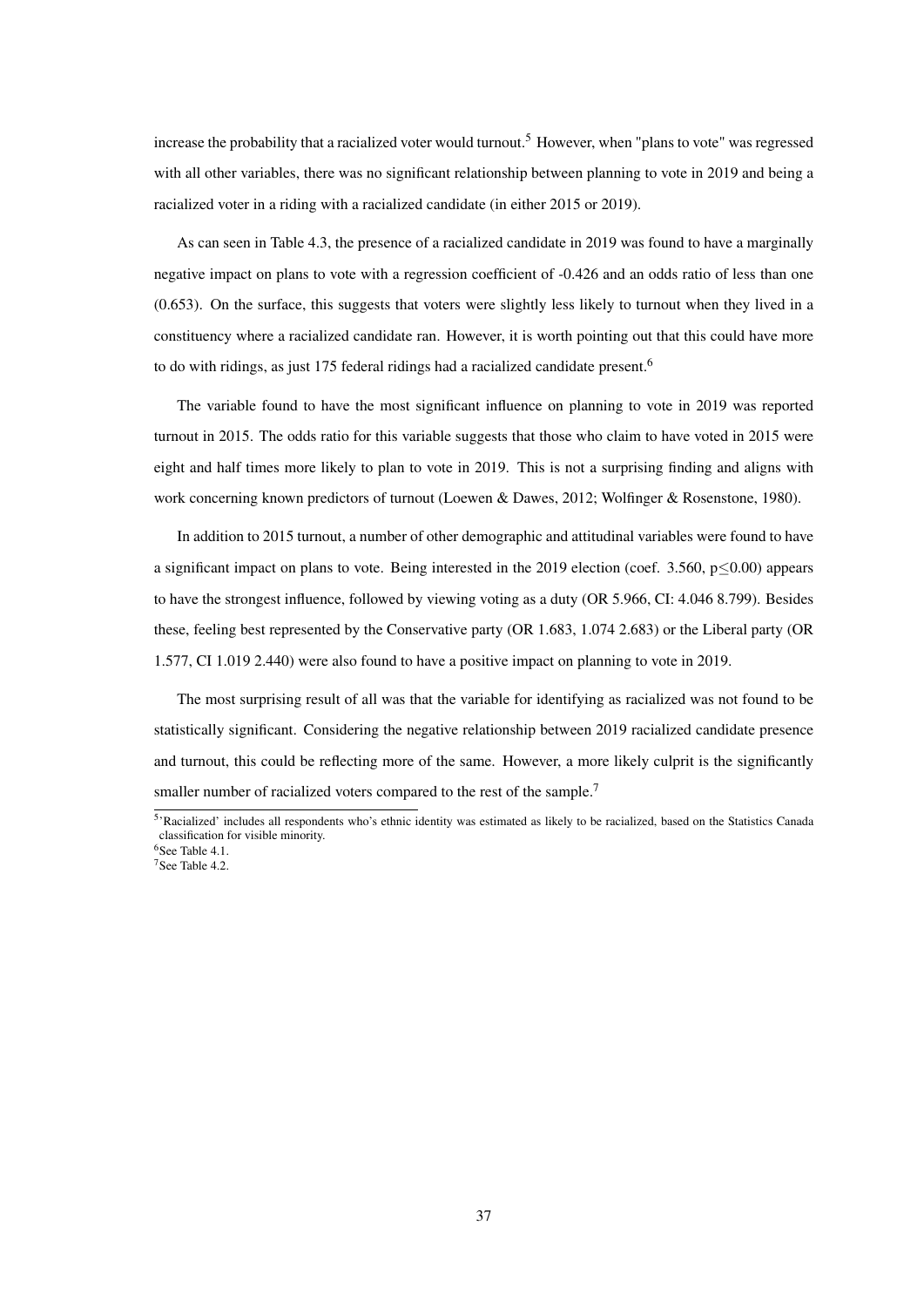| Lable $\pm 0.$ . I fails to vote in 2017 and 2013 Turnout (D $\gamma$ ) | Coefficient          | Plans to Vote in 2019<br>Odds Ratio | Coefficient | Voted in 2015<br>Odds Ratio |
|-------------------------------------------------------------------------|----------------------|-------------------------------------|-------------|-----------------------------|
| Voted in 2015                                                           | $2.151***$<br>(.167) | 8.590***<br>[6.187, 11.93]          |             |                             |
| Respondent is Racialized                                                | 0.295                | 1.343                               | $-0.374$    | 0.688                       |
|                                                                         | (.506)               | [0.498, 3.619]                      | (.200)      | [0.465, 1.018]              |
| Racialized Voters in Ridings with Racialized Candidates 2019            | $-0.252$<br>(.575)   | 0.777<br>[0.252, 2.398]             |             |                             |
| Racialized Voters in Ridings with Racialized Candidates 2015            | 0.00343              | 1.003                               | 0.0247      | 1.025                       |
|                                                                         | (.462)               | [0.406, 2.479]                      | (.241)      | [0.639, 1.643]              |
| Racialized Candidate Present in 2019                                    | $-0.426*$<br>(.189)  | $0.653*$<br>[0.451, 0.947]          |             |                             |
| Racialized Candidate Present in 2015                                    | 0.0151               | 1.015                               | $-0.0273$   | 0.973                       |
|                                                                         | (.187)               | [0.703, 1.465]                      | (.099)      | [0.801, 1.182]              |
| Level of Income                                                         | 0.658                | 1.931                               | $1.347***$  | $3.846***$                  |
|                                                                         | (.395)               | [0.890, 4.191]                      | (.228)      | [2.461, 6.012]              |
| Male                                                                    | $-0.238$             | 0.788                               | $-0.318***$ | $0.728***$                  |
|                                                                         | (.161)               | [0.575, 1.081]                      | (.093)      | [0.606, 0.874]              |
| Age in Years                                                            | 0.0904               | 1.095                               | $0.827***$  | $2.286***$                  |
|                                                                         | (.109)               | [0.884, 1.356]                      | (.062)      | [2.026, 2.580]              |
| <b>University Graduate</b>                                              | 0.234                | 1.263                               | $0.702***$  | $2.018***$                  |
|                                                                         | (.196)               | [0.860, 1.855]                      | (.108)      | [1.635, 2.492]              |
| Immigrant                                                               | $-0.288$             | 0.750                               | $-0.943***$ | $0.390***$                  |
|                                                                         | (.223)               | [0.484, 1.161]                      | (.125)      | [0.305, 0.497]              |
| Voting is a Duty                                                        | 1.786***             | 5.966***                            | 1.488***    | $4.429***$                  |
|                                                                         | (.198)               | [4.046, 8.799]                      | (.091)      | [3.709, 5.288]              |
| Religious                                                               | 0.122                | 1.130                               | 0.0142      | 1.014                       |
|                                                                         | (.160)               | [0.826, 1.547]                      | (.096)      | [0.841, 1.223]              |
| Region of Country (East to West)                                        | $-0.110$             | 0.896                               | $-0.0736$   | 0.929                       |
|                                                                         | (.072)               | [0.779, 1.031]                      | (.042)      | [0.856, 1.008]              |
| Liberal Party Best Represents Me                                        | $0.455*$             | $1.577*$                            | 0.115       | 1.122                       |
|                                                                         | (.223)               | [1.019, 2.440]                      | (.137)      | [0.857, 1.468]              |
| Conservative Party Best Represents Me                                   | $0.521*$             | $1.683*$                            | 0.0201      | 1.020                       |
|                                                                         | (.229)               | [1.074, 2.638]                      | (.142)      | [0.773, 1.347]              |
| NDP Best Represents Me                                                  | 0.407                | 1.502                               | $-0.184$    | 0.832                       |
|                                                                         | (.244)               | [0.931, 2.423]                      | (.151)      | [0.619, 1.119]              |
| Green Party Best Represents Me                                          | 0.140                | 1.150                               | 0.0204      | 1.021                       |
|                                                                         | (.299)               | [0.640, 2.066]                      | (.193)      | [0.700, 1.489]              |
| PPC Best Represents Me                                                  | $-0.699$             | 0.497                               | $-0.339$    | 0.712                       |
|                                                                         | (.429)               | [0.214, 1.152]                      | (.300)      | [0.395, 1.283]              |
| Interested in Politics                                                  | $-0.154$             | 0.858                               | $0.797**$   | $2.219**$                   |
|                                                                         | (.443)               | [0.360, 2.043]                      | (.248)      | [1.365, 3.606]              |
| Interested in 2019 Election                                             | $3.560***$           | $35.17***$                          | $1.077***$  | $2.936***$                  |
|                                                                         | (.434)               | [15.04, 82.25]                      | (.247)      | [1.810, 4.760]              |
| Constant                                                                | $-1.250***$          | $0.287***$                          | $-1.878***$ | $0.153***$                  |
|                                                                         | (.265)               | [0.140, 0.585]                      | (.225)      | [0.0984, 0.238]             |
| $\boldsymbol{N}$                                                        | 5236                 | 5236                                | 5316        | 5316                        |
| pseudo $R^2$                                                            | 0.447                | 0.447                               | 0.251       | 0.251                       |

| Table 4.3: Plans to Vote in 2019 and 2015 Turnout (DV) |  |  |  |
|--------------------------------------------------------|--|--|--|
|--------------------------------------------------------|--|--|--|

Standard of Error in round brackets, 95% Confidence Intervals in square brackets.

<sup>∗</sup> *p* < 0.05, ∗∗ *p* < 0.01, ∗∗∗ *p* < 0.001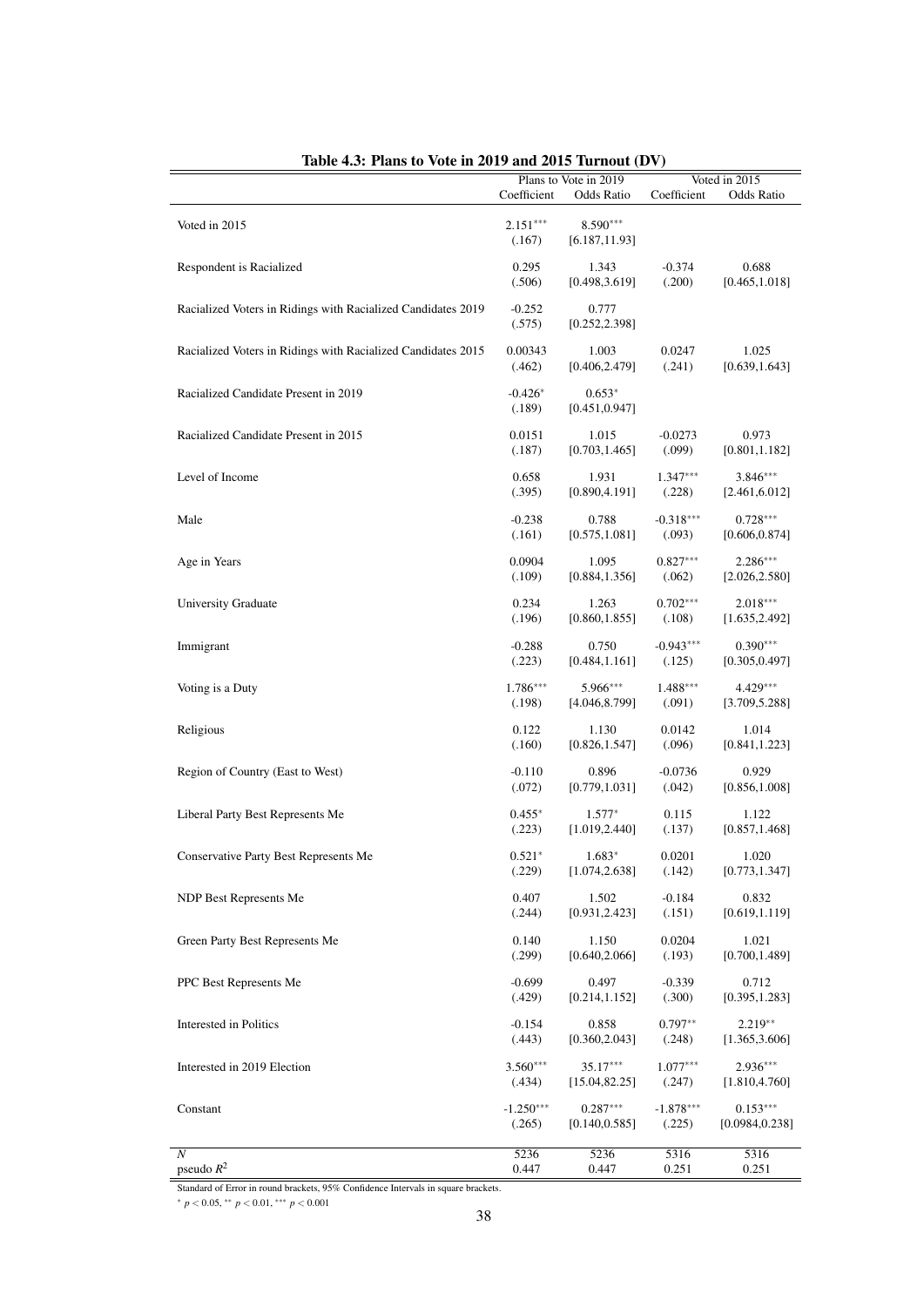### 2015 Turnout

Findings concerning turnout in 2015 were similar to those concerning plans to turnout in 2019. Models that used 2015 turnout as the dependent variable used slightly fewer independent variables. Those variables that were excluded focus only on 2019 election candidates (such as the presence of a racialized candidate in 2019, or being a racialized voter in a riding with a racialized candidate in 2019), and therefore shouldn't have any effect on 2015 turnout, which preceded 2019. Much like the model focusing on plans to vote, the relationship between turnout and racialized candidate presence was not statistically significant. Also, there was no connection between turning out and being racialized in a riding with a racialized candidate.

Similar to the 2019 model, viewing voting as a duty (OR 4.429, CI 3.709 5.288) and being interested in the 2019 election (coeff. 1.007,  $p \le 0.00$ ) were some of the strongest influences of 2015 turnout. Other variables found to positively impact turnout include a respondent's level of income (coef. 1.347,  $p \le 0.00$ ) and being a university graduate (OR 2.018, CI 1.635 2.492). Unlike the 2019 model, being an immigrant (OR 0.390, CI 0.305 0.497) and identifying as male (OR 0.728, CI 0.606 0.874) were both found to have a negative impact on turnout.

It is surprising that interest in politics and interest in the 2019 election were among the most strongly associated variables with reports of 2015 turnout. This is such an interesting finding as these questions were asked in 2019, and while interest in politics from one election year to another is probably closely related, it is also reasonable to expect that a person's level of interest in politics changes over time. Temporarily, it doesn't make sense for interest in the 2019 election to drive turnout in 2015 but we can treat 2019 election interest as a proxy for 2015 election interest, despite the real fact that political interest may wax and wane. Only as a proxy for interest levels in 2015 does it make sense for 2019 interest levels to affect turnout in 2015.

In the 2015 model there was no significant connection between the presence of a racialized candidate and turning out to vote. Furthermore, there was no significant relationship between racialized voters who had a racialized candidate in their riding and their likelihood to vote. Altogether, the findings from both the 2015 and 2019 models suggest that the H1 null hypothesis should be accepted, as there's no clear connection between the presence of a racialized candidate in the district and racialized voters' estimated likelihood to turnout.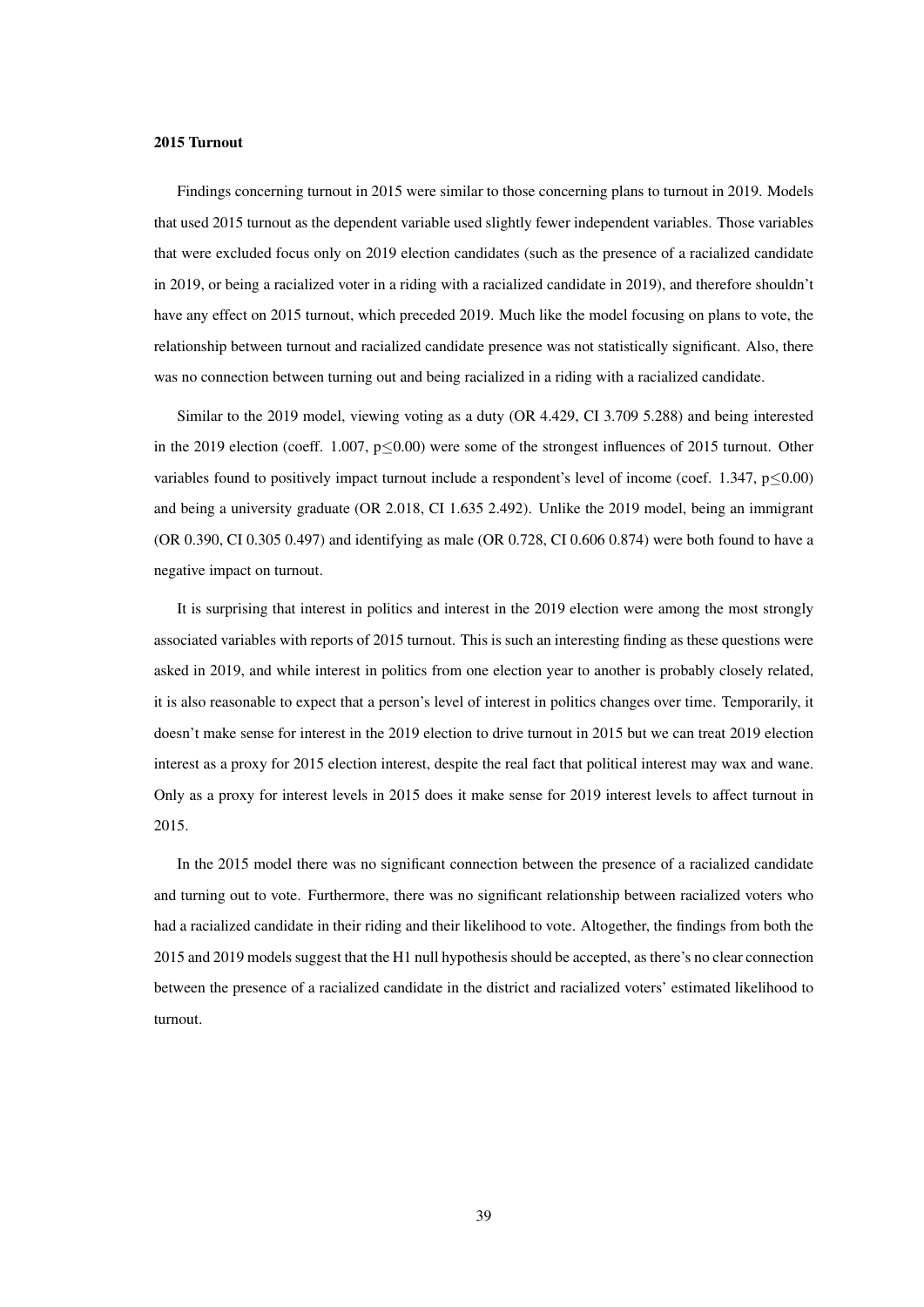### 4.3 South Asian Turnout and Plans to Turnout

As discussed in Chapter 3, the only two ethnic groups that could be correctly identified from the survey and form samples large enough to make deductions were Chinese and South Asian respondents.[8](#page-0-0) The results from the regression model exploring 2015 turnout among South Asian voters in particular appears to support the H2 hypothesis, as the presence of a South Asian candidate was found to influence turnout.

#### South Asian Plans to Vote in 2019

The model concerning 2019 plans to vote among South Asian voters doesn't appear to support either the H1 or H2 hypotheses. As can be seen in Table 4.4, there was no relationship between the presence of a South Asian candidate and plans to vote among South Asian voters. Similarly, the presence of a racialized candidate wasn't statistically significant here either.

2015 turnout continued to be the strongest predictor of plans to vote among South Asian voters (OR 44029.2.24, CI: 4013.5, 483013.8). Also, being religious (OR 11.04, CI 2.152 56.64) or being an immigrant (OR 10.17, CI 4.626, 22.35) positively increased the likelihood of voting. Otherwise, the only variable found to have a negative impact on South Asian plans to vote was age with a regression coefficient of - 1.849 (significant at p≤0.00). Lastly, the region where a respondent lives appears to have an influence as well, as the further West they lived the more likely they were to plan to vote (coeff. 0.452,  $p \le 0.05$ ).

The apparent negative impact of age is surprising as research concerning the demographic influences of turnout suggests that older voters are more reliable when it comes to turning out to vote.<sup>[9](#page-0-0)</sup> Meanwhile, both models focusing on South Asian voter turnout suggest the opposite, as age had an odds ratio of less than one in each. Also, the variable for 2015 turnout appears to have an exaggerated effect on plans to vote. The 95% confidence intervals for both identifying as an immigrant and as religious appear to be similarly exaggerated. As will be discussed, these issues could stem from the use of recall variables to capture 2015 conditions.

<sup>8</sup>All other ethnic identity groupings had fewer than 200 respondents. See Table 4.2 for an overview of South Asian and Chinese respondents. <sup>9</sup>See Goerres (2007); Leighey & Nagler (2013)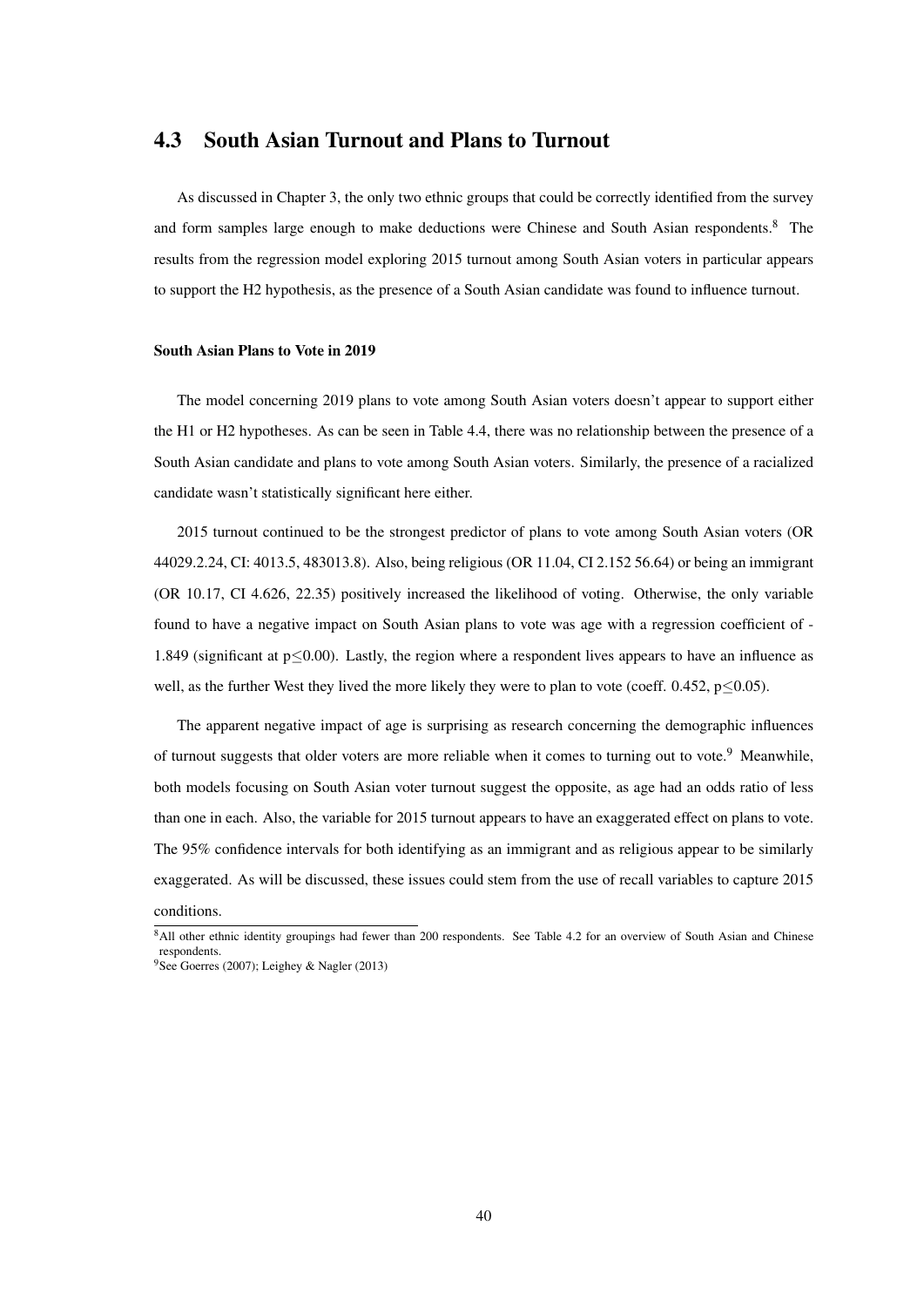|                                       |                       | SA & Plans to Vote in 2019       | SA & Voted in 2015 |                     |  |  |
|---------------------------------------|-----------------------|----------------------------------|--------------------|---------------------|--|--|
|                                       | Coefficient           | <b>Odds Ratio</b>                | Coefficient        | Odds Ratio          |  |  |
| SA & Voted in 2015                    | $10.69***$<br>(1.222) | 44029.2***<br>[4013.5, 483013.8] |                    |                     |  |  |
| South Asian Candidate Present in 2019 | 0.330<br>(.501)       | 1.392<br>[0.521, 3.716]          |                    |                     |  |  |
| South Asian Candidate Present in 2015 | 1.140                 | 3.128                            | $1.585***$         | 4.882***            |  |  |
|                                       | (.605)                | [0.956, 10.24]                   | (.273)             | [2.861, 8.331]      |  |  |
| Racialized Candidate Present in 2019  | 0.238<br>(.516)       | 1.269<br>[0.461, 3.490]          |                    |                     |  |  |
| Racialized Candidate Present in 2015  | $-0.800$              | 0.449                            | 0.103              | 1.109               |  |  |
|                                       | (.560)                | [0.150, 1.346]                   | (.301)             | [0.615, 1.999]      |  |  |
| Level of Income                       | $-0.872$              | 0.418                            | $-0.443$           | 0.642               |  |  |
|                                       | (.969)                | [0.0626, 2.793]                  | (.512)             | [0.235, 1.752]      |  |  |
| Male                                  | 0.458                 | 1.582                            | 0.178              | 1.195               |  |  |
|                                       | (.384)                | [0.746, 3.355]                   | (.222)             | [0.774, 1.845]      |  |  |
| Age in Years                          | $-1.849***$           | $0.157***$                       | $-0.655***$        | $0.519***$          |  |  |
|                                       | (.433)                | [0.0673, 0.368]                  | (.142)             | [0.393, 0.686]      |  |  |
| University Graduate                   | $-0.193$              | 0.824                            | $0.794***$         | $2.213***$          |  |  |
|                                       | (.408)                | [0.370, 1.834]                   | (.222)             | [1.432, 3.419]      |  |  |
| Immigrant                             | 2.319***              | $10.17***$                       | $1.521***$         | $4.575***$          |  |  |
|                                       | (.402)                | [4.626, 22.35]                   | (.215)             | [3.000, 6.976]      |  |  |
| Voting is a Duty                      | $-0.485$              | 0.616                            | $-0.0434$          | 0.958               |  |  |
|                                       | (.405)                | [0.279, 1.361]                   | (.240)             | [0.599, 1.532]      |  |  |
| Religious                             | $2.401**$             | $11.04**$                        | $1.892***$         | $6.635***$          |  |  |
|                                       | (.834)                | [2.152, 56.64]                   | (.403)             | [3.011, 14.62]      |  |  |
| Region of Country (East to West)      | $0.452*$              | $1.572*$                         | $0.441***$         | $1.554***$          |  |  |
|                                       | (.202)                | [1.058, 2.334]                   | (.118)             | [1.232, 1.960]      |  |  |
| Liberal Party Best Represents Me      | $-0.474$              | 0.623                            | 0.356              | 1.428               |  |  |
|                                       | (.564)                | [0.206, 1.880]                   | (.335)             | [0.741, 2.753]      |  |  |
| Conservative Party Best Represents Me | $-0.674$              | 0.509                            | $-1.440**$         | $0.237**$           |  |  |
|                                       | (.595)                | [0.159, 1.636]                   | (.449)             | [0.0982, 0.571]     |  |  |
| NDP Best Represents Me                | $-0.135$              | 0.874                            | 0.211              | 1.235               |  |  |
|                                       | (.611)                | [0.264, 2.897]                   | (.388)             | [0.577, 2.640]      |  |  |
| Green Party Best Represents Me        | $-1.378$              | 0.252                            | $-1.195$           | 0.303               |  |  |
|                                       | (1.112)               | [0.0285, 2.229]                  | (.781)             | [0.0654, 1.399]     |  |  |
| PPC Best Represents Me                | $-3.990$              | 0.0185                           | $-0.994$           | 0.370               |  |  |
|                                       | (3.564)               | [0.0000171, 19.99]               | (1.081)            | [0.0445, 3.081]     |  |  |
| Interested in Politics                | $-0.288$              | 0.750                            | 1.219              | 3.385               |  |  |
|                                       | (1.128)               | [0.0822, 6.845]                  | (.698)             | [0.862, 13.29]      |  |  |
| Interested in 2019 Election           | 0.893                 | 2.442                            | $-0.601$           | 0.548               |  |  |
|                                       | (1.176)               | [0.244, 24.49]                   | (.707)             | [0.137, 2.192]      |  |  |
| Constant                              | $-6.394***$           | $0.00167***$                     | $-7.303***$        | $0.000674***$       |  |  |
|                                       | (1.349)               | [0.000119, 0.0235]               | (.763)             | [0.000151, 0.00301] |  |  |
| $\boldsymbol{N}$                      | 5236                  | 5236                             | 5316               | 5316                |  |  |
| pseudo $R^2$                          | 0.783                 | 0.783                            | 0.267              | 0.267               |  |  |

| Table 4.4: South Asian Voters' Plans to Vote in 2019 and 2015 Turnout (DV) |  |  |  |  |  |  |
|----------------------------------------------------------------------------|--|--|--|--|--|--|
|----------------------------------------------------------------------------|--|--|--|--|--|--|

Standard of Error in round brackets, 95% Confidence Intervals in square brackets.

<sup>∗</sup> *p* < 0.05, ∗∗ *p* < 0.01, ∗∗∗ *p* < 0.001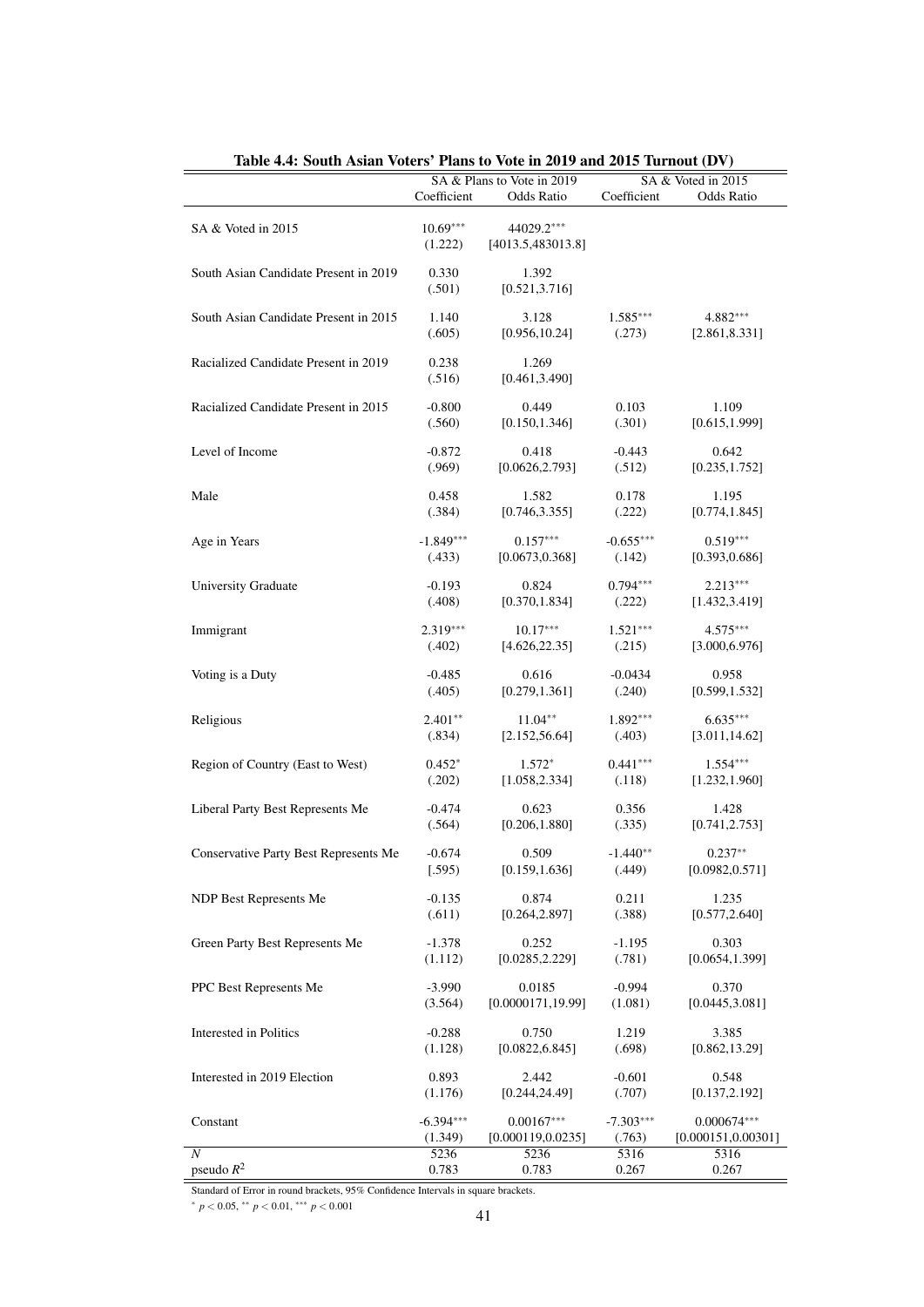#### South Asian Voter Turnout in 2015

For 2015, the results were quite different. When South Asian reported past turnout was used as the main dependent variable, regressions showed that their does appear to be a connection with the presence of a South Asian candidate in 2015. The variable for South Asian candidate presence had an odds ratio of 4.882 (CI 2.861 8.331), which suggests that the presence of a South Asian candidate in 2015 increased the likelihood that a South Asian voter would turnout by nearly five times.

Findings here were quite similar to those concerning plans to vote among South Asian voters. Being religious had the strongest influence on turnout (OR 6.635, CI 3.011 14.62), followed by being an immigrant (OR 4.575, CI 3.000 6.976), or a university graduate (OR 2.213, CI 1.432, 3.419). The only variables found to decrease the likelihood of turning out were feeling best represented by the Conservative party (OR 0.237, CI 0.0982, 0.571) and a person's age (coeff.  $-0.655$ ,  $p \le 0.00$ ).

When comparing results from both models focusing on South Asian voters, the results for the 2015 turnout model appear to be slightly more accurate. Some of the stronger predictors like South Asian candidate presence and identifying as religious have a much more narrow range between confidence intervals, suggesting that these relationships are more trustworthy. However, the influence of time cannot be overstated as these questions were all asked after the 2015 election had ended. For example, a person's level of income may have been lower in 2015 than in 2019, directly misrepresenting any influence between income level and reported turnout. Changes like this aren't unreasonable to expect as the elections were four years apart.

Similarly, a voter may have misremembered who the candidates were in 2015. While these results suggest that there is a connection between the presence of a South Asian candidate and South Asian voter turnout, its possible that this is exaggerated as well. This project relies on the assumption that voters know who their candidates are and that this knowledge encouraged them to vote, so the possibility that they can't remember the candidates is a strong source of possible error for the 2015 models in particular.

### 4.4 Chinese Turnout and Plans to Turnout

The findings concerning Chinese voters tell a slightly different story. Similar to the models that focused on South Asian voters, the presence of a Chinese candidate in 2015 was found to increase the likelihood of turning out among Chinese voters. However, this effect also extended to 2019 plans to turnout, as having a Chinese candidate present in 2015 increased the likelihood of planning to vote in 2019 by nearly four times. As will be discussed, these findings need to be interpreted cautiously, but overall they do support the H3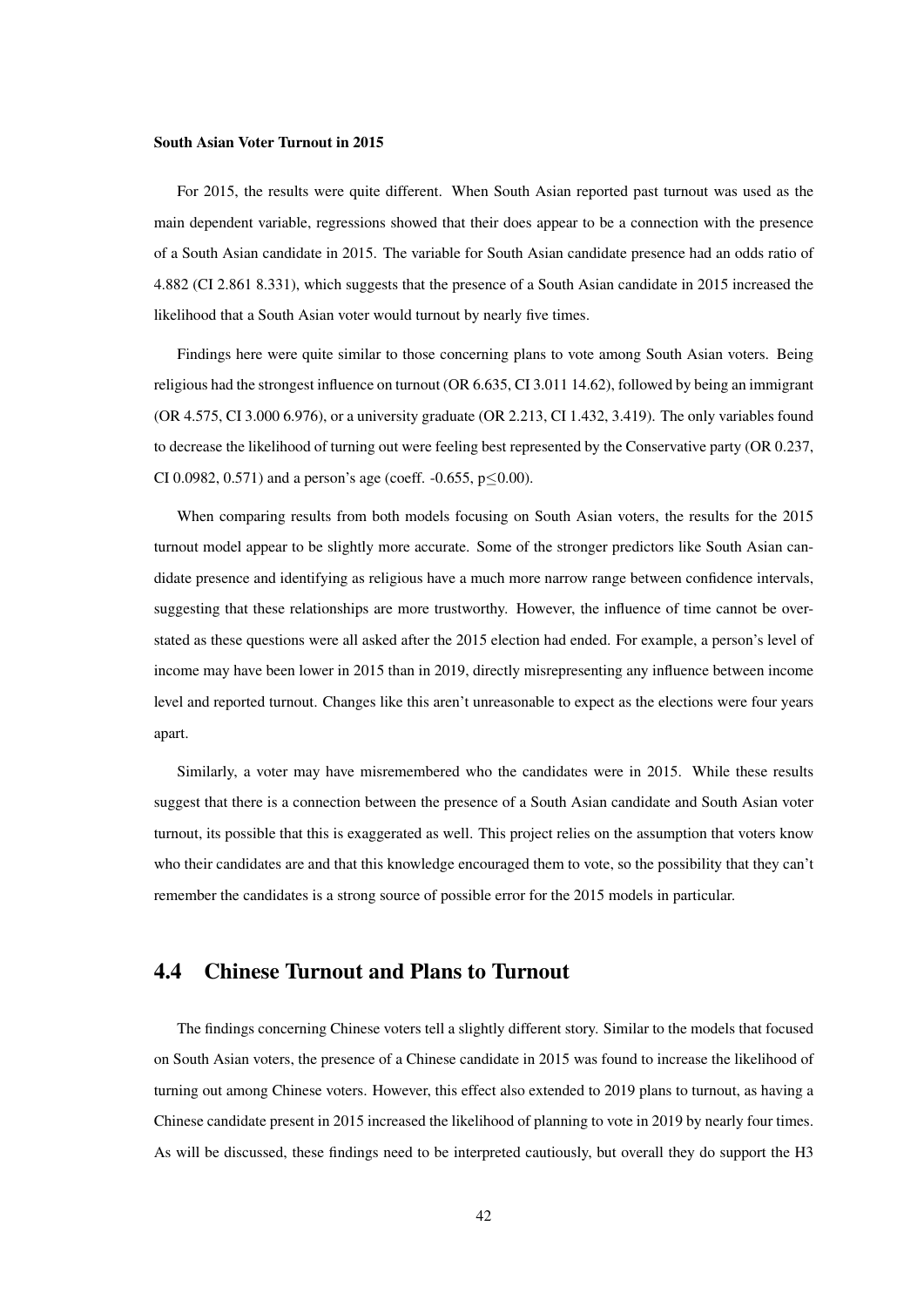hypothesis.

#### Plans to Turnout Among Chinese Voters

As can be seen in Table 4.5, the strongest positive influences on plans to vote among Chinese voters were 2015 turnout (OR 6080.2, CI 2025.1, 18255.0), being an immigrant (OR 13.52, CI 6.870 26.59), and being interested in the 2019 election (coeff. 2.376,  $p \le 0.05$ ). As mentioned, the variable for Chinese candidate presence in 2015 was also among the strongest influences of plans to vote among Chinese respondents, with an odds ratio of 3.895 (CI 1.694 8.958).

On the surface this suggests that Chinese voters had a increased likelihood of planning to vote based on whether they voted in 2015, whether they're an immigrant, and whether a Chinese candidate ran in their constituency in 2015. However, the same issues that were discussed in relation to the South Asian voter models apply here as well, as the range between confidence intervals for 2015 turnout in particular is quite wide. This suggests that while this variable is influential the degree of its influence may be exaggerated.

A particularly interesting relationship is that between plans to vote among Chinese voters and the presence of a Chinese candidate in 2015. It might seem odd that candidates from a past election would be influential, but referring back to Tables 4.1 and 4.2 can provide some context. While only 11% of Chinese respondents live in a riding with a Chinese incumbent, this was spread out over 7 ridings. Also, 20% of Chinese respondents live in a riding that had a Chinese candidate present during both election years. Lastly, while the number of Chinese candidates increased between elections (from 24 in 2015 to 37 in 2019) the number of constituencies didn't increase as much (21 to 28), suggesting that at least some ridings had more than one Chinese candidate running. This allows for us to consider how 2015 election conditions may have carried forward to influence 2019 behaviour and plans to vote.

A number of variables had an unexpected negative influence on planning to vote in this model. Being religious (OR 0.398, CI 0.197 0.687), being older (coeff.  $-0.885$ ,  $p \le 0.00$ ), and viewing voting as a duty (OR 0.507, CI 0.265 0.970) were all found to decrease the likelihood of planning to vote. Each of these findings go against what's previously been found concerning influences of participation, as these factors are typically linked to an increased likelihood to turnout.<sup>[10](#page-0-0)</sup>

 $10$ See Driskell et al. (2008); François & Gergaud (2019); Goerres (2007)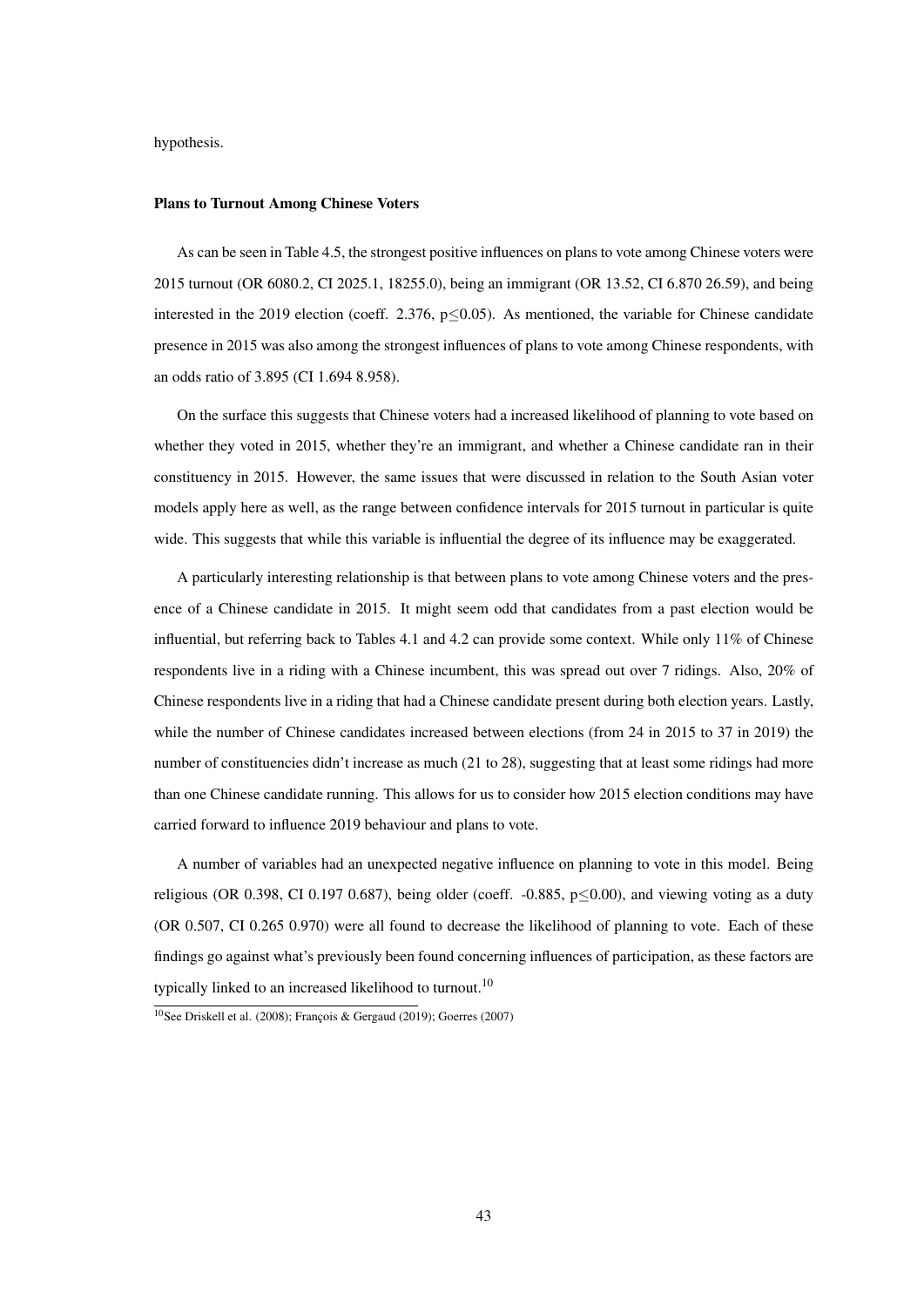|                                              | Chinese & Plans to Vote in 2019 |                    | Chinese & Voted in 2015 |                   |
|----------------------------------------------|---------------------------------|--------------------|-------------------------|-------------------|
|                                              | Coefficient                     | <b>Odds Ratio</b>  | Coefficient             | <b>Odds Ratio</b> |
| Chinese & Voted in 2015                      | $8.713***$                      | 6080.2***          |                         |                   |
|                                              | (.561)                          | [2025.1, 18255.0]  |                         |                   |
|                                              |                                 |                    |                         |                   |
| Chinese Candidate Present in 2019            | $-0.0753$                       | 0.927              |                         |                   |
|                                              | (.429)                          | [0.400, 2.150]     |                         |                   |
|                                              |                                 |                    |                         |                   |
| Chinese Candidate Present in 2015            | $1.360**$                       | 3.895**            | $1.100***$              | $3.004***$        |
|                                              | (.425)                          | [1.694, 8.958]     | (.209)                  | [1.994, 4.526]    |
| Racialized Candidate Present in 2019         | 0.486                           | 1.626              |                         |                   |
|                                              |                                 |                    |                         |                   |
|                                              | (.436)                          | [0.692, 3.823]     |                         |                   |
| Racialized Candidate Present in 2015         | 0.323                           | 1.382              | $0.530**$               | $1.698**$         |
|                                              | (.388)                          | [0.646, 2.958]     | (.188)                  | [1.174, 2.456]    |
|                                              |                                 |                    |                         |                   |
| Level of Income                              | $-0.142$                        | 0.868              | 0.175                   | 1.192             |
|                                              | (.723)                          | [0.210, 3.581]     | (.370)                  | [0.577, 2.461]    |
|                                              |                                 |                    |                         |                   |
| Male                                         | 0.0248                          | 1.025              | 0.212                   | 1.237             |
|                                              | (.318)                          | [0.550, 1.910]     | (.169)                  | [0.888, 1.721]    |
|                                              |                                 |                    |                         |                   |
| Age in Years                                 | $-0.885***$                     | $0.413***$         | $-0.299**$              | $0.741**$         |
|                                              | (.230)                          | [0.263, 0.648]     | (.102)                  | [0.608, 0.904]    |
|                                              |                                 | 1.621              |                         | $2.512***$        |
| <b>University Graduate</b>                   | 0.483                           |                    | $0.921***$              |                   |
|                                              | (.321)                          | [0.864, 3.043]     | (.172)                  | [1.794, 3.516]    |
| Immigrant                                    | $2.604***$                      | $13.52***$         | $1.933***$              | $6.911***$        |
|                                              | (.345)                          | [6.870, 26.59]     | (.166)                  | [4.987, 9.577]    |
|                                              |                                 |                    |                         |                   |
| Voting is a Duty                             | $-0.679*$                       | $0.507*$           | 0.339                   | 1.403             |
|                                              | (.331)                          | [0.265, 0.970]     | (.194)                  | [0.959, 2.052]    |
|                                              |                                 |                    |                         |                   |
| Religious                                    | $-1.001**$                      | $0.368**$          | $-0.806***$             | $0.447***$        |
|                                              | (.319)                          | [0.197, 0.687]     | (.171)                  | [0.320, 0.624]    |
|                                              |                                 |                    |                         |                   |
| Region of Country (East to West)             | 0.191                           | 1.210              | $0.310***$              | $1.363***$        |
|                                              | (.158)                          | [0.888, 1.648]     | (.081)                  | [1.162, 1.598]    |
| Liberal Party Best Represents Me             | $-0.607$                        | 0.545              | $-0.309$                | 0.734             |
|                                              | (.465)                          | [0.219, 1.356]     | (.250)                  | [0.450, 1.199]    |
|                                              |                                 |                    |                         |                   |
| <b>Conservative Party Best Represents Me</b> | $-0.322$                        | 0.725              | 0.0493                  | 1.050             |
|                                              | (.478)                          | [0.284, 1.849]     | (.251)                  | [0.643, 1.717]    |
|                                              |                                 |                    |                         |                   |
| NDP Best Represents Me                       | $-0.351$                        | 0.704              | $-0.600$                | 0.549             |
|                                              | (.532)                          | [0.248, 1.999]     | (.319)                  | [0.294, 1.027]    |
|                                              |                                 |                    |                         |                   |
| Green Party Best Represents Me               | $-0.0851$                       | 0.918              | $-0.697$                | 0.498             |
|                                              | (.630)                          | [0.267, 3.158]     | (.450)                  | [0.206, 1.203]    |
| PPC Best Represents Me                       | 0.203                           | 1.225              | $-0.865$                | 0.421             |
|                                              | (1.059)                         |                    |                         |                   |
|                                              |                                 | [0.154, 9.766]     | (1.040)                 | [0.0548, 3.235]   |
| Interested in Politics                       | $-0.948$                        | 0.388              | 0.520                   | 1.682             |
|                                              | (.862)                          | [0.0716, 2.099]    | (.504)                  | [0.626, 4.519]    |
|                                              |                                 |                    |                         |                   |
| Interested in 2019 Election                  | $2.376*$                        | $10.76*$           | $-0.198$                | 0.820             |
|                                              | (.944)                          | [1.690, 68.49]     | (.515)                  | [0.299, 2.252]    |
|                                              |                                 |                    |                         |                   |
| Constant                                     | $-5.524***$                     | $0.00399***$       | $-5.177***$             | $0.00565***$      |
|                                              | (.966)                          | [0.000600, 0.0265] | (.488)                  | [0.00217, 0.0147] |
| $\boldsymbol{N}$                             | 5236                            | 5236               | 5316                    | 5316              |
| pseudo $R^2$                                 | 0.780                           | 0.780              | 0.221                   | 0.221             |

Table 4.5: Chinese Voters' Plans to Vote in 2019 and 2015 Turnout (DV)

Standard of Error in round brackets, 95% Confidence Intervals in square brackets.

<sup>∗</sup> *<sup>p</sup>* <sup>&</sup>lt; <sup>0</sup>.05, ∗∗ *<sup>p</sup>* <sup>&</sup>lt; <sup>0</sup>.01, ∗∗∗ *<sup>p</sup>* <sup>&</sup>lt; <sup>0</sup>.<sup>001</sup> 44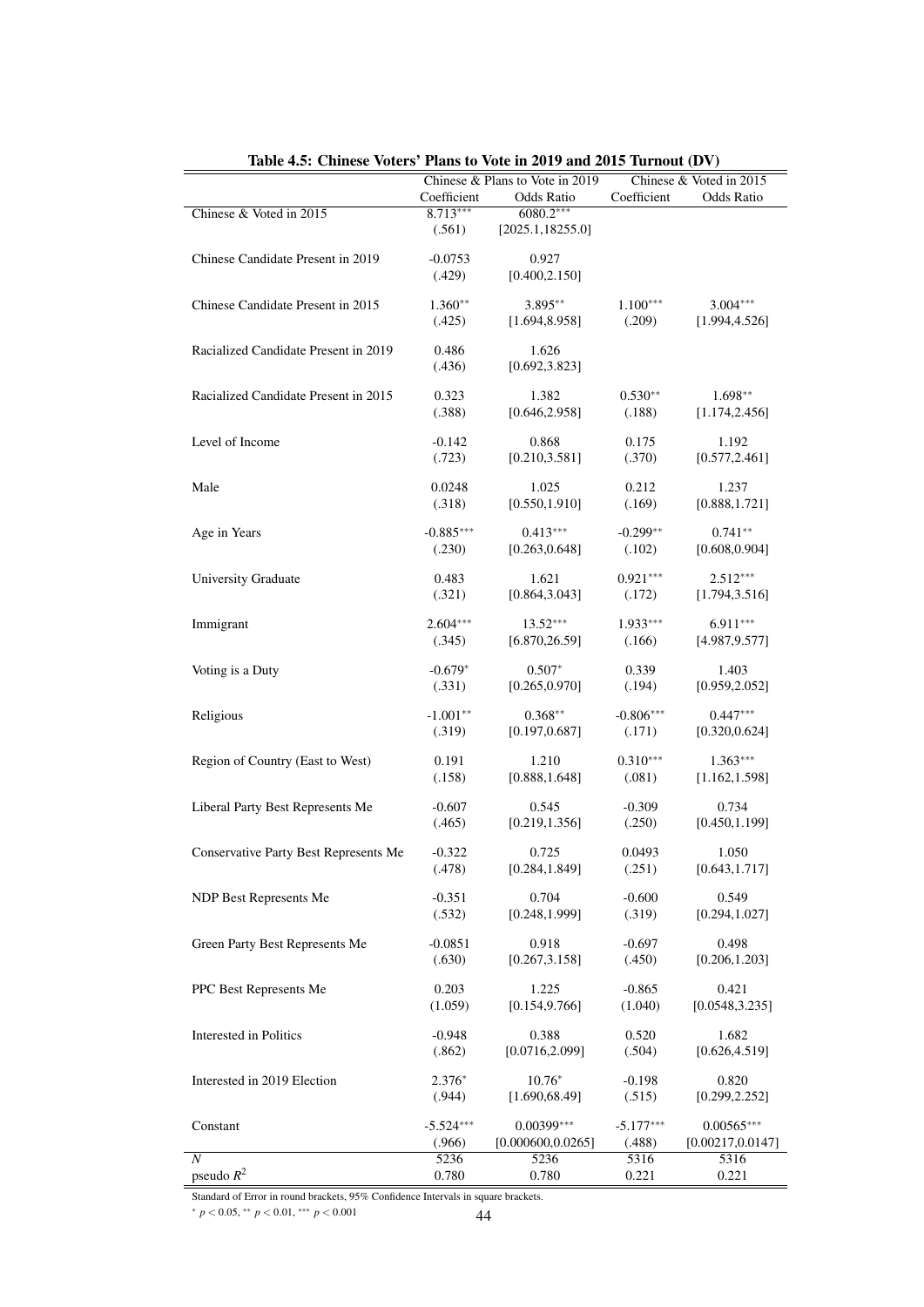#### Chinese Voter Turnout in 2015

Similar relationships emerge when Chinese voter turnout from 2015 is regressed with all variables and controls. Again, variables focusing on 2019 candidates are excluded as there's no expectation for them to influence 2015 behaviour. Like the model that focuses on 2019 plans to vote among Chinese voters, the presence of a Chinese candidate in 2015 was found to increase the likelihood of turning out to vote by three times (OR 3.004, CI 1.994 4.526). Additionally, the presence of a racialized candidate in general in 2015 was found to increase the likelihood that a Chinese voter would turnout by slightly more than one and a half times (OR 1.698, CI 1.174 2.456). Therefore, while these findings support the H3 hypothesis, they also appear to support the H1 hypothesis as well.

In addition to the presence of Chinese and racialized candidates, the most influential variables were being an immigrant (OR 6.911, CI 4.987 9.577), being a university graduate (OR 2.512, CI 1.794 3.516), and living towards the West side of the country (coeff. 0.310,  $p \le 0.00$ ). Similar to the plans to vote model, being religious (OR 0.447, CI 0.320 0.624) and being older (coeff. -0.299, p≤0.01) were found to negatively impact turnout among Chinese voters.

Again, it is possible that we aren't getting the full story here because most of the variables focus on 2019 demographics and only those relating to candidates consider 2015 conditions. This also means it is possible that the information reflected by these models has changed since 2015, and that the influence of these variables is being misrepresented. Nevertheless, when compared with the 2019 model, these findings allow us to infer that Chinese voters were mobilized to turnout by the presence of both racialized candidates and Chinese candidates. Therefore, these results appear to support the H3 hypothesis.

### 4.5 Discussion

My research provided mixed results. Table 4.3 shows that there was no relationship between the presence of a racialized candidate and racialized voter turnout in 2015 or plans to vote in 2019. Models that concentrated on South Asian voting behaviour seemed to show conflicting results, but did provide some support for hypothesis H2. While the 2015 turnout model indicated that the presence of a South Asian candidate increased the odds of turning out by nearly five times, there was no significant relationship between the presence of a South Asian candidate (in either election) and 2019 plans to vote. Regression analyses that focused on Chinese voters provided similar support for hypothesis H3. Unlike the models that looked at racialized and South Asian voters, those that focused on Chinese voters show that they were almost four times as likely to plan to vote in 2019 when a Chinese candidate had run in their riding in 2015. Further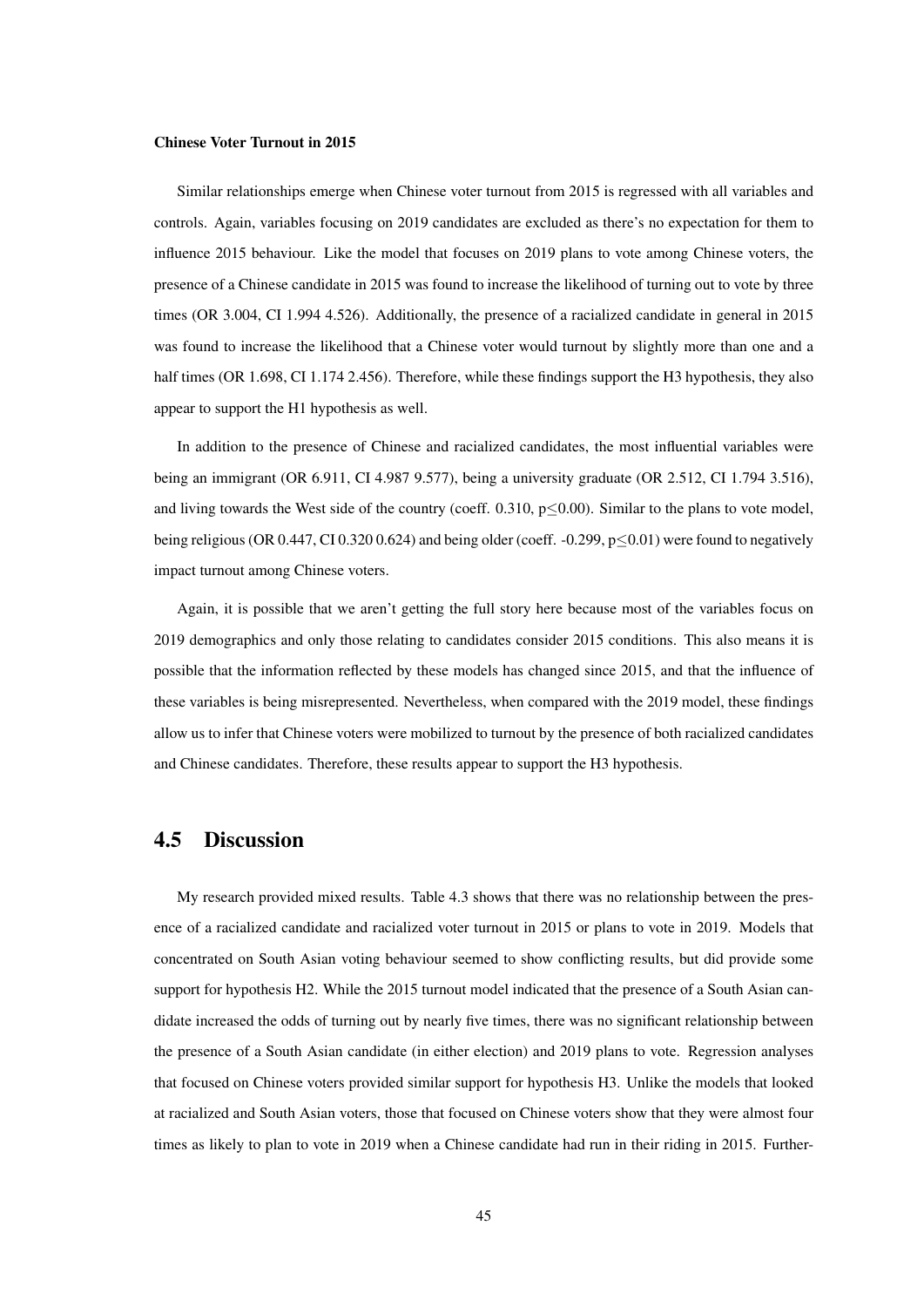more, the model focusing on 2015 turnout among Chinese voters similarly supports this hypothesis, as the presence of a Chinese candidate made Chinese voters three times as likely to report having turnout out to vote.

Despite the rejection of H1 and only partial support for H2 and H3, the 2015 Chinese voter turnout model indicates that the presence of a racialized candidate positively increased their likelihood to turnout. When Chinese voters lived in a riding where a racialized candidate was present in 2015 they were almost twice as likely to intend to vote. So while the H1 hypothesis had to be rejected, these results suggest that there may be support for racialized affinity at a nuanced level. This further highlights the influence of the original ethnic identity question from the CES. Chinese was the only pre-determined CES category that was used for this project without great manipulation, and while these are positive results this draws further attention to the potential that comes with having more diverse response options. Similarly, hand-coding the variable for racialization may also have had an impact on the results. Those respondents who were identified as racialized only formed a small portion of the population, and this is especially true for racialized voters who live in ridings with racialized candidates.<sup>[11](#page-0-0)</sup> In this case, affinity effects were found to be ethnicityspecific, so had there been more pre-determined ethnicity categories for respondents to choose from, we would likely be able to make better inferences about more racialized groups.

Among the models that focus on 2019 plans to vote, the only finding that was consistently influential among all groups was turnout in 2015, suggesting that voting in the last election increased the likelihood that voters would intend to vote in 2019. This aligns with other findings concerning voting as a habit in Canada (Pammett & Leduc, 2020). A more interesting finding was that racialized candidate presence in 2015 was often found to have a positive influence both 2015 turnout, and in some cases 2019 plans to vote.

This could be suggesting that there's incumbency effects occurring here. We know that the number of racialized candidates among major parties did increase from 12.9% in 2015 to 15.7% in 2019, but the number of racialized MPs elected only increased by 4 (51 up from 47) (Griffith, 2019). We also know that the majority of racialized MPs who were elected in 2015 are South Asian and Chinese (Tolley, 2015). Furthermore, the data gathered for this project specifically shows that only 32% of racialized respondents lived in a riding with a racialized incumbent.<sup>[12](#page-0-0)</sup> Perhaps racialized voters in constituencies that had a racialized incumbent felt that the costs outweighed the benefits in 2019 and decided that it was "safe" to stay home during this election.

Among all three groups of voters (racialized, South Asian, and Chinese) the variable for region had a consistently significant effect on results, as living further West was positively found to increase the likeli-

 $\frac{11}{11}$ See Table 4.2.

<sup>&</sup>lt;sup>12</sup>As mentioned previously, the number of racialized candidates included in this study was higher than those reported by others because I included candidates from all parties, not just the major six.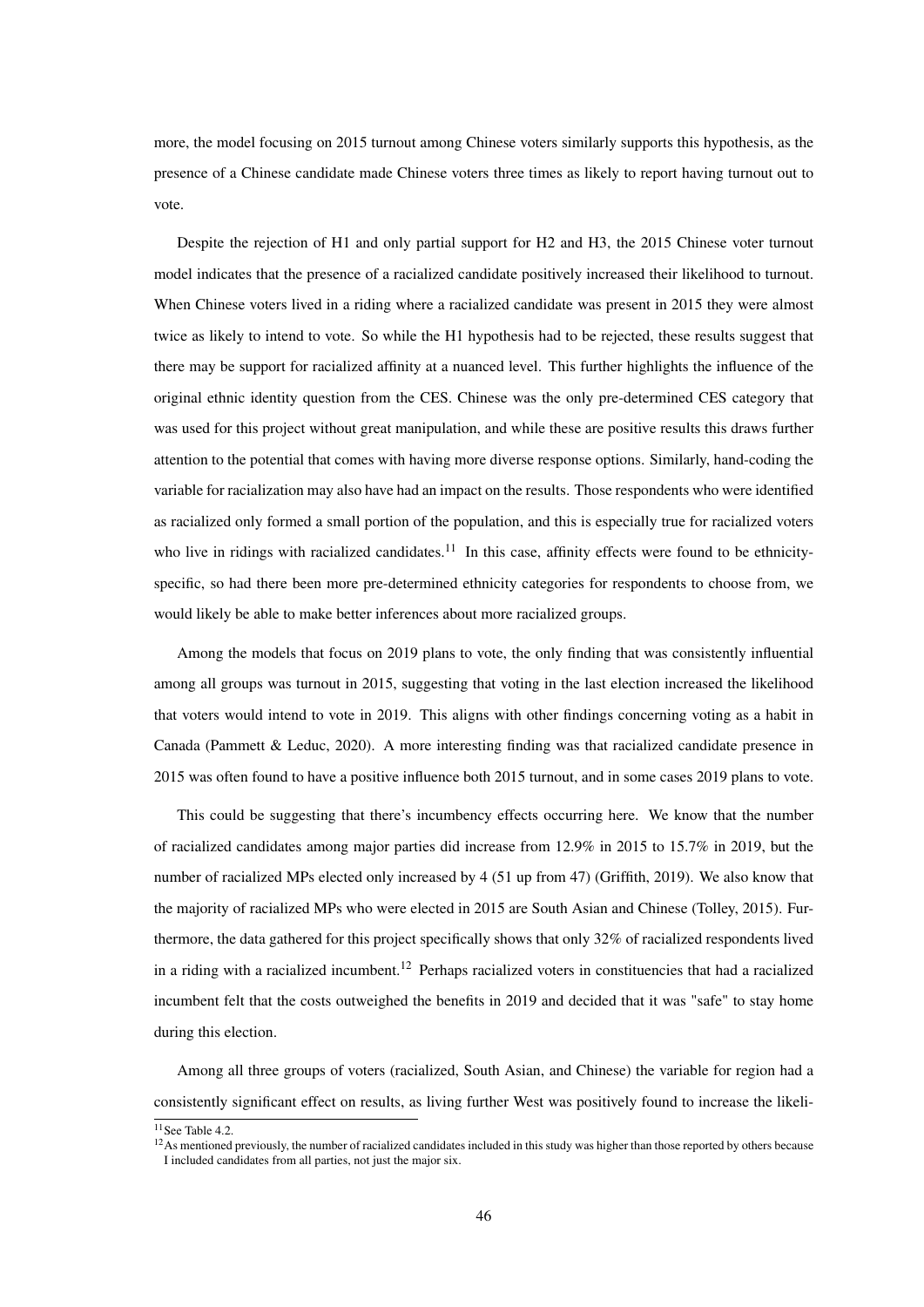hood of turning out to vote. While this could be explained by pointing to the higher number of respondents from larger provinces outside of the Atlantic region, it's also worth referring back to Table 4.2. This table indicates that slightly more than half of racialized respondents had a racialized candidate run in their riding during both elections. The variable that captured whether respondents lived in an urban or rural setting had to be excluded, but it has previously been found that the overwhelming majority of racialized Canadians (95%) live in urban centres in one of four provinces: Ontario, British Columbia, Quebec, and Alberta (Statistics Canada, 20[13](#page-0-0)).<sup>13</sup> Similarly, Table 4.6 shows that this finding appears to hold true among racialized respondents in this study, as the majority live in Ontario, followed by British Columbia, Alberta, and Quebec. Considering this along with the apparent concentration of candidates, it is possible that the candidate-turnout relationship being examined here may have less to do with who's running and more to do with where they're running.<sup>[14](#page-0-0)</sup>

|                         | <b>Racialized</b> | South Asian | <b>Chinese</b> |
|-------------------------|-------------------|-------------|----------------|
| Ontario                 | 2563              | 695         | 814            |
| <b>British Columbia</b> | 686               | 140         | 351            |
| <b>Alberta</b>          | 530               | 100         | 182            |
| Quebec                  | 513               | 51          | 95             |
| <b>Manitoba</b>         | 135               | 27          | 29             |
| <b>Saskatchewan</b>     | 90                | 21          | 20             |
| <b>Atlantic</b>         | 86                | 17          | 22             |
| <b>Territories</b>      | 11                | 4           |                |

Table 4.6: Where Racialized Respondents Live

'Atlantic' category includes Nova Scotia, New Brunswick, Newfoundland, and Prince Edward Island. 'Territories' category includes Yukon, Nunavut, and the Northwest Territories.

The influence of recall variables makes it necessary to emphasize the potential impact of time. 2015 turnout was consistently found to be one of the strongest influences of plans to vote in 2019, and the presence of a co-ethnic candidate in 2015 was found to increase the likelihood of planning to vote in 2019 among both South Asian and Chinese voters. While these are positive findings, they have to be considered cautiously as the variables were not measured in 2015, but voters were asked to think back to the previous election. As mentioned previously, regression models that use self-reports of past turnout as a dependent variable could be exaggerated as respondents may have misremembered whether or not they voted four years ago. This creates an opportunity for social desireability effects to be more influential: respondents

<sup>&</sup>lt;sup>13</sup>The question that asked respondents whether they lived in an urban or rural area was only included in the PES, and therefore its use in regression models decreased the total number of observations.

<sup>&</sup>lt;sup>14</sup> After running additional tests that included dummy variables for each province, results were inconclusive. These new variables were not found to be significant, and other variables included in the original models barely changed.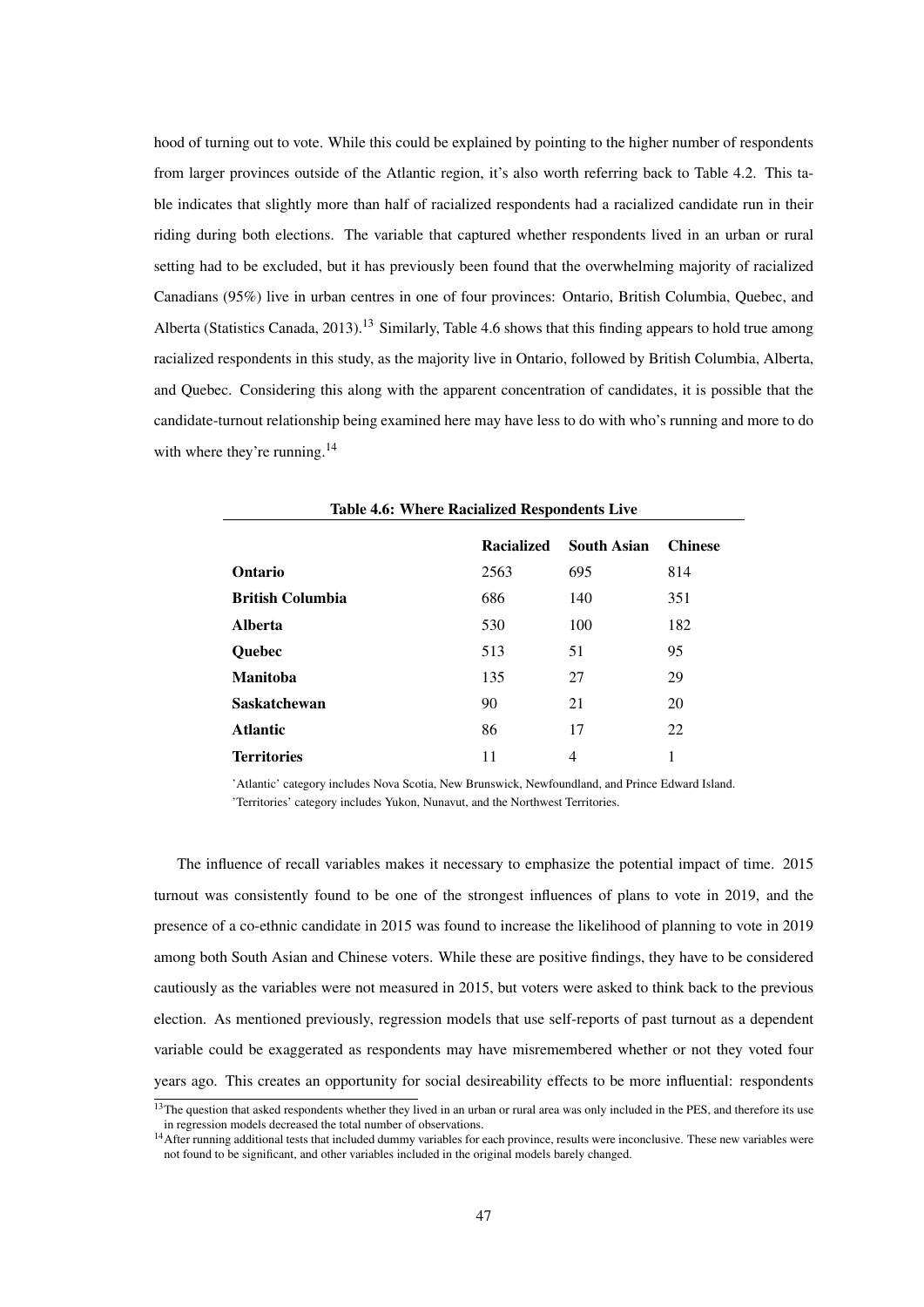may not remember if they voted, but they want to be viewed as good citizens and therefore decide that they probably did.

It is also likely that respondents may have forgotten which candidates ran in 2015, or mixed them up with those running in 2019. Because the focus of this project is to measure the mobilizing effect that racialized candidates have on voter turnout, this project assumes that respondents know the candidates and their ethnic and/or racial identity. So the possibility that they've mistakenly identified their candidates, or that they don't know the candidates at all is a potential source of error for all models, but especially for models that focus on reports of past turnout. However, as can be seen from Table 4.2, most respondents who had a racialized candidate run in their riding had at least one racialized candidate run in both elections. This slightly increases the odds that respondents knew that there was a racialized candidate in their riding.

Assuming that a person actually did vote in the last election and reported this on the CES, if they changed residences between election years this could also misrepresent the relationship between candidate and voter that I'm trying to measure. This is because the variable for racialized candidate presence is derived from the question that asks respondents which constituency they live in as of 2019. The CES question that most closely captured changing residence or moving between elections asked respondents how long they've lived in their current city or community (pes19 lived).<sup>[15](#page-0-0)</sup> While this isn't ideal (you could move within the same city and still change electoral ridings) it was initially included with the models to account for the effects of the recall variable asking respondents whether they voted in 2015. The response options available were less than 1 year, 1 to 3 years, 3 to 10 years, and 10 or more years. This further limited the effectiveness of this variable, as those who didn't live in the same constituency for both elections would have to be coded as if they did since the elections were 4 years apart. Unfortunately, this question was only asked in the PES. As discussed, the PES had fewer respondents (especially racialized respondents) and therefore when added to the regression models, the number of observations included was significantly limited (from 5236 to 1358) due to missing values.<sup>[16](#page-0-0)</sup>

The influence of time and recall variables could also extend to results from demographic variables. While identifiers like age and ethnicity are unlikely to have changed, other factors such as income, education level, and interest in politics can more reasonably be expected to change over time. For example, a person may have gained more interest in politics following the 2015 election but actually weren't that interested during it. Similarly, a respondent's education level may have changed if they were in enrolled in university ahead of the 2015 election, as most programs are four years in length. The potential for these changes further shows why the 2019 models are probably more reliable than those that focus on 2015 turnout.

<sup>&</sup>lt;sup>15</sup>See Appendix B.6

<sup>&</sup>lt;sup>16</sup>When the variable for length of time lived in their city was included in the model, it wasn't statistically significant. When those who reported living in their city for less than three years were excluded, the variable was omitted from the model due to collinearity.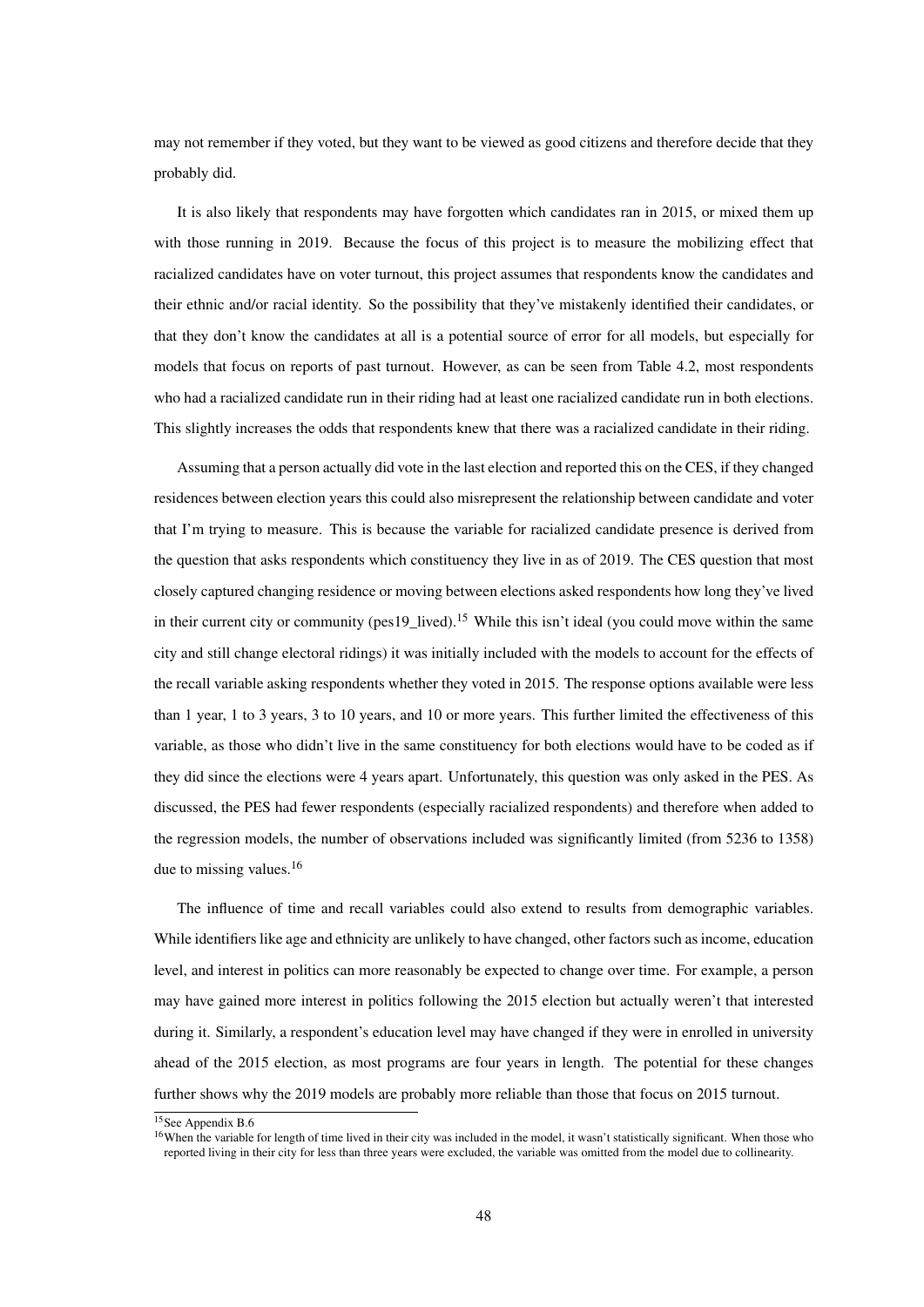As these possible sources of error come from variables that are known predictors of political behaviour, they were necessary to include to gain insight into the influence of racialized candidates on turnout. Recall variables also had to be relied on due to challenges with sample size and the focus on racialized voters. Furthermore, previous versions of the CES do not focus on ethnicity in the way that the 2019 version does, which ruled out the opportunity to use earlier versions of the survey to measure 2015 turnout. So while using 2019 demographic information to make deductions about 2015 behaviour isn't ideal, and relying on a recall variable makes errors more likely, these were risks worth taking as they helped to provide insight into 2019 plans to vote. Altogether, the models that focus on 2015 turnout may not be as reliable, but they are still effective as they help to provide context for 2019 behaviour.

Despite possible discrepancies from coding and the influence of time, this project did uncover a connection between candidates and voters with a shared ethnicity. These findings allow for us to infer that the presence of racialized candidates has a positive impact on turnout amongst racialized voters with the same ethnic identity. However, these findings were limited to South Asian and Chinese respondents only. So while the results from this project are helpful and do appear to support my hypotheses, they only reflect a small portion of Canada's racialized population and leave us with more questions about the influence of racialized candidates. This is evident as results from the racialized-focused models suggest that racialized candidates don't have a mobilizing effect on racialized voters, whereas the ethnicity-specific models imply that this may not be the case. Altogether, while the findings from this project should be accepted cautiously, they do indicate that racialized candidates influence voter turnout among racialized voters.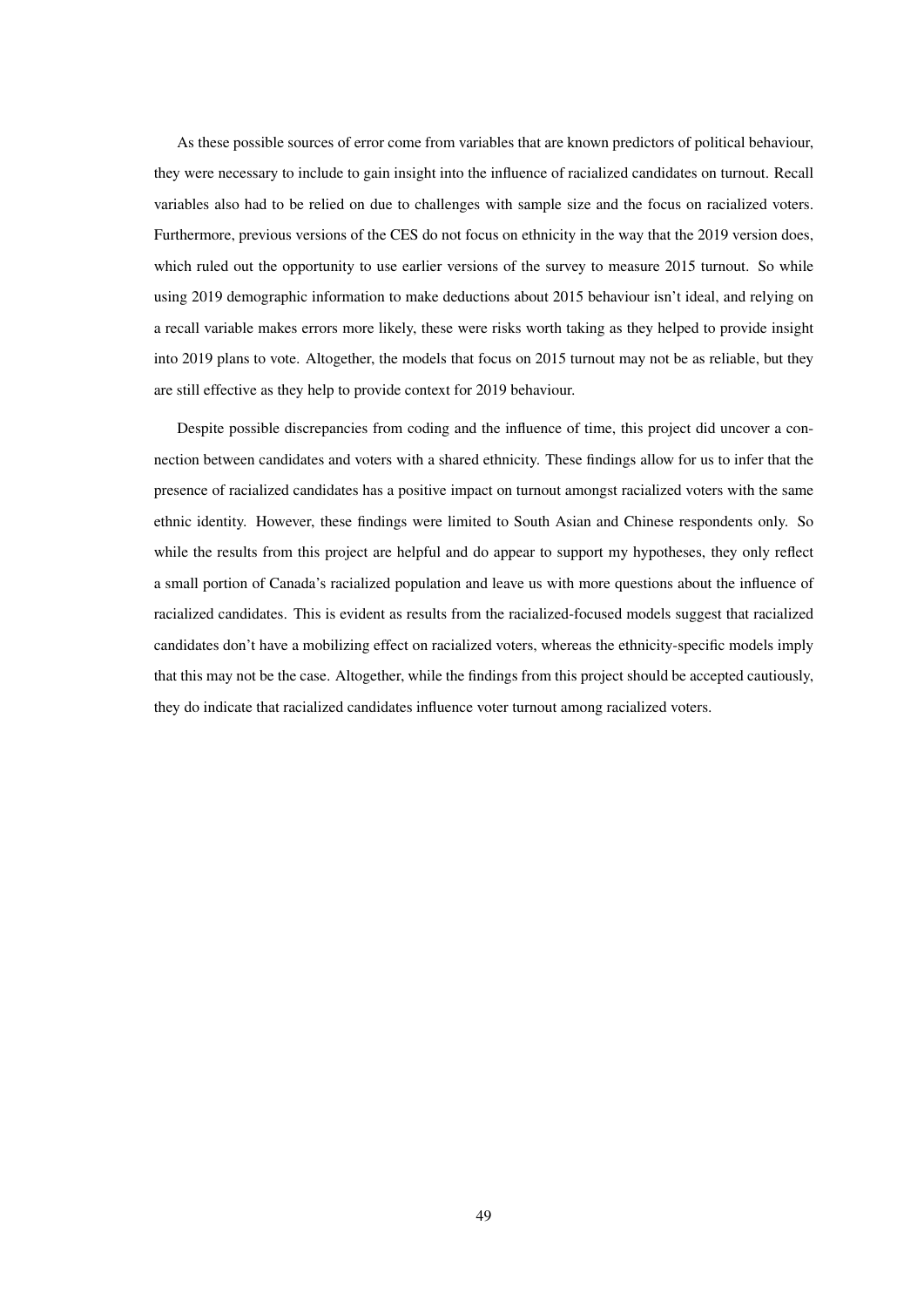### Chapter 5

# Conclusion

This project set out to determine if the presence of a racialized candidate in an election encouraged racialized voters to turnout. To answer this question, I used data from the 2019 CES along with publicly available information concerning candidates in the 2015 and 2019 Canadian federal elections. Multivariate regression analysis revealed mixed results. While there was no connection found between the broad presence of racialized candidates and racialized voters, models that focused on specific ethnic identities showed that the presence of a co-ethnic candidate did encourage voters to turnout. More specifically, when a Chinese or South Asian candidate ran in 2015, it increased the likelihood that Chinese and South Asian voters reported having turnout out to vote. Also, the presence of a Chinese candidate in 2015 appears to have encouraged Chinese voters to plan to vote in 2019 as well.

These findings align with previous work on voter turnout among racialized voters in general, and candidate preference among racialized Canadians specifically. Similar projects that focus on the US context show that racialized voters are more likely to turnout to vote when there's a candidate with the same ethnic identity running (Barreto, 2007; Cebula et al., 2017; Washington, 2006). Likewise, work that considers the Canadian context shows that Chinese and South Asian voters prefer to be represented by co-ethnic candidates (Bird, 2012; Bird, 2015), and are more likely to support them at the polls (Bird et al., 2016; Goodyear-Grant & Tolley, 2019). This further makes these findings significant as they show how US-based turnout work can be applied to the Canadian context, and that at least some racialized Canadians are mobilized by the candidates in their riding.

A major inconsistency with this project came from looking at racialized voters as a singular, cohesive group. Other works that look at turnout among racialized voters show that when a co-ethnic candidate isn't available, racialized voters typically support another racialized candidate over a Caucasian one (Besco,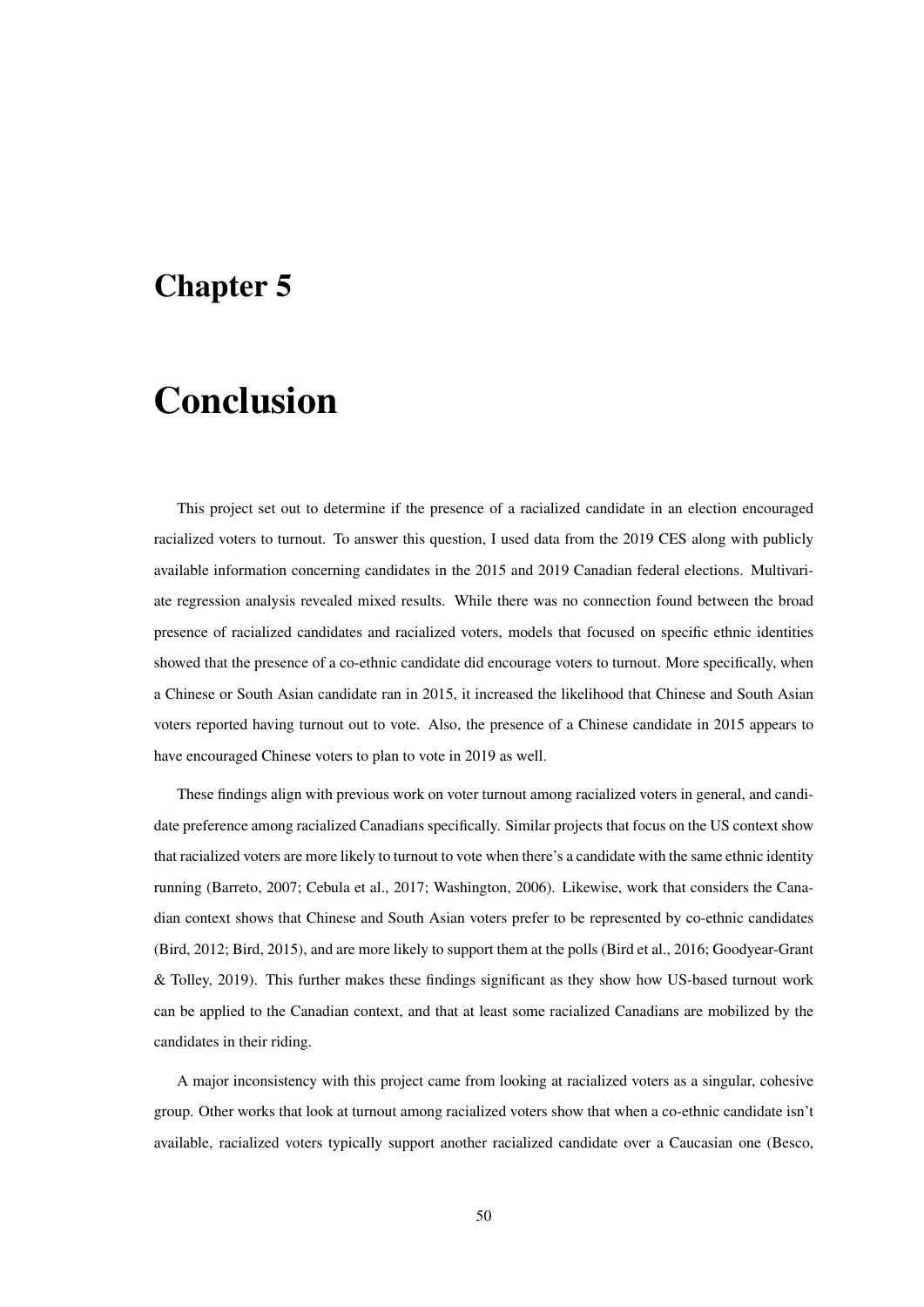2015; Bird et al, 2016). However, when the same relationship was examined here, results concerning the influence of racialized candidates were null. This is presumably related to my methods for coding ethnicity and racialization. As discussed, the decision to combine all racialized voters into a single category instead of multiple, ethnic-specific groups was unavoidable due to sample size and the design of the CES ethnic identity question. Unfortunately, this directly limited any ability to examine the nuances in voting behaviour across different ethnic groups, and most likely caused the null result between racialized candidates and racialized voters. This inconsistency is significant not because it goes against previous findings, but rather because it highlights the need for better ways of measuring ethnicity and racialization.

It's also worth reinforcing that the findings from this study may have less to do with who's running and more to do with where they're running. It is beyond the scope of this study to delve further into these issues, but constituency composition and the concentration of candidates could provide an alternative explanation for my results. As discussed in Chapter 4, just slightly more than half of racialized voters lived in a constituency with a racialized candidate in both elections. Statistics Canada (2013) found that the overwhelming majority of racialized Canadians (96%) live in urban areas in Ontario, British Columbia, Quebec, and Alberta. Most of the racialized respondents in this study lived in Ontario, or British Columbia so this would also help to explain why living further West was often found to influence turnout and plans to vote. Furthermore, Table 4.2 showed that most racialized candidates ran in a riding where they weren't the only racialized candidate. While I mentioned previously that this might increase the likelihood that voters know at least one racialized candidate in their riding, it might also limit the expected mobilizing effect. If seeing a racialized candidate is nothing out of the ordinary in a voter's riding or there's a higher odds that the winner will be racialized, this could decrease the benefits associated with turning out for racialized voters.

Like any research project, this study had some limitations. Arguably the most impactful was the CES measure for ethnicity. The CES question concerning ethnic identity did not provide identity options that were sufficiently representative of Canada's racialized population. This led me to hand-code text responses, which made this part of the project particularly susceptible to error. Furthermore, in order to form samples large enough to make deductions, I was only able to look at voting behaviour among South Asian and Chinese voters. This meant that I had to overlook different identities and missed the opportunity to learn more about other, particularly underrepresented groups. Similarly, relying on plans to vote instead of actual turnout likely reflected exaggerated intentions among voters, and using recall variables to study 2015 turnout probably led to exaggerated results overall. Finally, the lack of peer-reviewed information on racialized candidates meant that candidates were coded and categorized based on my research alone, creating a significant opportunity for error. With emerging work that focuses on racialized candidates like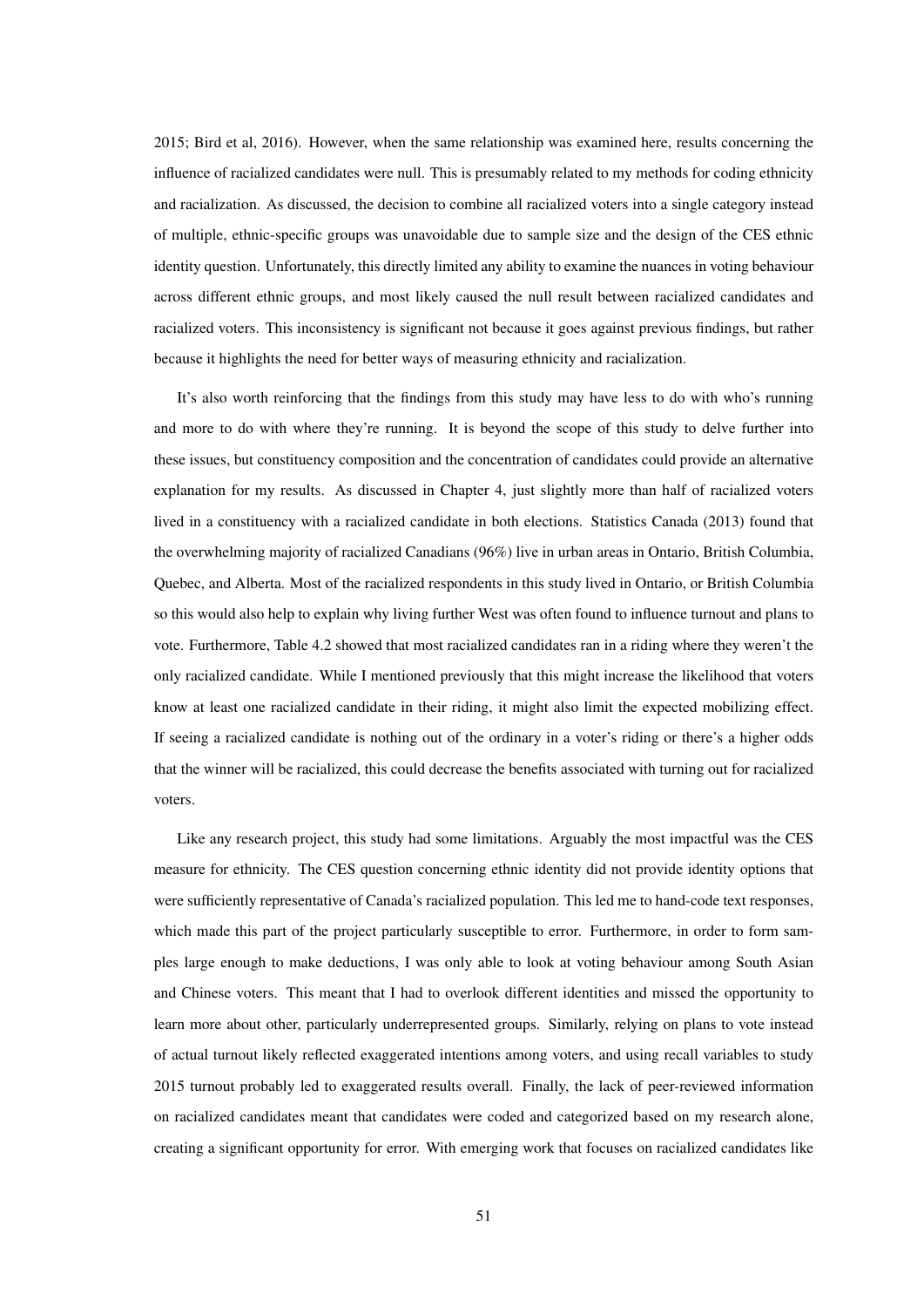that from Johnson et al. (2021), these same issues won't be as limiting for future studies. New research like this provides an effective solution to some of the challenges that limited my project, and pave the way for more accurate findings on racialized candidates and voters.

Despite these issues, there's still reason to believe that the connections between racialized candidates and voter turnout observed here are valid, even if it is to a lesser extent than my results suggest. Each regression model included a variety of known predictors of voting behaviour that would account for most alternative explanations. With the exception of the model that focused on racialized voters as a whole, models that looked at South Asian and Chinese voters did indicate that the variable for co-ethnic candidate presence was among the most significant influences of turnout in 2015. Furthermore, the model that focused on plans to vote among Chinese voters suggested that the presence of a racialized candidate in 2015 may have encouraged them to plan to vote in 2019. While the limitations of this study may have overstated these relationships, they still confirm that there's a connection and therefore can be accepted with an acknowledgement of flaws. This project's contribution isn't concluding that candidates have a strong influence on turnout, but rather that there's signs that this influence exists.

Considering these positive signs alongside of alternative explanations and this study's limitations, this project can also act as a guide for future research on this topic. Even if in relation to what not to do, the challenges faced during this project will be helpful for future research on race and ethnicity in politics. Ethnicity and racialization are difficult concepts to measure, but this thesis shows how future surveys must aim to be as inclusive as possible, and at the very least be representative of the population that's being studied. Similarly, as there were few sources that provided information on political candidates, my methods for coding and categorizing candidates highlights the need for more publicly available information. I relied mainly on social media posts and local news media, but resources from groups like Operation Black Vote were by far the most helpful and effective. Having more groups like this who shine a light on racialized candidates and their platforms would help academics, but more importantly they would help to offset the negativity and novelty effects that racialized candidates often face during a campaign. Lastly, this project underscores an obstacle that's unique to voting behaviour research in Canada. Relying on plans to vote as a proxy for turnout is fine, but it still isn't as accurate as validated turnout. As a result, this project further supports the need for access to validated turnout information, as better insight into Canadian voting behaviour can't be gained without it.<sup>[1](#page-0-0)</sup>

Overall, this project finds support for racialized candidates influencing voter turnout among racialized voters. While these findings can be accepted cautiously, the major underlying finding from this thesis is that there's a clear need to change how we collect data on racialization and ethnicity. My methods for measuring  $1$ See Achen (2019).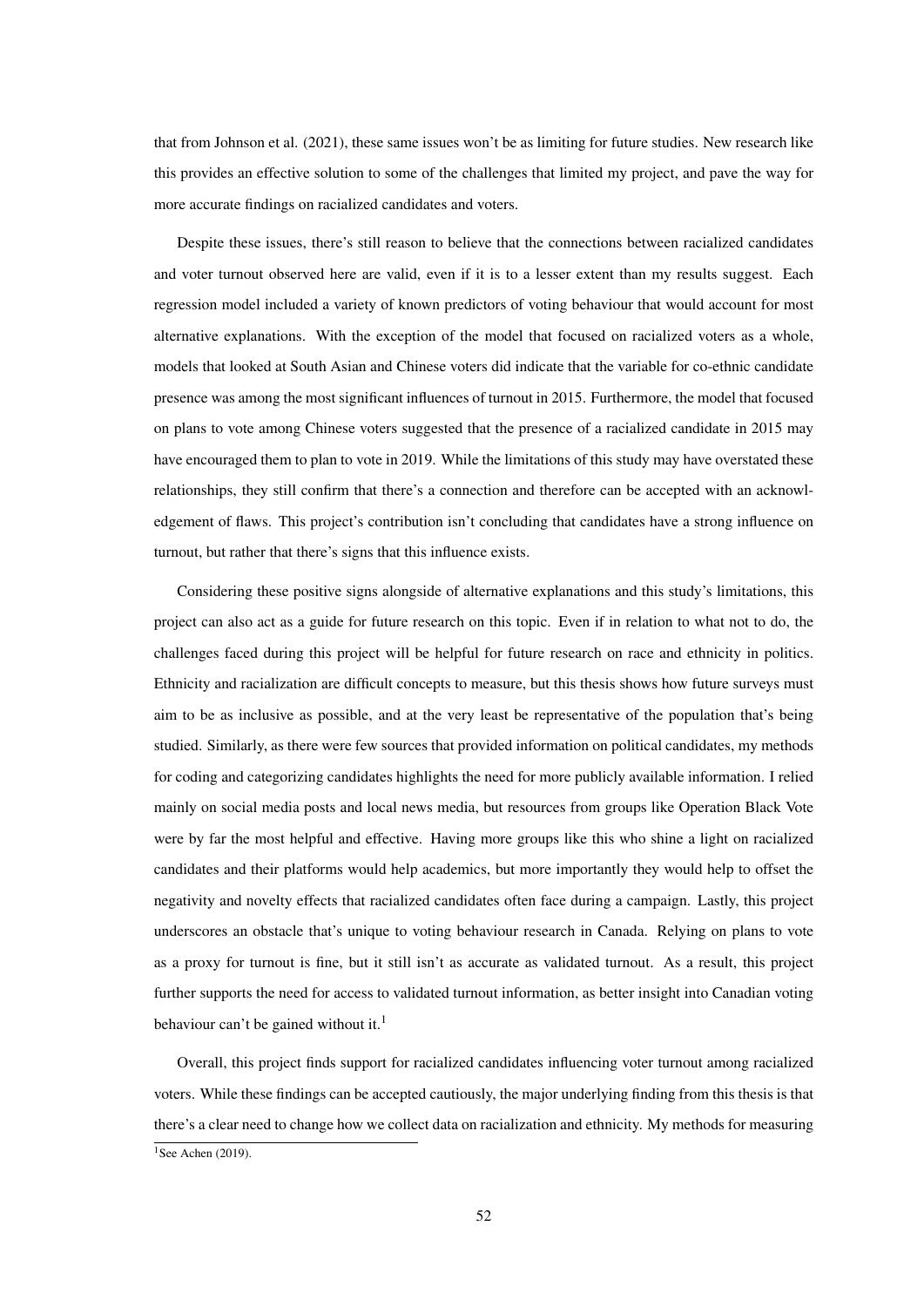ethnicity and estimating racialization were acceptable, but they call attention to missed opportunities for better insight into underrepresented communities. More specifically, this insight can only be achieved if we strive to develop more effective measures of ethnicity and racialization, and researchers continue to be transparent about how they conceptualize these identities. Altogether, this project reinforces the importance of continued research on this topic, so that we can learn more about how racialized Canadians participate in politics and how they prefer to be represented.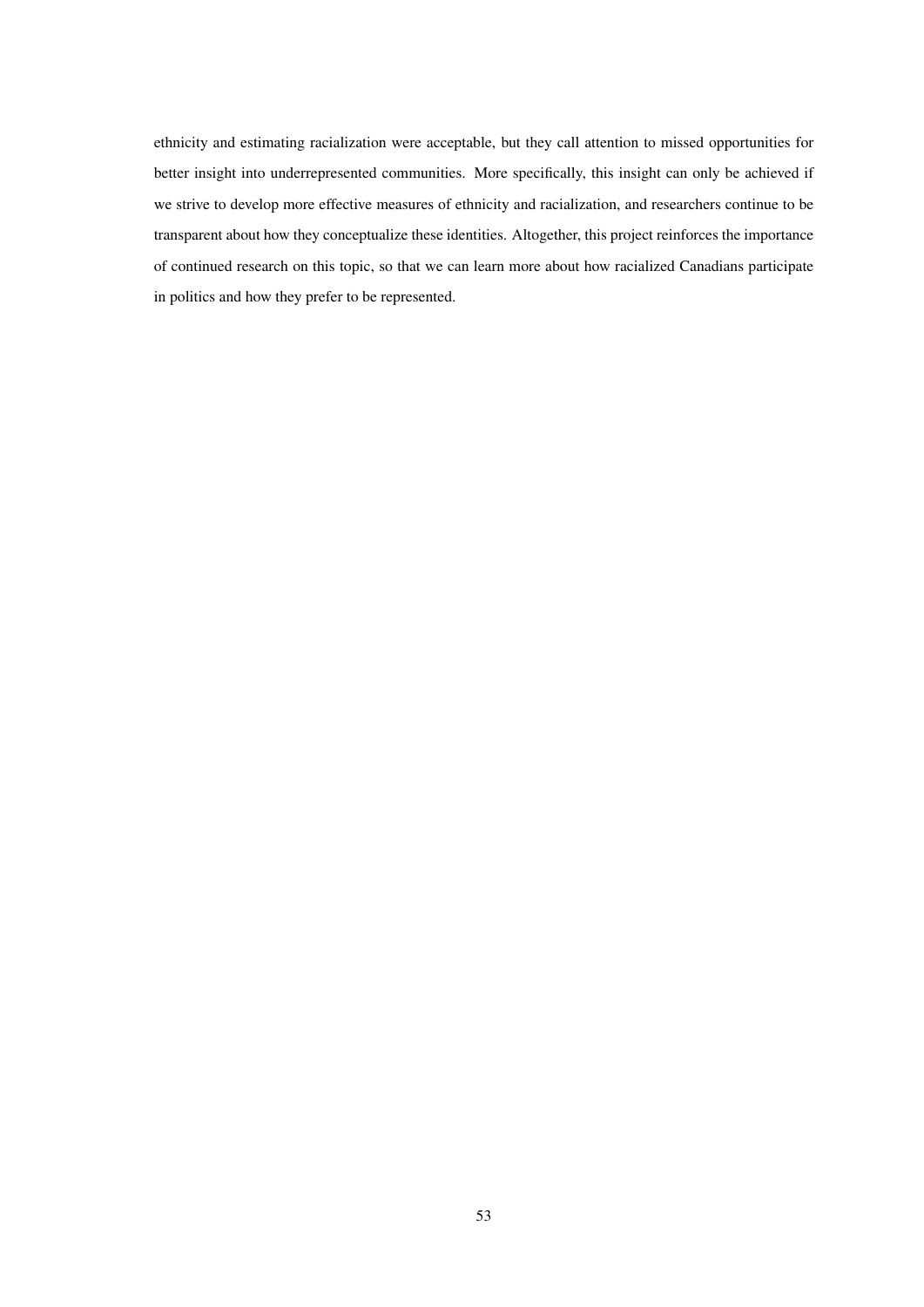# References

- Achen, C. H., & Blais, A. (2015). Intention to Vote, Reported Vote, and Validated Vote. In J. K. Elkink & D. Farrell (Eds.), *The Act of Voting: Identities, Institutions and Locale* (pp. 195-209). Abingdon: Routledge.
- Achen, C. H. (2019). Understanding Voter Turnout in Canada: What Data Do We Lack? *Canadian Parliamentary Review, 42*(1), 2–8. http://www.revparl.ca/english/issue.asp?param=238&art=18 35
- Ajzen, I. (2012). The Theory of Planned Behaviour. In P. Van Lange, A. Kruglanski, & E. Higgins (Eds.), *Handbook of Theories of Social Psychology: Volume 1* (pp. 438–459). SAGE Publications Ltd. https://doi.org/10.4135/9781446249215
- Aldrich, J. H. (1993). Rational Choice and Turnout. *American Journal of Political Science, 37*(1), 246-278. doi:10.2307/2111531
- Allen, V. C., Jr, Lachance, C., Rios-Ellis, B., & Kaphingst, K. A. (2011). Issues in the Assessment of "Race" among Latinos: Implications for Research and Policy. *Hispanic Journal of Behavioral Sciences, 33*(4), 411–424. https://doi.org/ 10.1177/0739986311422880
- Atkeson, L. R., Adams, A. N., & Alvarez, R. M. (2014). Nonresponse and Mode Effects in Self- and Interviewer-Administered Surveys. *Political Analysis, 22*(3), 304–320. https://doi.org/10.10 93 /pan/mpt049
- Badas, A., & Stauffer, K. E. (2018). Someone like Me: Descriptive Representation and Support for Supreme Court Nominees. *Political Research Quarterly, 71*(1), 127–142. https:// doi.org/10. 1177/1065912917724006
- Barreto, M. A. (2007). ¡Sı Se Puede! Latino Candidates and the Mobilization of Latino Voters. *American Political Science Review, 101*(3), 425-441. doi: 10.1017/S0003055407070293
- Bassili, J. N. (1995). Response Latency and the Accessibility of Voting Intentions: What Contributes to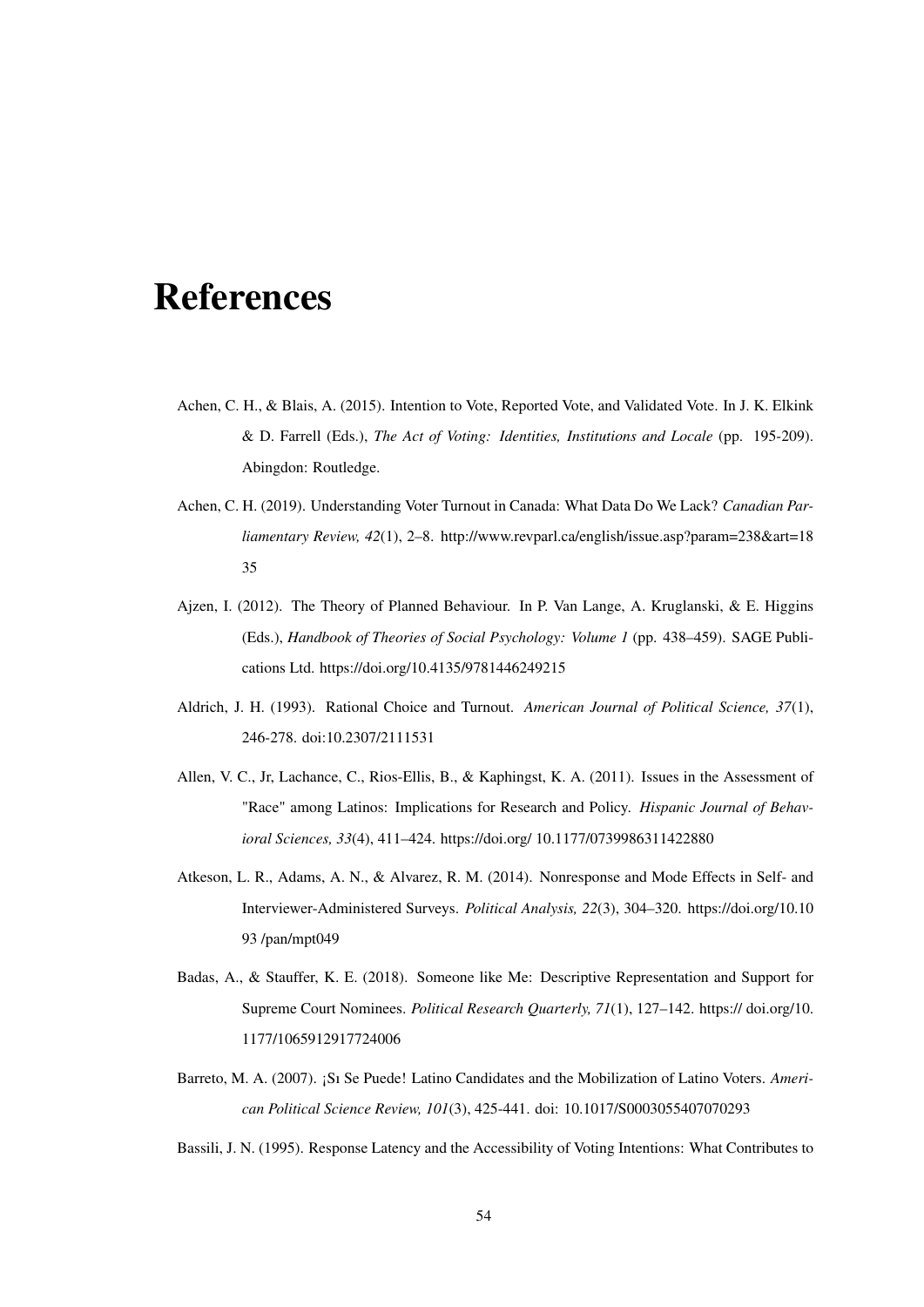Accessibility and How it Affects Vote Choice. *Personality and Social Psychology Bulletin, 21*(7), 686–695. https://doi.org/10.1177/0146167295217003

- Besco, R. (2015). Rainbow Coalitions or Inter-minority Conflict? Racial Affinity and Diverse Minority Voters. *Canadian Journal of Political Science, 48*(2), 305-328. doi:10.1017/S000842391500 0396
- Besco, R. (2018). Friendly fire: Electoral discrimination and ethnic minority candidates. *Party Politics, 26*(2), 215–226. https://doi.org/10.1177/1354068818761178
- Bird, K. (2011). Patterns of Substantive Representation Among Visible Minority MPs: Evidence from Canada's House of Commons. In K. Bird, T. Saalfeld, & A. M. Wüst (Eds.), *The Political Representation of Immigrants and Minorities: Voters, Parties, and Parliaments in Liberal Democracies* (pp. 207-229). New York, NY: Routledge.
- Bird, K. (2012). Toward an Integrated Perspective of Minority Representation: Views from Canada. *Politics & Gender, 8*(4), 529-535. doi:10.1017/S1743923X12000554
- Bird, K. (2015). "We are Not an Ethnic Vote!" Representational Perspectives of Minorities in the Greater Toronto Area. *Canadian Journal of Political Science, 48*(2), 249–279. https:// doi.org/10.1017/S 0008423915000256
- Bird, K., Jackson, S. D., McGregor, R. M., Moore, A. A., & Stephenson, L. B. (2016). Sex (and Ethnicity) in the City: Affinity Voting in the 2014 Toronto Mayoral Election. *Canadian Journal of Political Science, 49*(2), 359-383. doi:10.1017/S0008423916000536
- Black, J. H. (2017). The 2015 Federal Election: More Visible Minority Candidates and MPs. *Canadian Parliamentary Review, 40*(1), 16-23. http://www.revparl.ca/40/1/40n1e\_17\_printversion.pdf
- Burge, C. D., J. Hodges, M., & Rinaldi, R. (2020). Family matters? Exploring media coverage of presidential candidates' families by gender and race. *Politics, Groups, and Identities, 8*(5), 1022–1042. https://doi.org/10.1080/21565503.2019.1584748
- Butler, D. M., & Broockman, D. E. (2011). Do Politicians Racially Discriminate Against Constituents? A Field Experiment on State Legislators. *American Journal of Political Science, 55*(3), 463–477. https://doi. org/10.1111/j.1540-5907.2011.00515.x
- Canadian Institute for Health Information. (2020). *Proposed Standards for Race-Based and Indigenous Identity Data Collection and Health Reporting in Canada*. Ottawa, ON: CIHI. https://www.ci hi.ca/sites/default/files/document/proposed-standard-for-race-based-data-en.pdf

Capers, K. J., & Smith, C. W. (2016). Straddling identities: Identity cross-pressures on Black immi-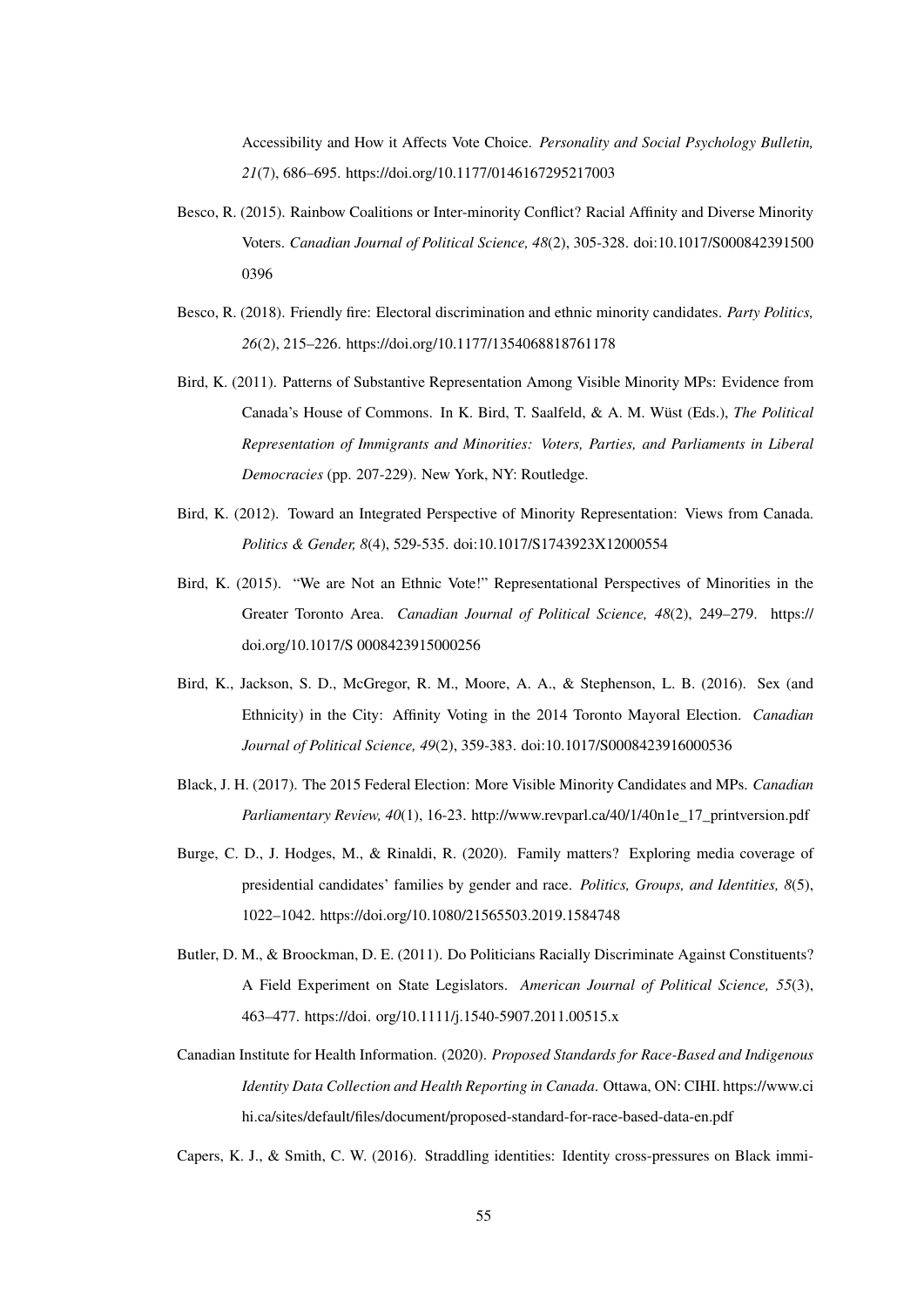grants' policy preferences. *Politics, Groups, and Identities, 4*(3), 393–424. https://doi.org/10 .1080/21565503.2015.1112823

- Carew, J. D. J. (2016). How Do You See Me? Stereotyping of Black Women and How It Affects Them in an Electoral Context. In N. E. Brown & S. A. Gershon (Eds.), *Distinct identities: Minority Women in U.S. Politics* (pp. 95-115). New York, NY: Routledge. https://doi.org/10.4324/978 1315661018
- Cebula, R. J., Duquette, C. M., & Boylan, R. (2017). Panel Data Analysis of Regional Differentials in the Registered Voter Turnout Rate and the Expected Benefits of Voting for Minorities. *Atlantic Economic Journal, 45*(1), 29–34. https://doi.org/10.1007/ s11293-016-9527-1
- Collins, J., & Block, R. (2020). Fired Up, Ready to Go: The Impact of Age, Campaign Enthusiasm, and Civic Duty on African American Voting. *Political Behavior, 42*(1), 107– 142. https://doi.org/10.1007/s11109-018-9488-y
- Conover, P. J. (1984). The Influence of Group Identifications on Political Perception and Evaluation. *The Journal of Politics, 46*(3), 760–785. https://doi.org/10.2307/2130855
- Crenshaw, K. (1991). Mapping the Margins: Intersectionality, Identity Politics, and Violence against Women of Color. *Stanford Law Review, 43*(6), 1241–1299. https://doi.org/10.2307/1229039
- Dawson, M. (1994). *Behind the mule: Race and class in African-American politics*. Princeton University Press.
- Downs, A. (1957). *An Economic Theory of Democracy*. Harper.
- Driskell, R., Embry, E. and Lyon, L. (2008). Faith and Politics: The Influence of Religious Beliefs on Political Participation. *Social Science Quarterly, 89*(2), 294-314. https://doi.org/10.1111/j.15 40-6237.2008.00533.x
- Eisenhower, A., Suyemoto, K., Lucchese, F., & Canenguez, K. (2014). Which Box Should I Check?: Examining Standard Check Box Approaches to Measuring Race and Ethnicity. *Health Services Research, 49*(3), 1034-155.
- Elections Canada. (2019, October). *List of Confirmed Candidates for the 2019 Federal Election*. https://www.elections.ca/ele/pas/43ge/can/CoGE43.pdf
- Elections Canada. (2015, October). *List of Candidates for the 42nd General Election*. https://www.elect ions.ca/ele/pas/42ge/can/pdf/List\_of\_Confirmed\_Candidates.pdf
- François, A., & Gergaud, O. (2019). Is civic duty the solution to the paradox of voting? *Public Choice, 180*(3), 257–283. https://doi.org/10.1007/s11127-018-00635-7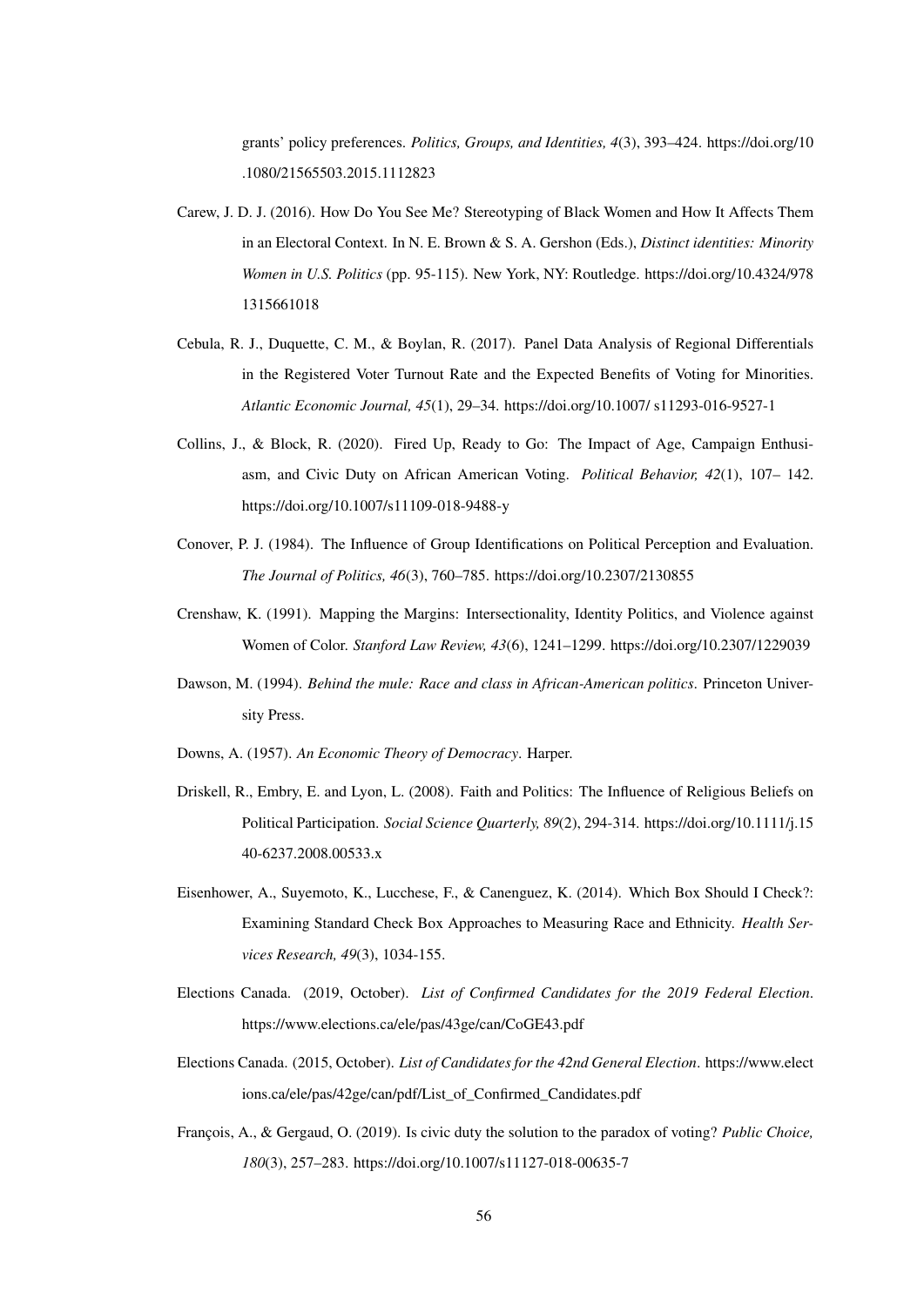- Federico, C. M., & Luks, S. (2005). The Political Psychology of Race. *Political Psychology, 26*(5), 661–666. https://doi.org/10.1111/j.1467-9221.2005.00437.x
- Frey, W. H. (2021, May 5). *Turnout in 2020 election spiked among both Democratic and Republican voting groups, new census data shows*. The Brookings Institution. https:// www.brookings.ed u/research/turnout-in-2020-spiked-among-both-democratic-and- re publican-voting-groupsnew-census-data-shows/
- Gay, C., Hochschild, J., & White, A. (2016). Americans' Belief in Linked Fate: Does the Measure Capture the Concept? *The Journal of Race, Ethnicity, and Politics, 1*(1), 117– 144. https://doi.org/10.1017/rep.2015.3
- Gershon, S. A., Montoya, C., Bejarano, C., & Brown, N. (2019). Intersectional linked fate and political representation. *Politics, Groups, and Identities, 7*(3), 642–653. https://doi.or g/ 10.1080/2156 5503.2019.1639520
- Goerres, A. (2007). Why are Older People More Likely to Vote? The Impact of Ageing on Electoral Turnout in Europe. *The British Journal of Politics and International Relations, 9*(1), 90–121. https://doi.org/10.1111/j.1467-856x.2006.00243.x
- Goodyear-Grant, E., & Tolley, E. (2019). Voting for one's own: Racial group identification and candidate preferences. *Politics, Groups, and Identities, 7*(1), 131–147. https://doi.org/10.1080/215 65503.2017.1338970
- Granberg, D., & Holmberg, S. (1991). Self-Reported Turnout and Voter Validation. *American Journal of Political Science, 35*(2), 448. https://doi.org/10.2307/2111370
- Green, D. & Shapiro, I. (1999). *Pathologies of rational choice theory: A critique of applications in political science*. Yale University Press.
- Griffith, A. (2019, November 5). *House of Commons becoming more reflective of diverse population*. Policy Options. https://policyoptions.irpp.org/magazines/november-2019/house-of-common s-becoming-more-reflective-of-diverse-population/
- Holbrook, A. L., & Krosnick, J. A. (2010). Social Desireability Bias in Voter Turnout Reports. *Public Opinion Quarterly, 74*(1), 37–67. DOI:10.1093/poq/nfp065
- Holman, M. R. & Schneider, M. C. (2018). Gender, race, and political ambition: how intersectionality and frames influence interest in political office. *Politics, Groups, and Identities, 6*(2), 264- 280. DOI: 10.1080/21565503.2016.1208105

Johnson, A., Tolley, E., Thomas, M., & Bodet, M. A. (2021). "Dataset on the Demographics of Canadian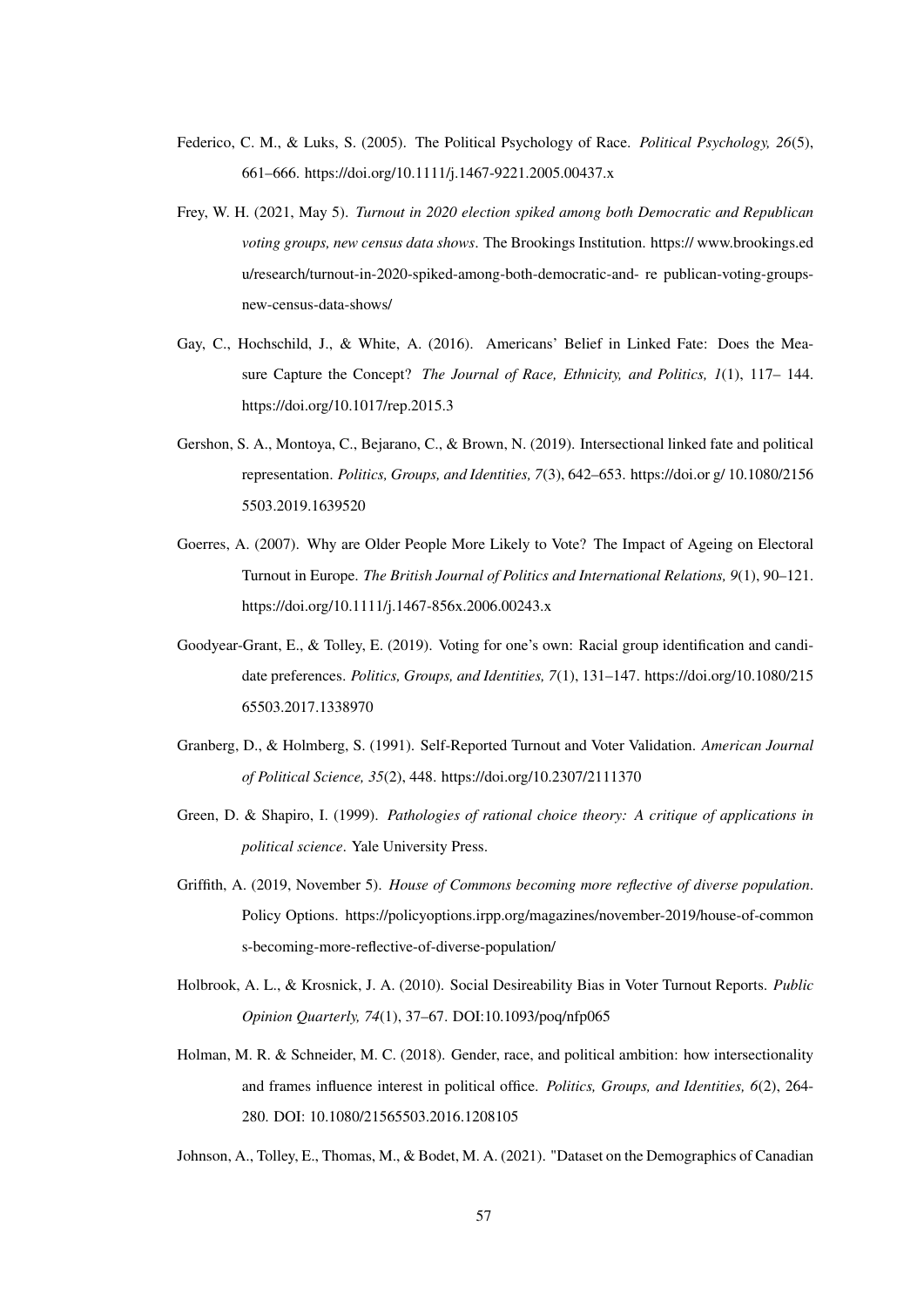Federal Election Candidates (2008-2019)", https://doi.org/10.7910/DVN/MI 5XQ6, Harvard Dataverse, V1, UNF:6:l3XZtRo/Ob017+yomN//hw== [fileUNF]

- Johnston, R., & Brady, H. E. (2002). The rolling cross-section design. *Electoral Studies, 21*(2), 283–295. https://doi.org/10.1016/S0261-3794(01)00022-1
- Junn, J., & Masuoka, N. (2008). Asian American Identity: Shared Racial Status and Political Context. *Perspectives on Politics, 6*(4), 729–740. https://doi.org/10.1017/ S1537592708081887
- Kreuter, F., Presser, S., & Tourangeau, R. (2008). Social Desirability Bias in CATI, IVR, and Web Surveys: The Effects of Mode and Question Sensitivity. *Public Opinion Quarterly, 72*(5), 847–865. https://doi.org/10.1093/poq/nfn063
- Kulich, C., Ryan, M. K., & Haslam, S. A. (2014). The Political Glass Cliff: Understanding How Seat Selection Contributes to the Underperformance of Ethnic Minority Candidates. *Political Research Quarterly, 67*(1), 84–95. https://doi.org/10.1177/1065912913495740
- Leighley, J. & Nagler, J. (2013). *Who Votes Now?* Princeton University Press. DOI: 10.1515/978140084 8621
- Lowen, P. J. & Dawes, C. T. (2012). The Heritability of Duty and Voter Turnout. *Political Psychology, 33*(3), 363-373. https://www.jstor.org/stable/23260396
- Lopez, M. H., & Taylor, P. (2009, April 30). *Dissecting the 2008 Electorate: Most Diverse in U.S. History*. Pew Research Center. https://www.pewresearch.org/wp-content/uploads/sites/5/reports /108.pdf
- Mansbridge, J. (1999). Should Blacks Represent Blacks and Women Represent Women? A Contingent "Yes". *The Journal of Politics, 61*(3), 628-657. www.jstor.org/ stable/2647821
- McDermott, M. L. (1998). Race and Gender Cues in Low-Information Elections. *Political Research Quarterly, 51*(4), 895–918. https://doi.org/10.2307/449110
- McFayden, E. C. (2013). The Politics of Race During the Obama Era. *Race, Gender & Class, 20*(3–4), 7–17. Retrieved from: https://www.jstor.org/stable/43496929
- McGregor, R. M., Moore, A., Jackson, S., Bird, K., & Stephenson, L. B. (2017). Why So Few Women and Minorities in Local Politics?: Incumbency and Affinity Voting in Low Information Elections. *Representation, 53*(2), 135-152. DOI:10.1080/00344893.2017.1354909
- Menard, S. (2010). *Logistic regression: From introductory to advanced concepts and applications*. SAGE Publications, Inc. https://www-doi-org.qe2a-proxy.mun.ca/10.4135/9781483348964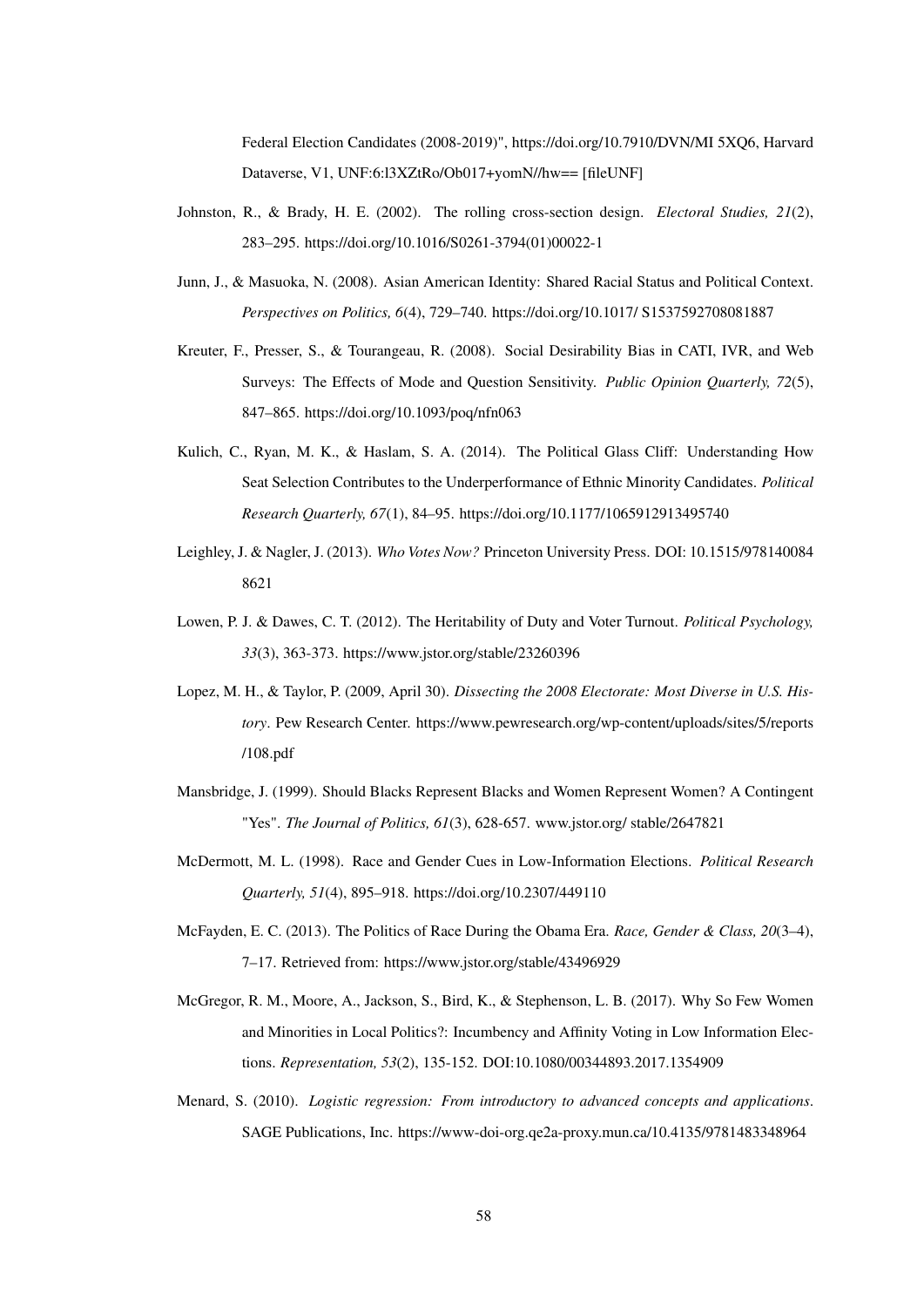- Minta, M. D. (2011). *Oversight: Representing the Interests of Blacks and Latinos in Congress*. Princeton University Press.
- Nelson, K. (2021). You seem like a great candidate, but...: Race and gender attitudes and the 2020 democratic primary. *The Journal of Race, Ethnicity, and Politics*, 1–25. https:// doi.org/10.101 7/rep.2020.53
- Netemeyer, R. G., & Burton, S. (1990). Examining the Relationships Between Voting Behavior, Intention, Perceived Behavioral Control, and Expectation. *Journal of Applied Social Psychology, 20*(8), 661–680. https://doi.org/10.1111/j.1559-1816.1990.tb00431.x
- Ocampo, A. X., & Ray, J. (2020). Many are called but few are chosen: The emergence of Latino congressional candidates. *Politics, Groups, and Identities, 8*(4), 738–761. https://doi.org/ 10.1080/21565503.2019.1629968
- Paas-Lang, C. (2019, October 13). *Diversity of federal candidates up from 2015 but advocates say more work to be done.* Global News. https://globalnews.ca/news/6027466/canada-electiondiversity-of-candidates/
- Pammett, J. H., & LeDuc, L. (2020). Voting Turnout in 2019: The Long and the Short of It. In C. Dornan & J. H. Pammett (Eds.), *The Canadian Federal Election of 2019* (pp. 257-275). McGill-Queen's University Press.
- Quintelier, E., & Blais, A. (2016). Intended and Reported Political Participation. *International Journal of Public Opinion Research, 28*(1), 117–128. https://doi.org/10.1093/ijpor/ed v017
- Riker, W. H., & Ordeshook, P. C. (1968). A Theory of the Calculus of Voting. *The American Political Science Review, 62*(1), 25–42. https://doi.org/10.2307/1953324
- Rodríguez, C. E., Miyawaki, M. H., & Argeros, G. (2013). Latino Racial Reporting in the US: To be or not to be. *Sociology Compass, 7*(5), 390-403. https://doi.org/10.1111/soc4.12032
- Sanchez, G. R., & Masuoka, N. (2010). Brown-Utility Heuristic? The Presence and Contributing Factors of Latino Linked Fate. *Hispanic Journal of Behavioral Sciences, 32*(4), 519–531. https://doi.org/10.1177/0739986310383129
- Sanchez, G. R., & Vargas, E. D. (2016). Taking a Closer Look at Group Identity: The Link between Theory and Measurement of Group Consciousness and Linked Fate. *Political Research Quarterly, 69*(1), 160–174. https://doi.org/10.1177/1065912915624571
- Shah, P., Scott, J., & Juenke, E. G. (2019). Women of color candidates: examining emergence and success in state legislative elections. *Politics, Groups, and Identities, 7*(2), 429-443. DOI: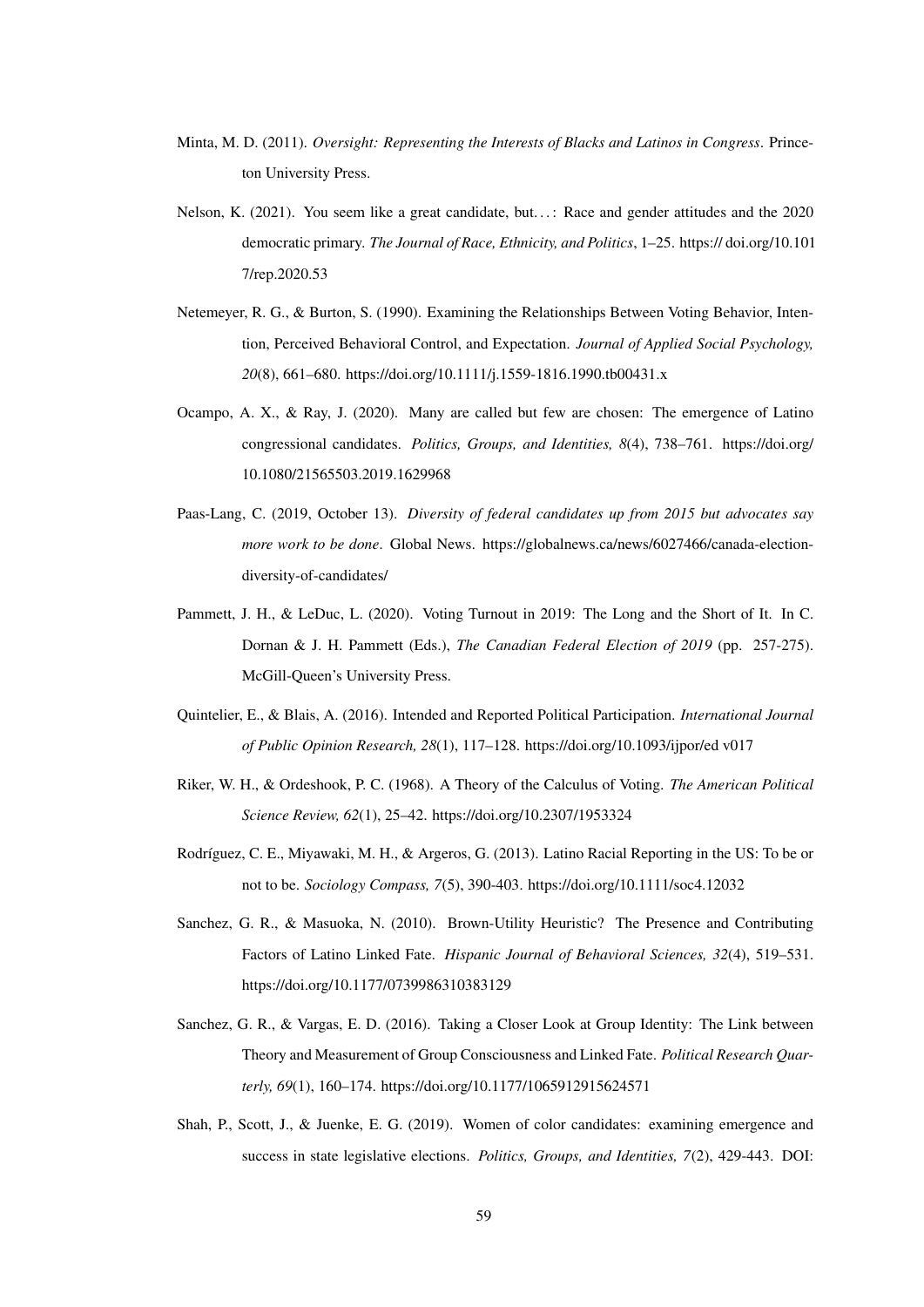10.1080/21565503.2018.1557057

- Silva, A. & Skulley, C. (2019). Always Running: Candidate Emergence among Women of Color over Time. *Political Research Quarterly, 72*(2), 342-359. https://doi.org/10.1177/1065912918789 289
- Silver, B. D., Anderson, B. A., & Abramson, P. R. (1986). Who Overreports Voting? *American Political Science Review, 80*(2), 613–624. https://doi.org/10.2307/1958277
- Simien, E. M. (2005). Race, Gender, and Linked Fate. *Journal of Black Studies, 35*(5), 529–550. https://doi.org/10.1177/0021934704265899
- Statistics Canada. (2013). *Immigration and ethnocultural diversity in Canada: National Household Survey, 2011*. https://central.bac-lac.gc.ca/.item?id=CS99-010-2011-1-eng&op=pdf&app=L ibrary
- Statistics Canada. (2015, October 19). *Classification of visible minority [Statistical Classification]*. https://www23.statcan.gc.ca/imdb/pp3VD.plFunction=getVD&TVD=257518&CVD=25751 9&CPV=1&CST=19102015&CLV=1&MLV=2
- Statistics Canada. (2017, October 25). *Immigration and ethnocultural diversity: Key results from the 2016 Census*. https://www150.statcan.gc.ca/n1/daily-quotidien/171025/dq171025b-eng.htm
- Statistics Canada. (2020). *Ethnic or cultural origins: Technical report on changes for the 2021 Census*. https://epe.lac-bac.gc.ca/100/201/301/weekly\_acquisitions\_list-ef/2020/20-30/ publications. gc.ca/collections/collection\_2020/statcan/98-20-0002/982000022020 001-eng.pdf
- Stephenson, Laura B; Harell, Allison; Rubenson, Daniel; Loewen, Peter John. (2020a). "2019 Canadian Election Study - Online Survey", https://doi.org/10.7910/DVN/DUS88V, Harvard Dataverse, V1
- Stephenson, Laura B; Harell, Allison; Rubenson, Daniel; Loewen, Peter John. (2020b). "2019 Canadian Election Study - Online Survey Technical Report and Codebook.pdf", 2019 Canadian Election Study - Online Survey, https://doi.org/10.7910/DVN/DUS88V/ HRZ21G, Harvard Dataverse, V1
- Stevens, G., Ishizawa, H., & Grbic, D. (2015). Measuring race and ethnicity in the censuses of Australia, Canada, and the United States: Parallels and paradoxes. *Canadian Studies in Population, 42*(1–2), 13-34. https://doi.org/10.25336/P6PW39
- Stokes, A. K. (2003). Latino Group Consciousness and Political Participation. *American Politics Research, 31*(4), 361–378. https://doi.org/10.1177/1532673X03031004002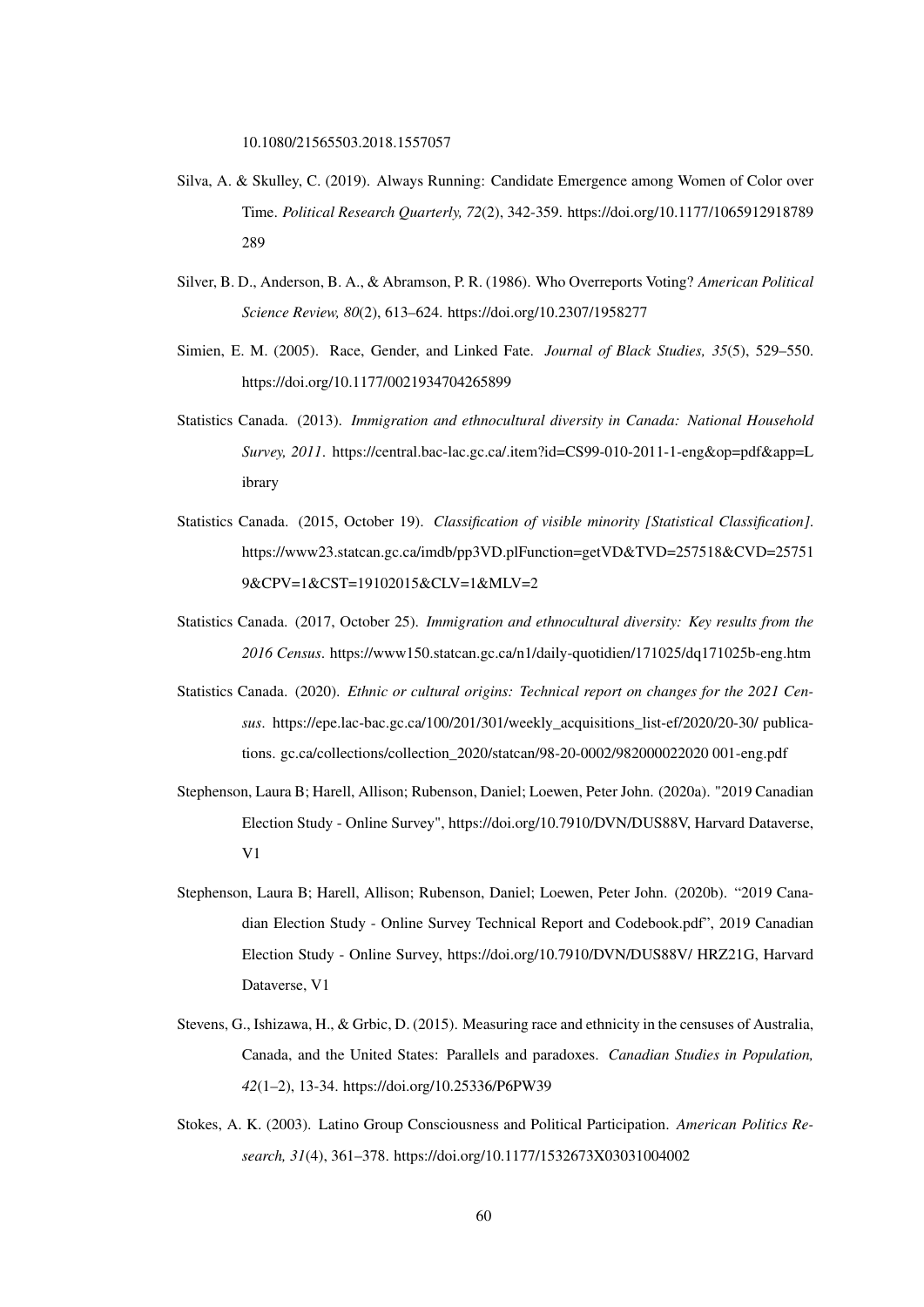- Tolley, E. (2015). Visible Minority and Indigenous Members of Parliament. In A. Marland & T. Giasson (Eds.), *Canadian Election Analysis 2015: Communication, Strategy, and Democracy* (pp. 50- 51). UBC Press. http://www.ubcpress.ca/CanadianElectionAnalysis2015.
- Tolley, E. (2016). *Framed: Media and the coverage of race in Canadian politics*. UBC Press.
- Tolley, E. (2019). Who you know: Local party presidents and minority candidate emergence. *Electoral Studies, 58* 70–79. https://doi.org/10.1016/j.electstud.2019.02.007
- Tossutti, L. S. & Elections Canada. (2007). *The electoral participation of ethnocultural communities*. Elections Canada. https://elections.ca/res/rec/part/paper/ethnocultural/ethnocultural\_e.pdf
- Uhlaner, C. J. (1989). Rational Turnout: The Neglected Role of Groups. *American Journal of Political Science, 33*(2), 390. https://doi.org/10.2307/2111153
- Washington, E. (2006). How Black Candidates Affect Voter Turnout. *The Quarterly Journal of Economics, 121* (3), 973-998.
- Winker MA. (2004). Measuring Race and Ethnicity: Why and How?*The Journal of the American Medical Association, 292*(13), 1612–1614. doi:10.1001/jama.292.13.1612
- Wintersieck, A., & Carle, J. (2020). Gender, race, and stereotypes in the 2008 presidential primary. *Politics, Groups, and Identities, 8*(4), 714–737. https://doi.org/10.1080/215655 03.2019.1629304
- Wolak, J., & Juenke, E. G. (2021). Descriptive representation and political knowledge. *Politics, Groups, and Identities, 9*(1), 129–150. https://doi.org/10.1080/21565503.2019.1624180
- Wolfinger, R., & Rosenstone, S. (1980). *Who Votes?* Yale University Press. http://www.jstor.org/stable/ j.ctt32bffz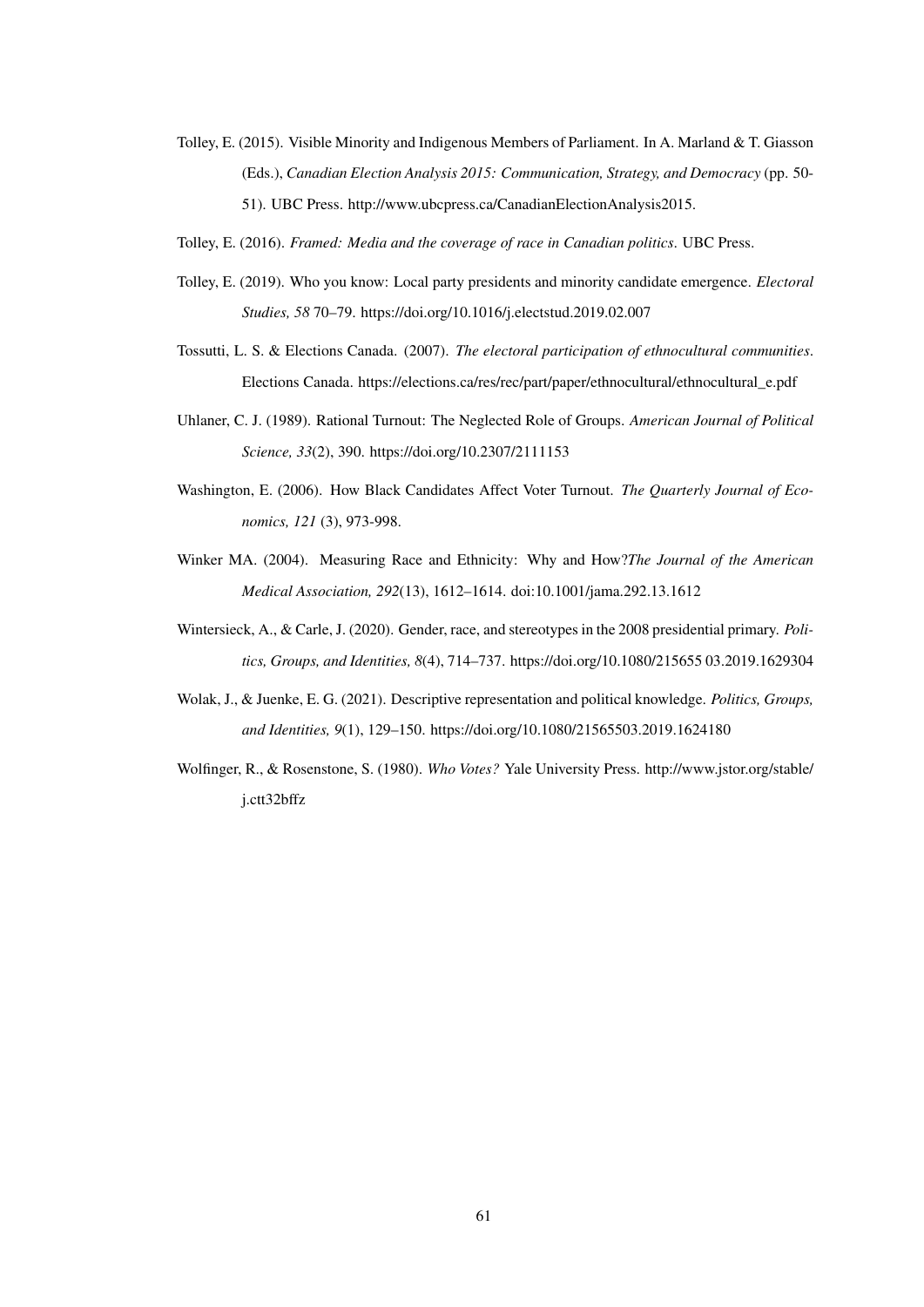### Appendix A

# Variable Names and Definitions

- A.1 duty: Recoded from question asking respondents if they viewed voting as a duty or a choice (cps19\_duty\_choice). This was recoded into a dichotomous variable with 0 and 1 as the only values. Duty was coded as "1" and choice was coded as "0".
- A.2 elxninterest: Recoded from question asking respondents how interested they are in the 2019 federal election (cps19\_interest\_elxn). This was recoded into a continuous variable with values ranging from 0 to 1. Answers indicating that the respondent was very interested were coded as "1" and not very interested were coded as "0".
- A.3 geninterest: Recoded from question asking respondents how interested they are in politics generally (cps19\_interest\_gen). This was recoded into a continuous variable with values ranging 0 to 1. Answers indicating that the respondent was very interested were coded as "1" and not very interested were coded as "0".
- A.4 unigrad: Recoded from question asking respondents about their highest level of education received (cps19\_education). This was recoded into a dichotomous variable with 0 and 1 as the only values. Answers indicating that the respondent was a university graduate (Bachelor's degree or higher) was coded as "1" and anything less than this was coded as "0".
- A.5 gender: Recoded from question asking respondents which gender they as (cps19\_gender). This was recoded into a dichotomous variable with 0 and 1 as the only values. Responses indicating "Man" were recoded as "1" and those indicating "Woman" were recoded as 0. A non-binary option was provided on original CES question, but the number of respondents was too small to include (Only 291 selected "Other").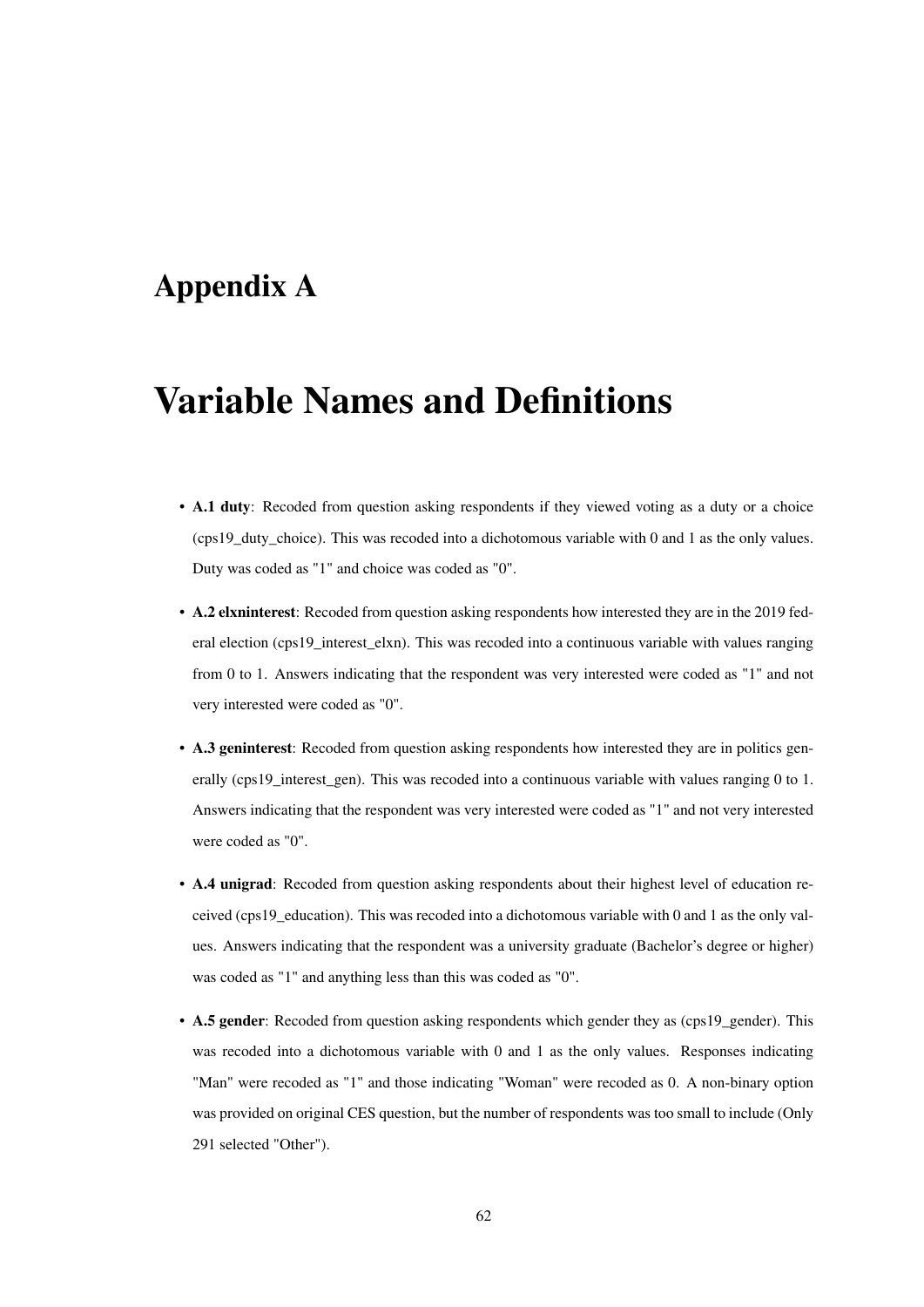- A.6 immigrant: Recoded from question asking respondents about their immigration status (cps19 \_bornin\_canada). This was recoded into a dichotomous variable with 0 and 1 as the only values. Answers indicating that the respondent is an immigrant were coded as "1" and non-immigrants as "0".
- A.7 income: Recoded from question asking respondents which income category they fall into (cps19 income cat). This was recoded into an ordinal level variable ranging from 0 and 1. Respondents indicating that they made more than \$200,000 were coded as "1" and respondents indicating that they had no income were coded as "0".
- A.8 liberal: Recoded from question asking respondents which federal political party they identify with (cps19\_fed\_id). This was recoded into a dichotomous variable with 0 and 1 as the only values. Answers indicating that the respondent identified as Liberal were coded as "1" and all others as "0".
- A.9 conservative: Recoded from question asking respondents which federal political party they identify with (cps19\_fed\_id). This was recoded into a dichotomous variable with 0 and 1 as the only values. Answers indicating that the respondent identified as Conservative were coded as "1" and all others as "0".
- A.10 ndp: Recoded from question asking respondents which federal political party they identify with (cps19\_fed\_id). This was recoded into a dichotomous variable with 0 and 1 as the only values. Answers indicating that the respondent identified as NDP were coded as "1" and all others as "0".
- A.11 green: Recoded from question asking respondents which federal political party they identify with (cps19 fed id). This was recoded into a dichotomous variable with 0 and 1 as the only values. Answers indicating that the respondent identified as Green were coded as "1" and all others as "0".
- A.12 ppc: Recoded from question asking respondents which federal political party they identify with (cps19\_fed\_id). This is a dichotomous variable with 0 and 1 as the only values. Answers indicating that the respondent identified as PPC were coded as "1" and all others as "0".
- A.13 religious: Recoded from question asking respondents about their religious identity (cps19\_relig ion). This was recoded into a dichotomous variable with 0 and 1 as the only values. Answers indicating that the respondent was religious were coded as "1" and non-religious as "0".
- A.14 region: Recoded from question asking respondents which province they live in (cps19\_province). This was recoded into an nominal level variable ranging from 1 to 6. These values indicate the following: 1=Atlantic, 2=Quebec, 3=Ontario, 4=Prairies, 5=BC, 6=Territories.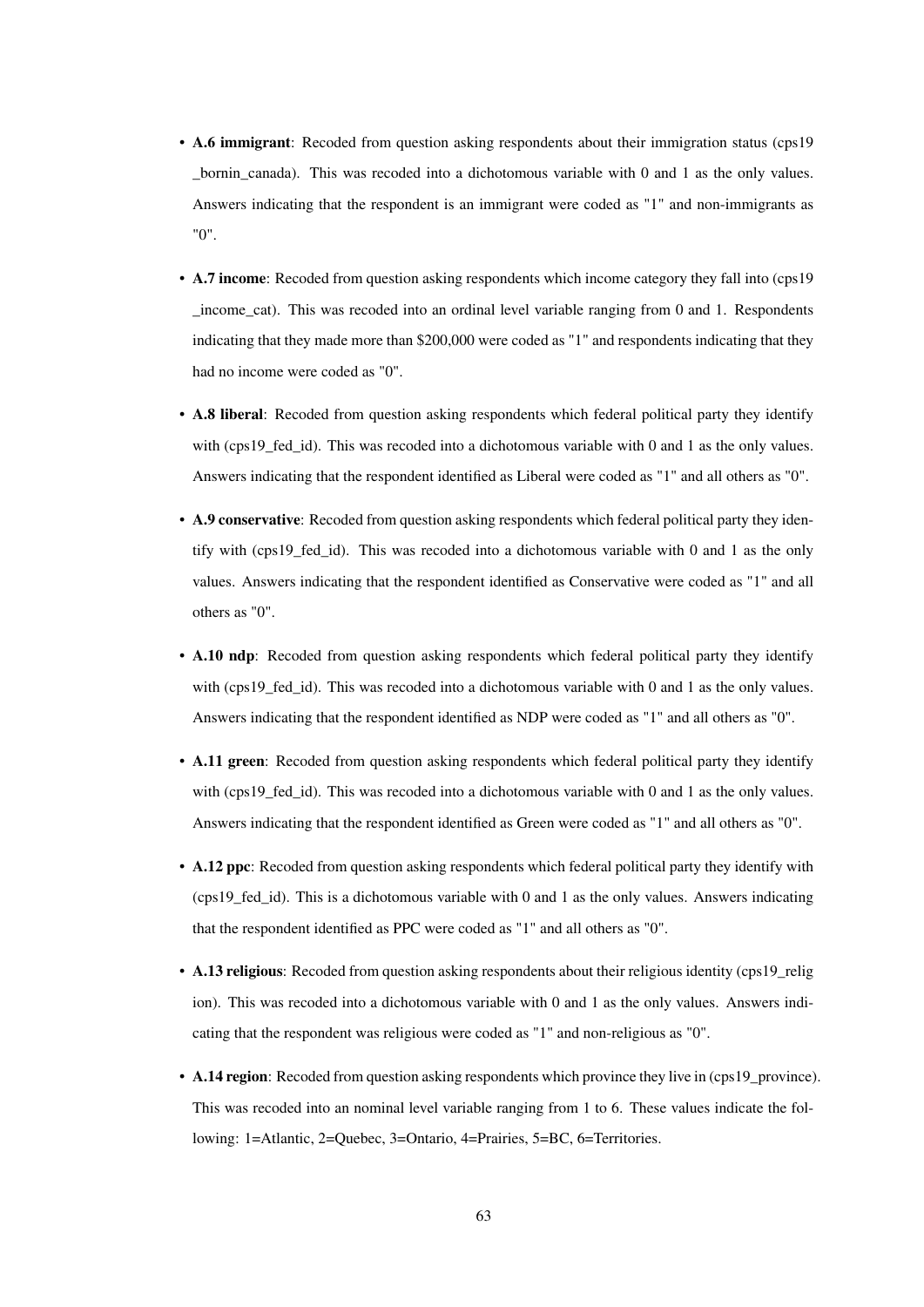- A.15 yearborn: Recoded from question asking respondents which year they were born in (cps19\_yob). This was recoded into a ordinal level variable ranging from 1 to 3. These values indicate the following: 1=<45 2=45-59 3=60+.
- A.16 ChinesePTV: Index variable created from planstovote and Chinese to capture 2019 plans to turnout among Chinese-identifying respondents. Dichotomous variable with 0 and 1 as the only values, where "1" represents a Chinese-identifying respondent who planned to vote in the 2019 election.
- A.17 ChineseVOTE5: Index variable created from Turnout and Chinese to capture self-reported 2015 turnout among Chinese-identifying respondents. Dichotomous variable with 0 and 1 as the only values, where "1" represents a Chinese-identifying respondent who voted in the 2015 election.
- A.18 SouthAsianPTV: Index variable created from planstovote and South Asian to capture 2019 plans to turnout among South Asian-identifying respondents. Dichotomous variable with 0 and 1 as the only values, where "1" represents a South Asian-identifying respondent who planned to vote in the 2019 election.
- A.19 SouthAsVOTE5: Index variable created from Turnout and South Asian to capture self-reported 2015 turnout among South Asian-identifying respondents. Dichotomous variable with 0 and 1 as the only values, where "1" represents a South Asian-identifying respondent who voted in the 2015 election.
- A.20 Present19: Created using a metadata variable capturing which constituency each respondents lives in (constituencynumber) and information on candidate ethnicity for the 2019 election. This was recoded into a dichotomous variable with 0 and 1 as the only values. If there was a racialized candidate running in a given constituency it would be coded as 1, and if there no racialized candidate it would be coded as 0.
- A.21 Present15: Created using a metadata variable capturing which constituency each respondents lives in (constituencynumber) and information on candidate ethnicity for the 2015 election. This was recoded into a dichotomous variable with 0 and 1 as the only values. If there was a racialized candidate running in a given constituency it would be coded as 1, and if there no racialized candidate it would be coded as 0.
- A.22 PChinese19: Created using a metadata variable capturing which constituency each respondents lives in (constituencynumber) and information on candidate ethnicity for the 2019 election. This was recoded into a dichotomous variable with 0 and 1 as the only values. If there was a Chinese candidate running in a given constituency it would be coded as 1, and if there no Chinese candidate it would be coded as 0.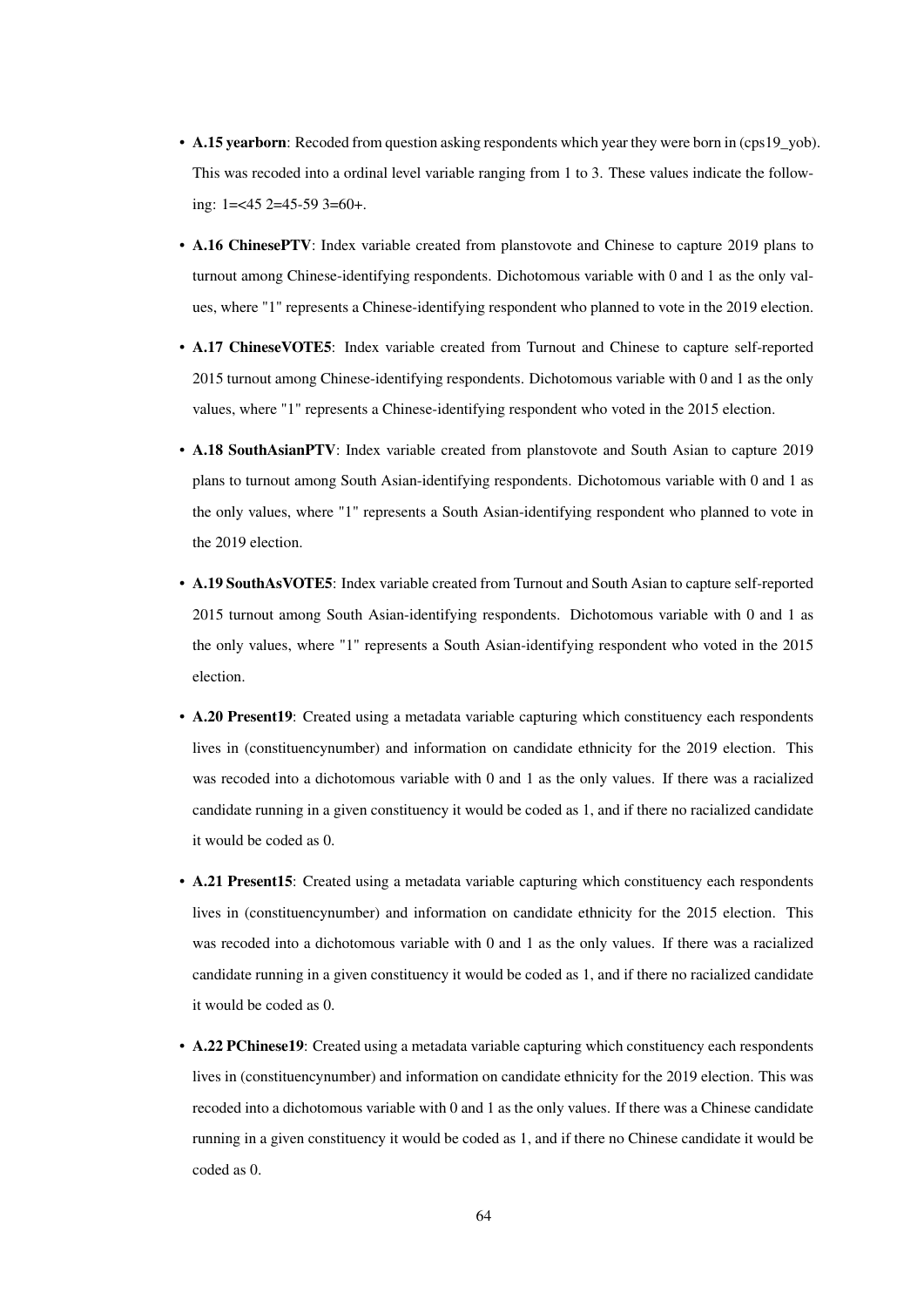- A.23 PChinese15: Created using a metadata variable capturing which constituency each respondents lives in (constituencynumber) and information on candidate ethnicity for the 2015 election. This was recoded into a dichotomous variable with 0 and 1 as the only values. If there was a Chinese candidate running in a given constituency it would be coded as 1, and if there no Chinese candidate it would be coded as 0.
- A.24 PSouthAsian19: Created using a metadata variable capturing which constituency each respondents lives in (constituencynumber) and information on candidate ethnicity for the 2019 election. This was recoded into a dichotomous variable with 0 and 1 as the only values. If there was a South Asian candidate running in a given constituency it would be coded as 1, and if there no South Asian candidate it would be coded as 0.
- A.25 PSouthAsian15: Created using a metadata variable capturing which constituency each respondents lives in (constituencynumber) and information on candidate ethnicity for the 2015 election. This was recoded into a dichotomous variable with 0 and 1 as the only values. If there was a South Asian candidate running in a given constituency it would be coded as 1, and if there no South Asian candidate it would be coded as 0.
- A.26 presr19: Index variable created from racialized and Present19 to focus on racialized respondents who lived in a constituency with a racialized candidate present in the 2019 election. This is a dichotomous variable with 0 and 1 as the only values, where "1" represents a racialized respondent who lives in constituency where a racialized candidate ran.
- A.27 presr15: Index variable created from racialized and Present15 to focus on racialized respondents who lived in a constituency with a racialized candidate present in the 2015 election. This is a dichotomous variable with 0 and 1 as the only values, where "1" represents a racialized respondent who lives in constituency where a racialized candidate ran.
- A.28 Turnout 2015: Recoded from question asking respondents if they voted in the 2015 Canadian federal election (cps19\_turnout\_2015). This is a dichotomous variable with 0 and 1 as the only values, where "1" indicates that the respondent voted and "0" indicates that they did not.
- A.29 planstovote: Recoded from question asking respondents if they planned to vote in the 2019 Canadian federal election (cps19  $\bar{v}$  likely). This is a dichotomous variable with 0 and 1 as the only values, where "1" indicates that the respondent did plan to vote and "0" indicates that they did not.
- A.30 Chinese: Recoded from question asking respondents to indicate their ethnic identity (cps19\_eth nicity). This is a dichotomous variable with 0 and 1 as the only values, where "1" indicates that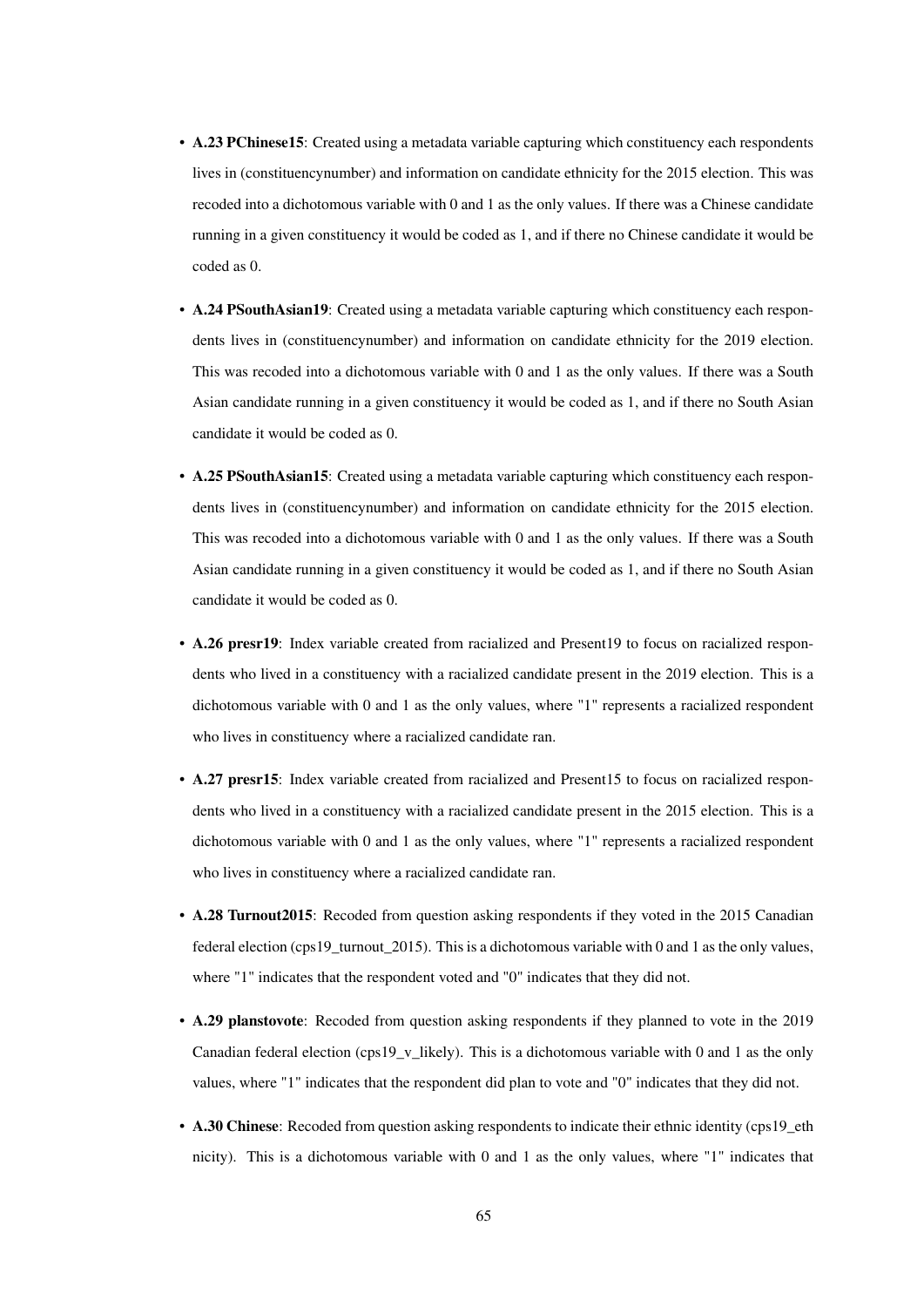the respondent self-identified as Chinese by either selecting the option for "Chinese" or filling-in a qualifying response under "Other".

- A.31 SouthAsian: Recoded from question asking respondents to indicate their ethnic identity (cps19\_ ethnicity). This is a dichotomous variable with 0 and 1 as the only values, where "1" indicates that the respondent self-identified as South Asian by either selecting the option for "Indian" or filling-in a qualifying response under "Other".
- A.32 racialized: Recoded from question asking respondents to indicate their ethnic identity (cps19\_et hnicity). This is a dichotomous variable with 0 and 1 as the only values, where "1" indicates that the respondent self-identified as racialized by either selecting "Chinese", "Indian", "Hispanic", or fillingin a qualifying response under "Other".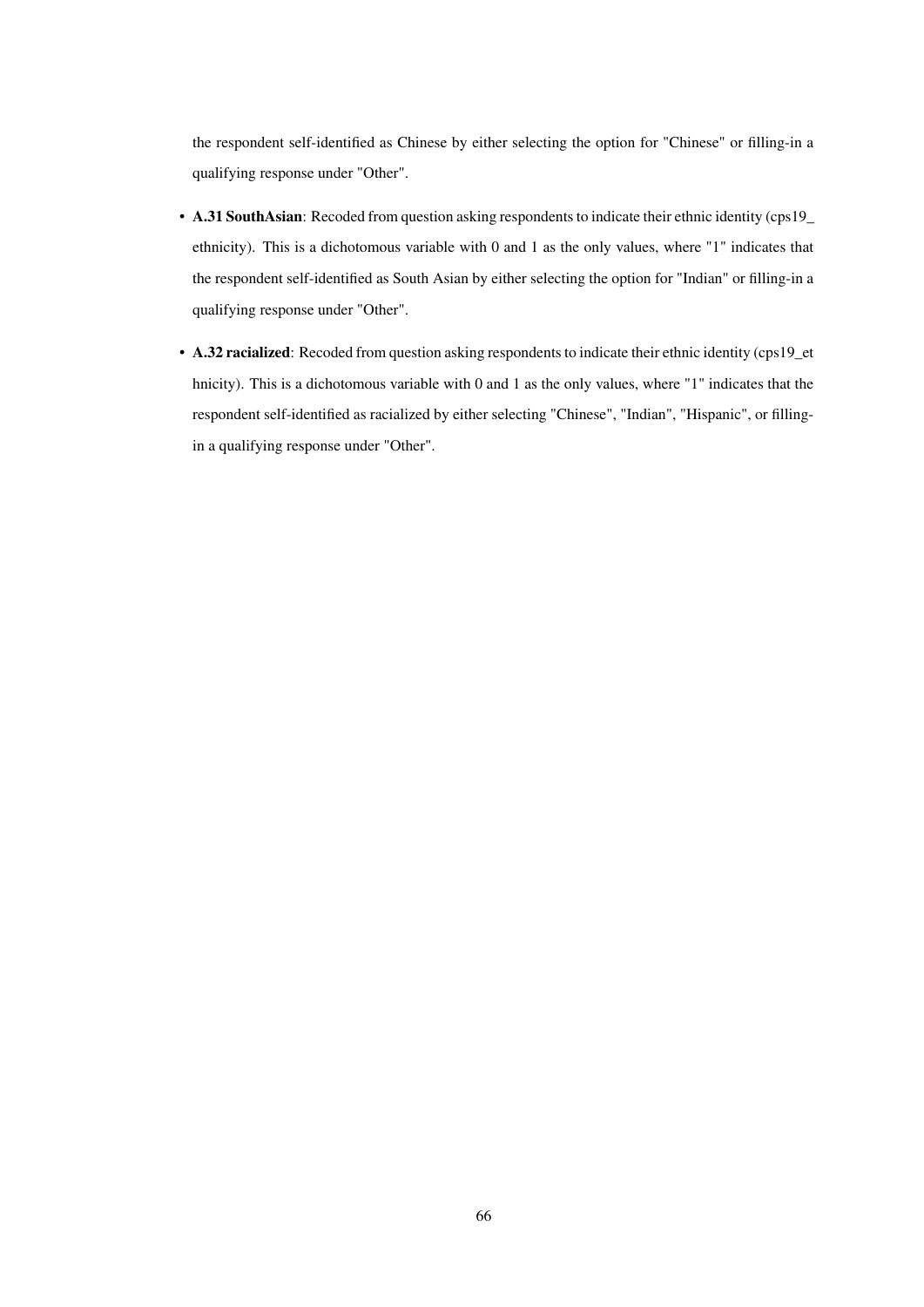## Appendix B

# Questions Included from the CES

B.1 cps19\_turnout\_2015: Did you happen to vote in the last Federal election in 2015?

- Yes
- $\bullet$  No
- Not eligible to vote in last election
- Don't know/ Prefer not to answer

(Stephenson et al., 2020b, p. 186)

B.2 cps19\_v\_likely: On election day, are you...

- Certain to vote
- Likely to vote
- Unlikely to vote
- Certain not to vote
- I am not eligible to vote
- I voted in an advance poll
- Don't know/ Prefer not to answer

(Stephenson et al., 2020b, p. 73)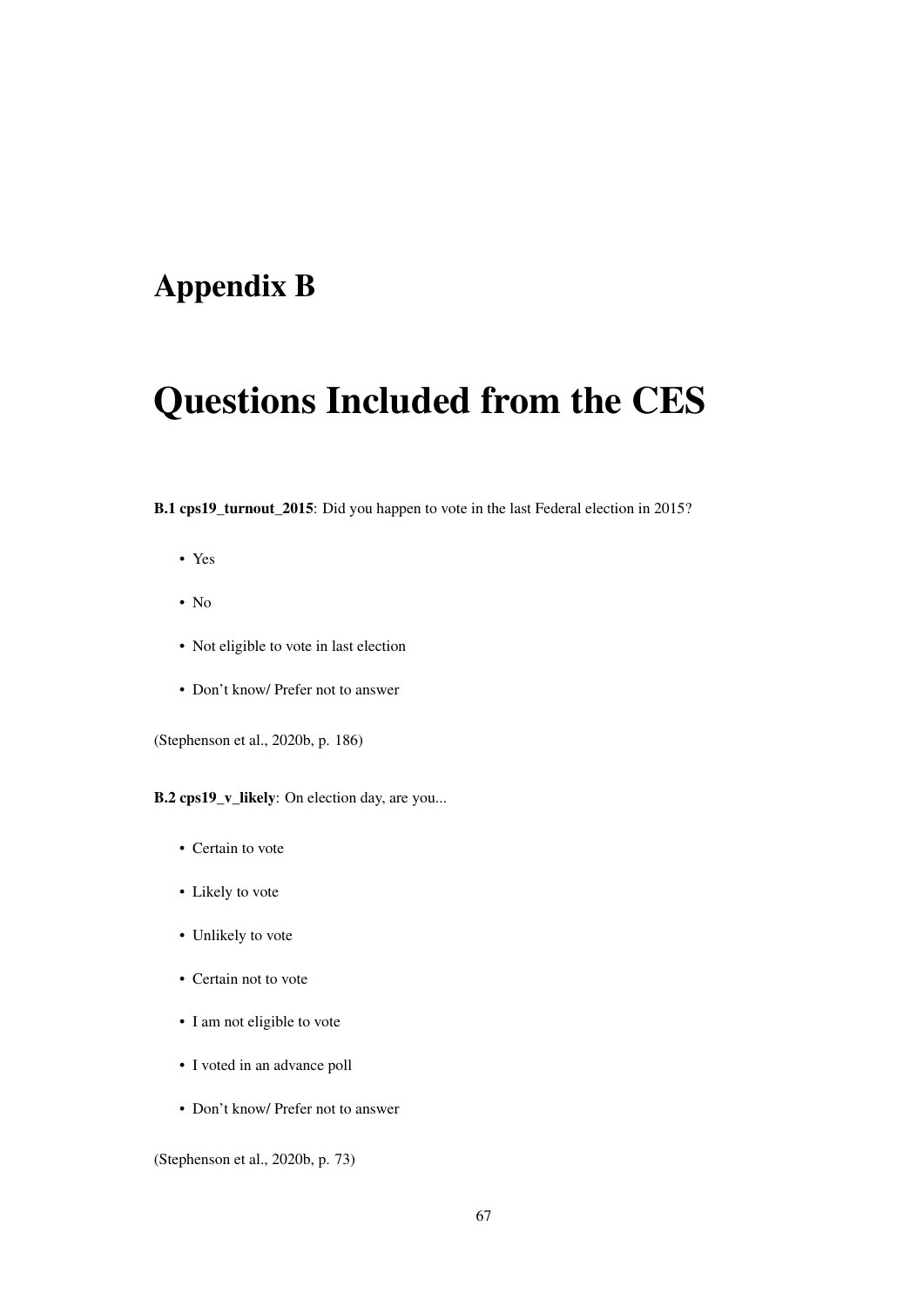B.3 pes19\_turnout2019: The federal election was held on Monday, October 21. In any election, some people are not able to vote because they are sick or busy, or for some other reason. Others do not want to vote. Did you vote in the recent federal election?

- Yes
- No
- I usually vote but didn't this time
- I thought about voting but didn't
- I wasn't registered to vote
- Don't know/ Don't remember
- Prefer not to answer

(Stephenson et al., 2020b, p. 291)

B.4 pes19\_turnout2019\_v2: The federal election was held on Monday, October 21. In any election, some people are not able to vote because they are sick or busy, or for some other reason. Others do not want to vote. Did you vote in the recent federal election?

- Yes
- No
- Don't know/ Don't remember
- Prefer not to answer

(Stephenson et al., 2020b, p. 292)

### B.5 cps19\_ethnicity: Please select all that apply.

- Aboriginal/ First Nations
- British
- Chinese
- Dutch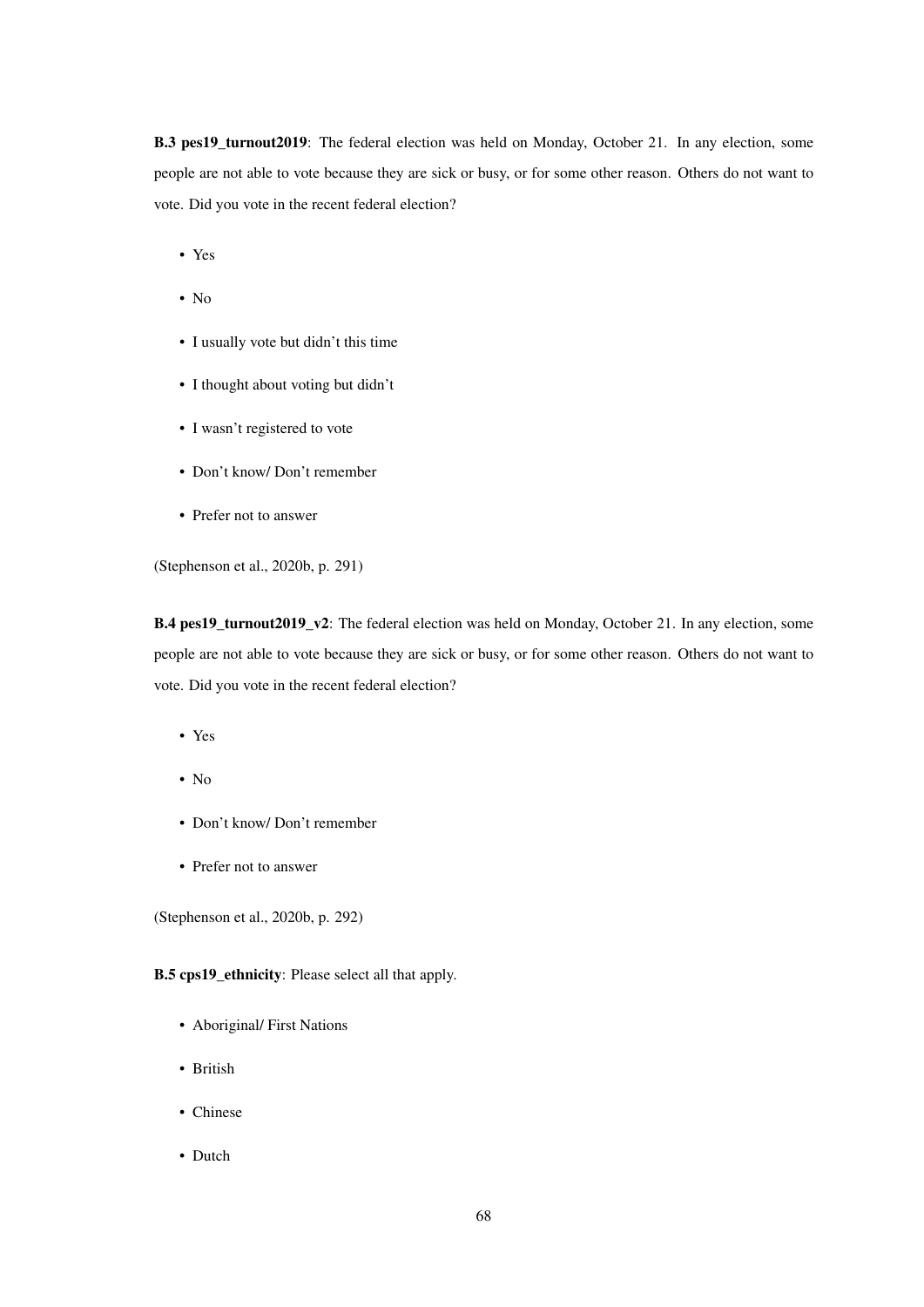- English
- French
- French Canadian
- German
- Hispanic
- Indian
- Inuk Inuit
- Irish
- Italian
- Métis
- Polish
- Québécois
- Scottish
- Ukrainian
- Other 1 (please specify)
- Other 2 (please specify)
- Don't know/Prefer not to answer

(Stephenson et al., 2020b, p. 238-239)

B.6 pes19\_lived: For how many years have you lived in your current city or community?

- Less than 1 year
- 1-3 years
- $\cdot$  3-10 years
- More than 10 years
- Don't know/ Prefer not to answer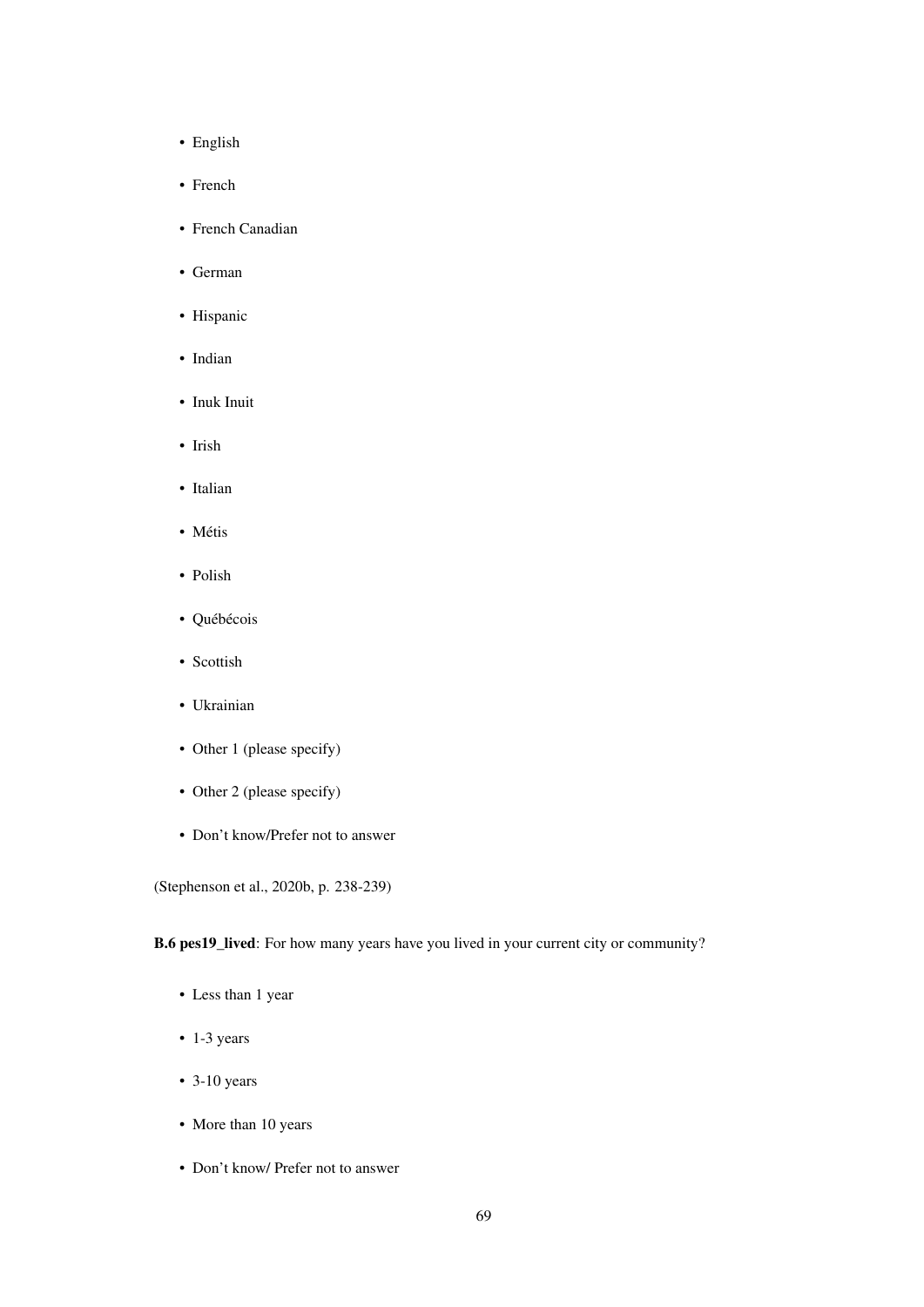(Stephenson et al., 2020b, p. 511)

B.7 cps19\_income\_cat: We don't need the exact amount; does your household income fall into one of these broad categories?

- No income
- \$1 to \$30,000
- \$30,001 to \$60,000
- \$60,001 to \$90,000
- \$90,001 to \$110,000
- \$110,001 to \$150,000
- \$150,001 to \$200,000
- More than \$200,000
- Don't know/ Prefer not to answer

(Stephenson et al., 2020b, p. 254)

#### B.8 cps19\_gender: Are you...

- A man
- A woman
- Other (e.g. Trans, non-binary, two-spirit, gender-queer)

(Stephenson et al., 2020b, p. 58)

B.9 cps19\_yob: To make sure we are talking to a cross section of Canadians, we need to get a little information about your background. First, in what year were you born?

• Response options for birth year ranged from 1920 to 2010.

(Stephenson et al., 2020b, p. 46-50)

B.10 cps19\_education: What is the highest level of education that you have completed?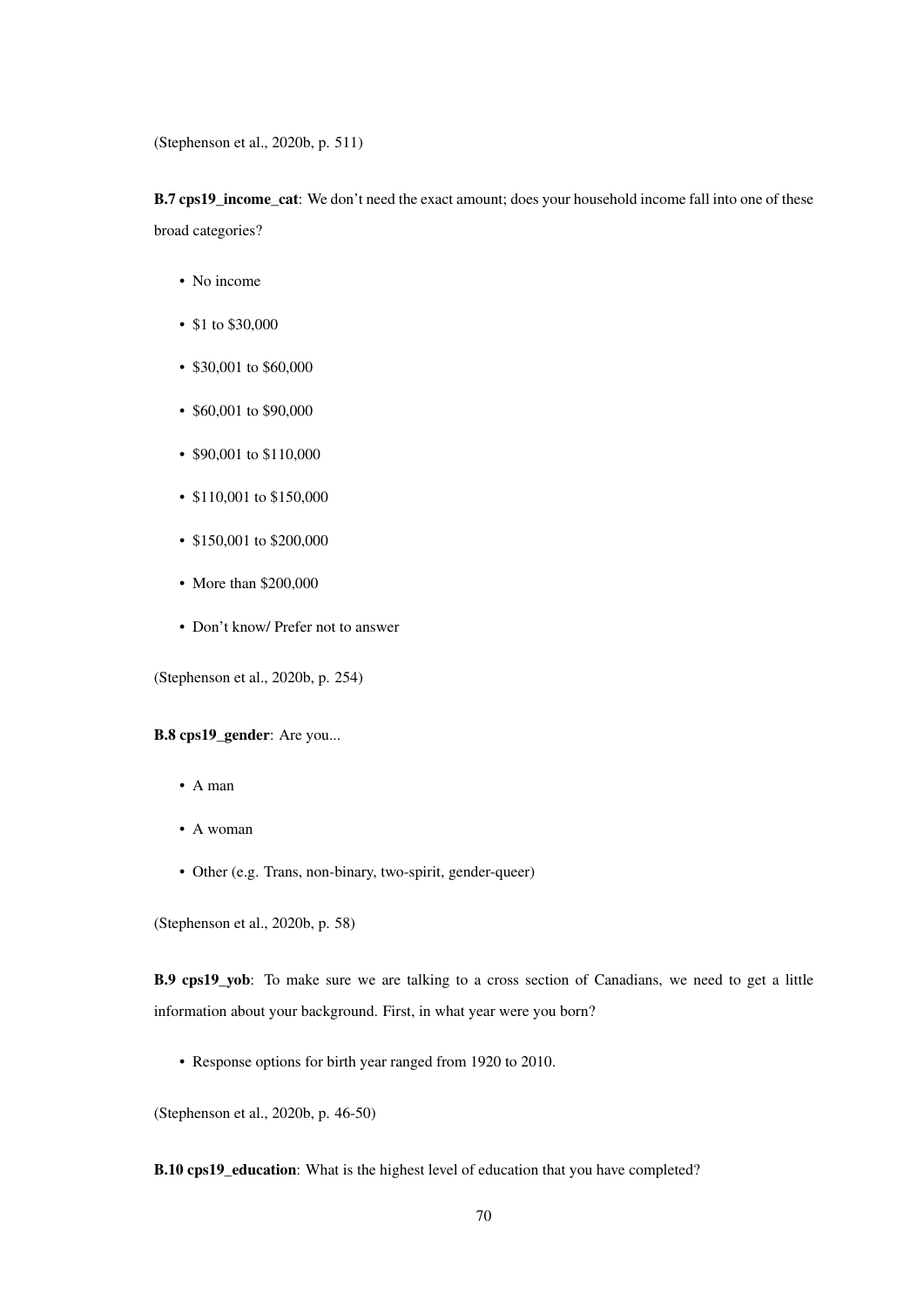- No schooling
- Some elementary school
- Completed elementary school
- Some secondary/ high school
- Completed secondary/ high school
- Some technical, community college, CEGEP, College Classique
- Completed technical, community college, CEGEP, College Classique
- Some university
- Bachelor's degree
- Master's degree
- Professional degree or doctorate
- Don't know/ Prefer not to answer

(Stephenson et al., 2020b, p. 62)

### B.11 cps19\_bornin\_canada: Were you born in Canada?

- Yes
- No
- Don't know/ Prefer not to say

(Stephenson et al., 2020b, p. 197)

B.12 cps19\_duty\_choice: People have different views about voting. For some, voting is a duty. They feel that they should vote in every election. For others, voting is a choice. They only vote when they feel strongly about that election. For you personally, is voting first and foremost a Duty or a Choice?

- Duty
- Choice
- Don't know/ Prefer not to answer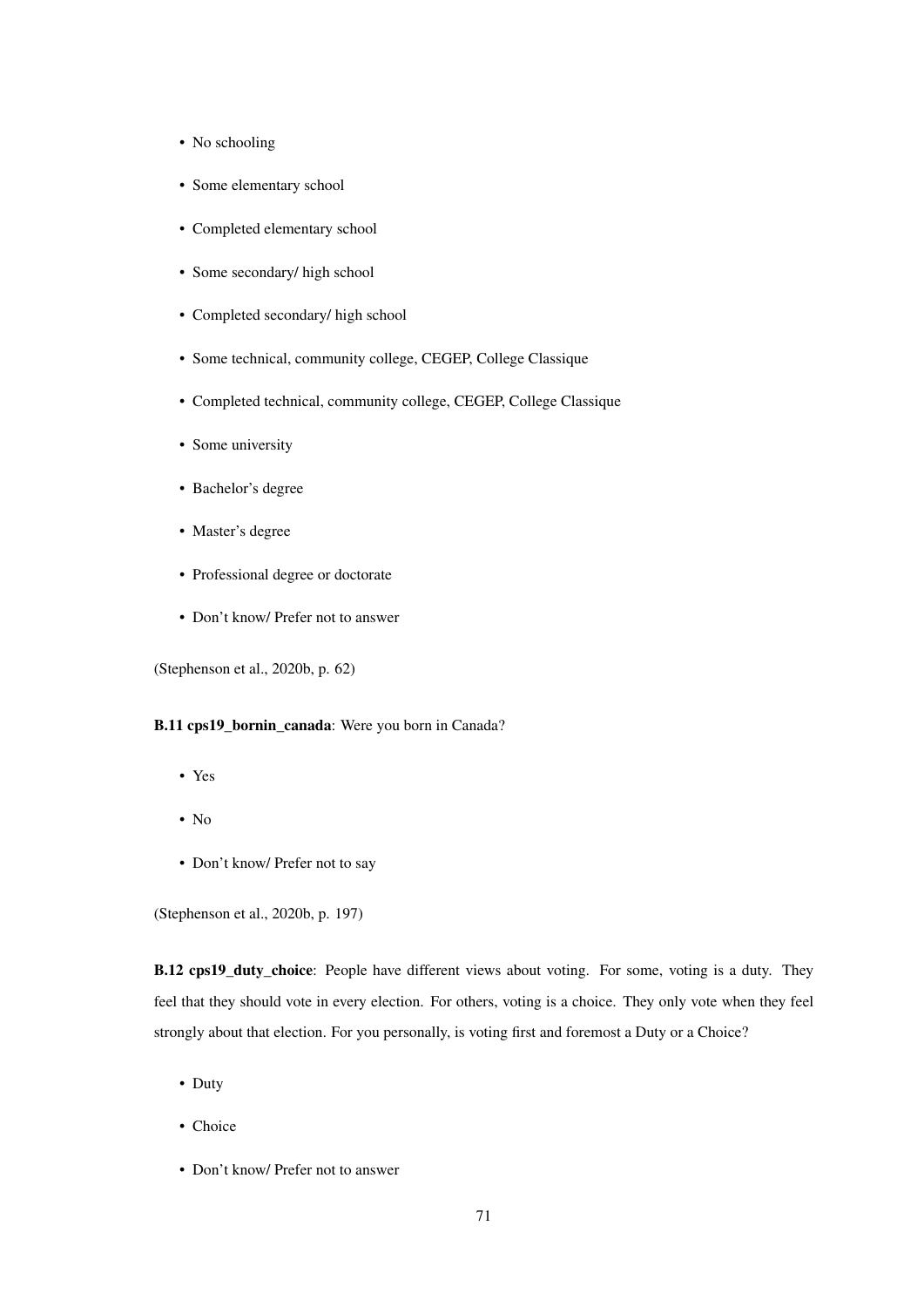(Stephenson et al., 2020b, p. 158)

B.13 cps19\_religion: Please tell me what is your religion, if you have one?

- None/ Don't have one/ Atheist
- Agnostic
- Buddhist/ Buddhism
- Hindu
- Jewish/ Judaism/ Jewish Orthodox
- Muslim/ Islam
- Sikh/ Sikhism
- Anglican/ Church of England
- Baptist
- Catholic/ Roman Catholic/ RC
- Greek Orthodox/ Ukrainian Orthodox/ Russian Orthodox/ Eastern Orthodox
- Jehovah's Witness
- Lutheran
- Mormon/ Church of Jesus Christ of the Latter Day Saints
- Pentecostal/ Fundamentalist/ Born Again/ Evangelical
- Presbyterian
- Protestant
- United Church of Canada
- Christian Reformed
- Salvation Army
- Mennonite
- Other (please specify)